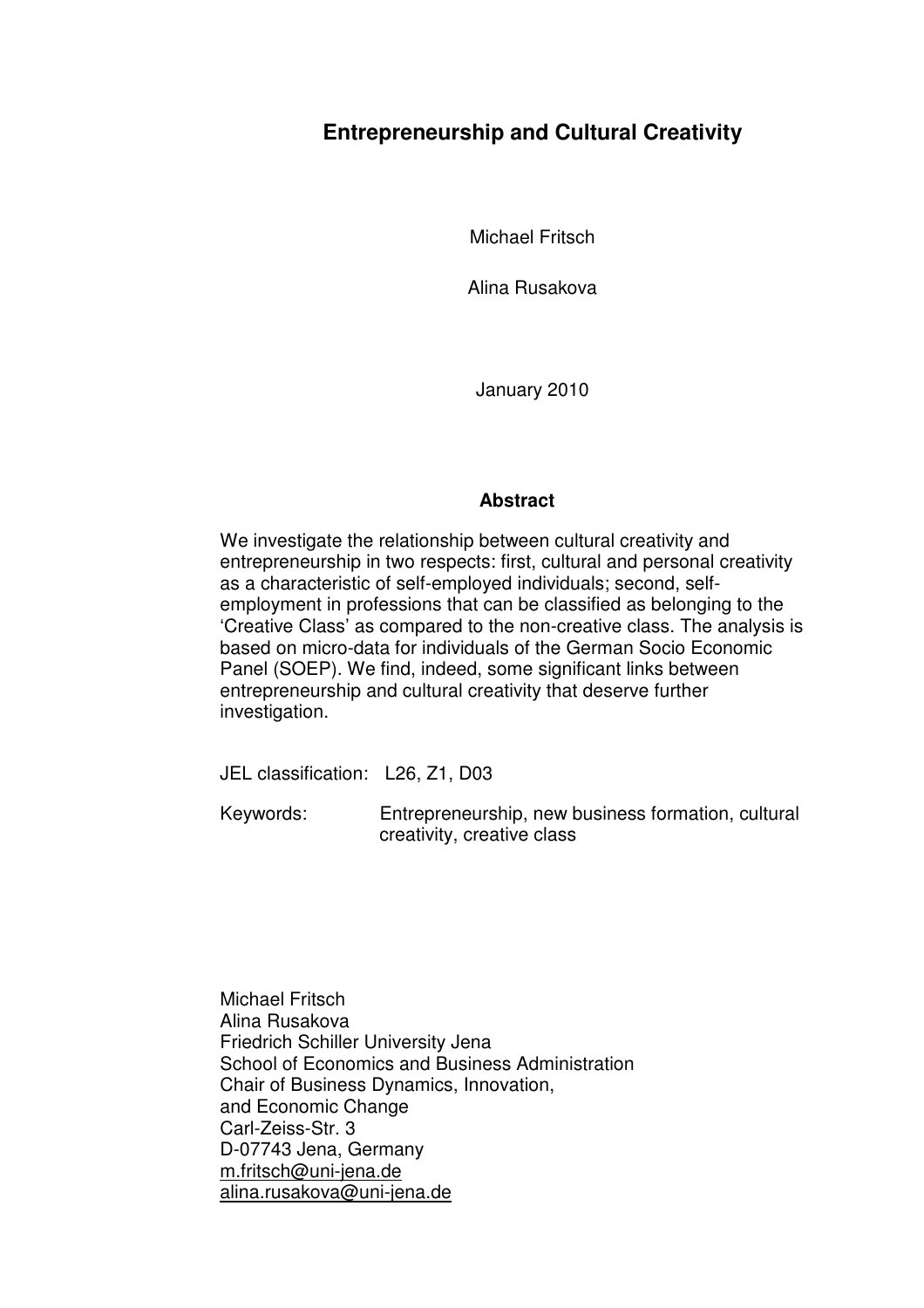# **1. Introduction<sup>1</sup>**

 $\overline{a}$ 

Human capital has diverse facets (see Rosen, 1987, for an overview). The term may denote certain characteristics of a person, which can be rather stable over time or result from education and experiences. One important dimension of human capital is creativity, which plays a key role in the process of economic development. The importance of creativity for economic development has been recognized in at least two respects. First, creativity is a key input into Research and Development (R&D) and innovation which is a main driver of economic growth (Solow, 1988; Gittleman and Wolff, 1997). Second, there has been increasing demand for goods and services produced by creative industries (Caves, 2000; Howkins, 2001) as well as employment growth in such industries (Florida, 2004) in the last decades. As far as creativity can be nurtured and stimulated (Simonton, 1984), it may be regarded as a target for a policy devoted to foster economic growth (Florida, 2004).

Several dimensions or types of creativity may be distinguished such as artistic or cultural creativity<sup>2</sup>, technological creativity or innovation as well as economic creativity or entrepreneurship. Richard Florida (2004) in his book *"The Rise of the Creative Class"* argues that these three types of creativity are mutually dependent. Lee, Florida, and Acs (2004) attempt to investigate such relationships for the USA by asking if regions with a high level of cultural activity are also characterized by a correspondingly high level of start-ups. They, indeed, find some coincidence of these two types of creativity at a regional level and conclude that there may be a close relationship.<sup>3</sup> However, the geographic coincidence of cultural creativity and entrepreneurship does not necessarily mean that potential entrepreneurs have a special interest in culture or that they

<sup>&</sup>lt;sup>1</sup> We are indebted to Nicola Breugst, Wolfhard Kaus, Ljubica Nedelkoska, Robert Weigelt, Viktor Slavtchev, as well as to participants of presentations of this study at the Jena Summer Academy 2009 and at the DIW-Berlin for valuable comments.

 $2$  The term "culture" here refers to the fine arts such as painting, sculpture, music, dance, theatre, architecture, etc.

 $3$  Florida (2003) shows that there is some correspondence between his creativity indicators and the share of high-tech industries in large cities of the USA.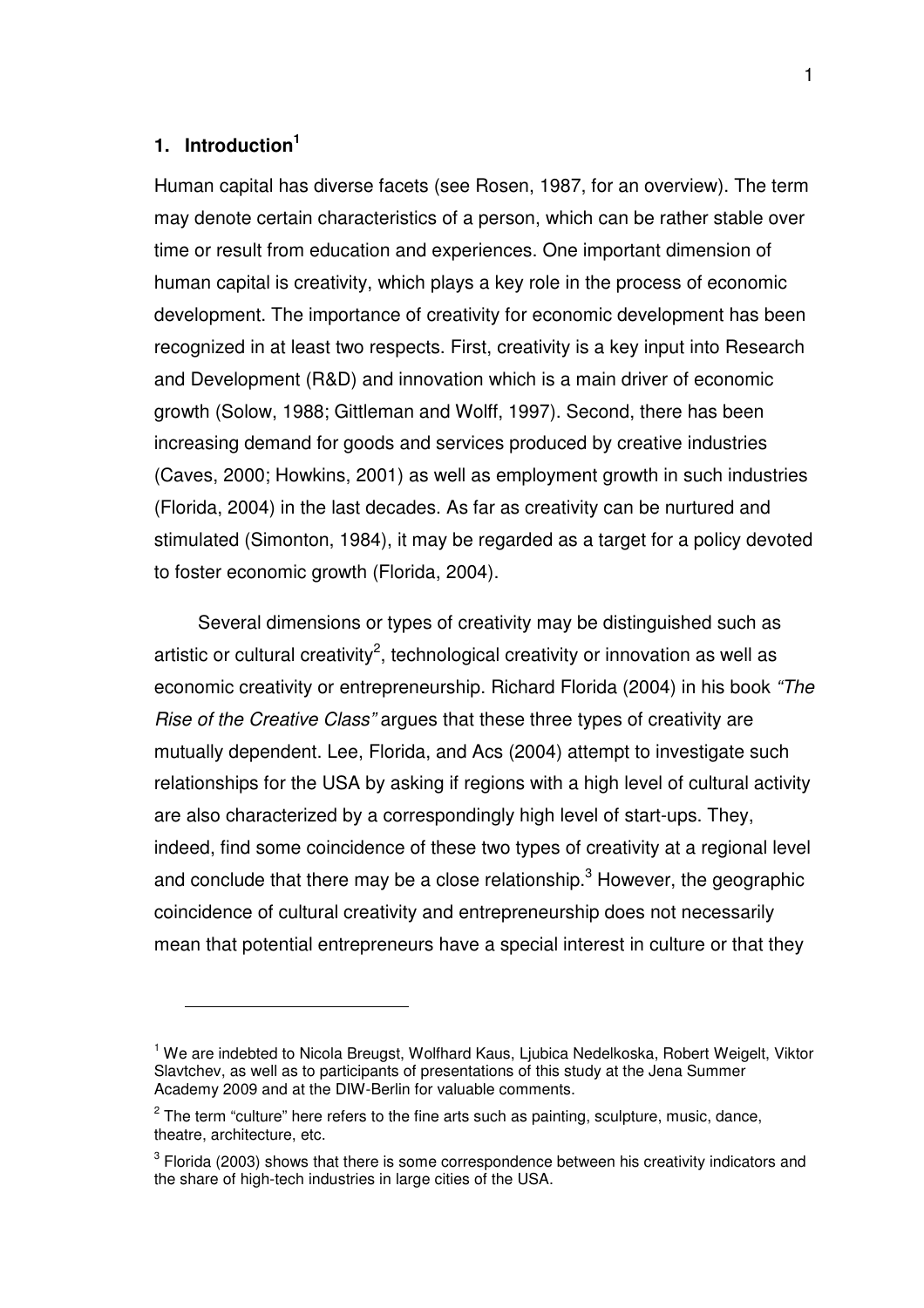are artistically creative. The reason for geographic coincidence may simply be that the regional levels of new business formation and of cultural activity depend on the same factors with the entrepreneurs and the culturally creative people being different persons. But are entrepreneurs more culturally creative than dependent employees? Florida (2004) indeed claims that this is the case. $4$  He also argues (2003, 2004) that people with high ambitions of becoming selfemployed prefer locations which are characterized by high levels of cultural creativity. This implies that (potential) entrepreneurs have a special interest in cultural activity. The main reason for such a positive association between entrepreneurship and cultural activities is that culture may stimulate creativity of an individual and can serve as a rich source of new ideas. $5$ 

This paper investigates if artistic-cultural and economic creativity or entrepreneurship coincide not only within regions but within individuals. We approach this relationship in two ways. First, we investigate if self-employed people are more interested in cultural creativity than their dependently employed counterparts (section 4)? Based on the "Big Five" approach of personality measurement, we particularly ask if creativity is an inherent characteristic of a person that distinguishes between self-employed and dependent employed individuals. In a second attempt to shed light on the relationship between cultural and economic creativity, we analyze if persons in creative professions, the ´Creative Class´ and its subgroups, have in general a higher propensity of being self-employed and which factors are essential for entrepreneurial choice in these groups of professions (section 5)? Section 6 summarizes the evidence and concludes. In the next sections, we give an overview on the state of research on the two creativities in some detail (section 2) and introduce the data (section 3).

 $4$  "Thus, the varied forms of creativity that we typically see as different from one another  $$ technological creativity (or invention), economic creativity (entrepreneurship), and artistic and cultural creativity – among others – are in fact deeply interrelated. Not only do they share a common thought process, they reinforce each other through cross-fertilization and mutual stimulation." Florida (2004,33).

<sup>&</sup>lt;sup>5</sup> See, for instance, KEA (2009) as well as Sacchetti, Sacchetti, and Sudgeon (2009) for an extensive discussion of this issue.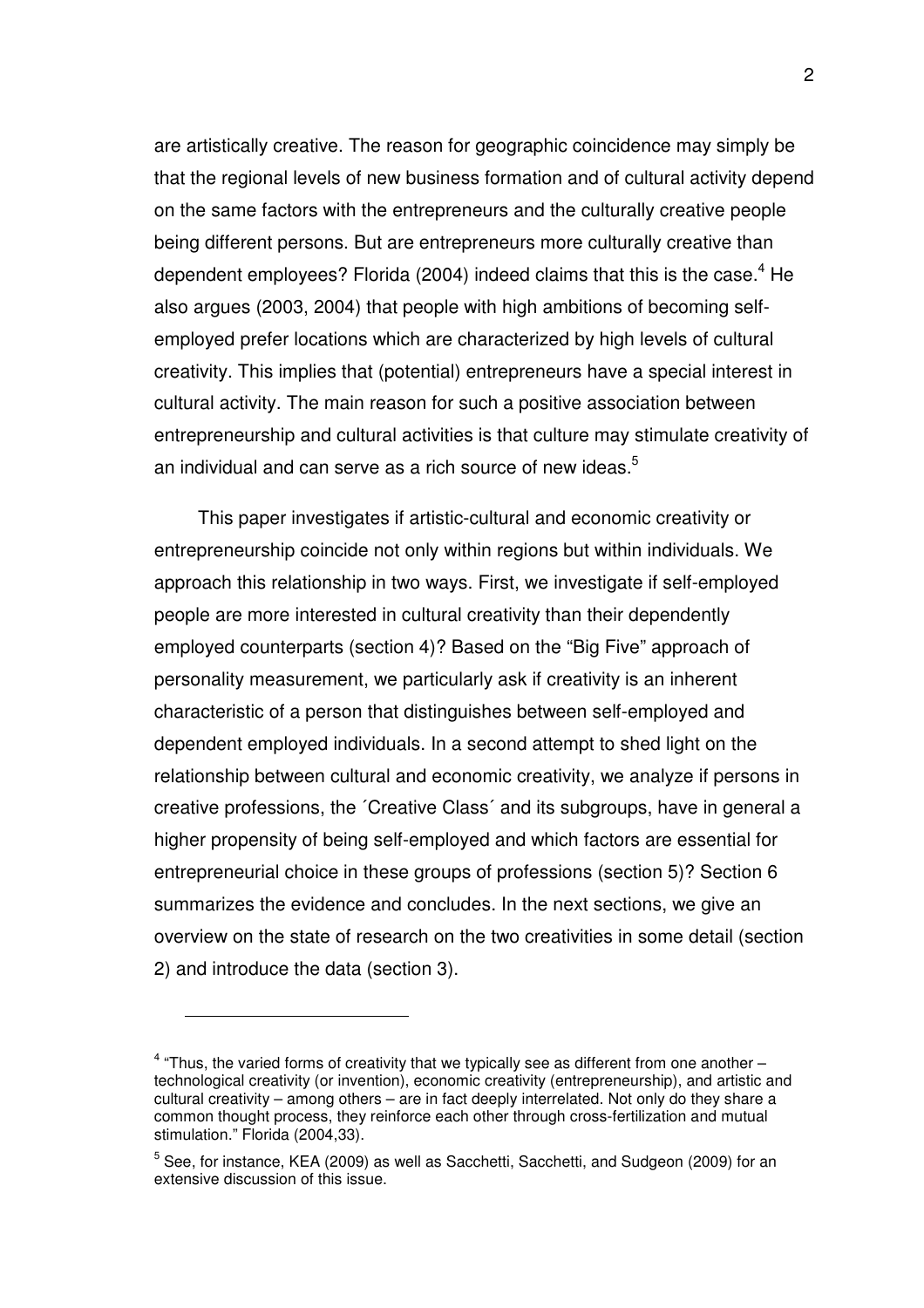#### **2. Entrepreneurial creativity**

For a long time, research on creativity has been a domain of psychologists mainly due to the fact that creativity is an attribute of the personality, which is the main topic in this academic discipline (Sternberg and Lubart, 1996; Hennessey and Amabile, 2009). In their recent study, Hennessey and Amabile (2009) stress the importance and the need for a systems view of creativity and call for interdisciplinary research on creativity. Only recently, scholars of other research fields such as psychology, sociology, education science, biology, economics, geography, and organizational science have made significant contributions to this topic (Runco, 2004). The heterogeneity of approaches in the study of creativity may be one reason why a generally accepted definition of this phenomenon does not yet exist. Despite continuous debates surrounding definitions, most researchers agree that creativity involves the development of an idea, a product, or a problem solution that is both novel (i.e., original, unexpected) and useful (i.e., is of value to the individual and/or the larger social group) (Hennessey and Amabile, 2009; Sternberg and Lubart, 1999; Feist, 1998; Amabile, Conti, Coon, Lazenby, and Herron, 1996). Usefulness, however, should not be understood in a merely pragmatic sense: while it is of central significance for technological creativity, artistic creativity is usually not of instrumental, but of intrinsic value (Deutsch, 2002, 227). Recognizing its complex nature, Rosen (1987) defines creativity as part of a person's human capital, i.e. her or his strengths and intangible assets such as knowledge, skills, general intelligence, educational attainments, or personality characteristics.

 Early discussions of possible connections between creativity and entrepreneurship (e.g., Lessem, 1980; Gilad, 1984; Whiting, 1988) were based on a rather intuitive understanding of both issues. The obvious reason is that a few decades ago, research in both the fields of creativity and entrepreneurship was at a rather early stage, still seeking appropriable definitions and research methods. Only recently, as the definition of creativity have been established among different disciplines, has it become possible to translate it into a more specific field of entrepreneurship. Amabile (1997, 20) proposed a definition of entrepreneurial creativity as "the generation and implementation of novel,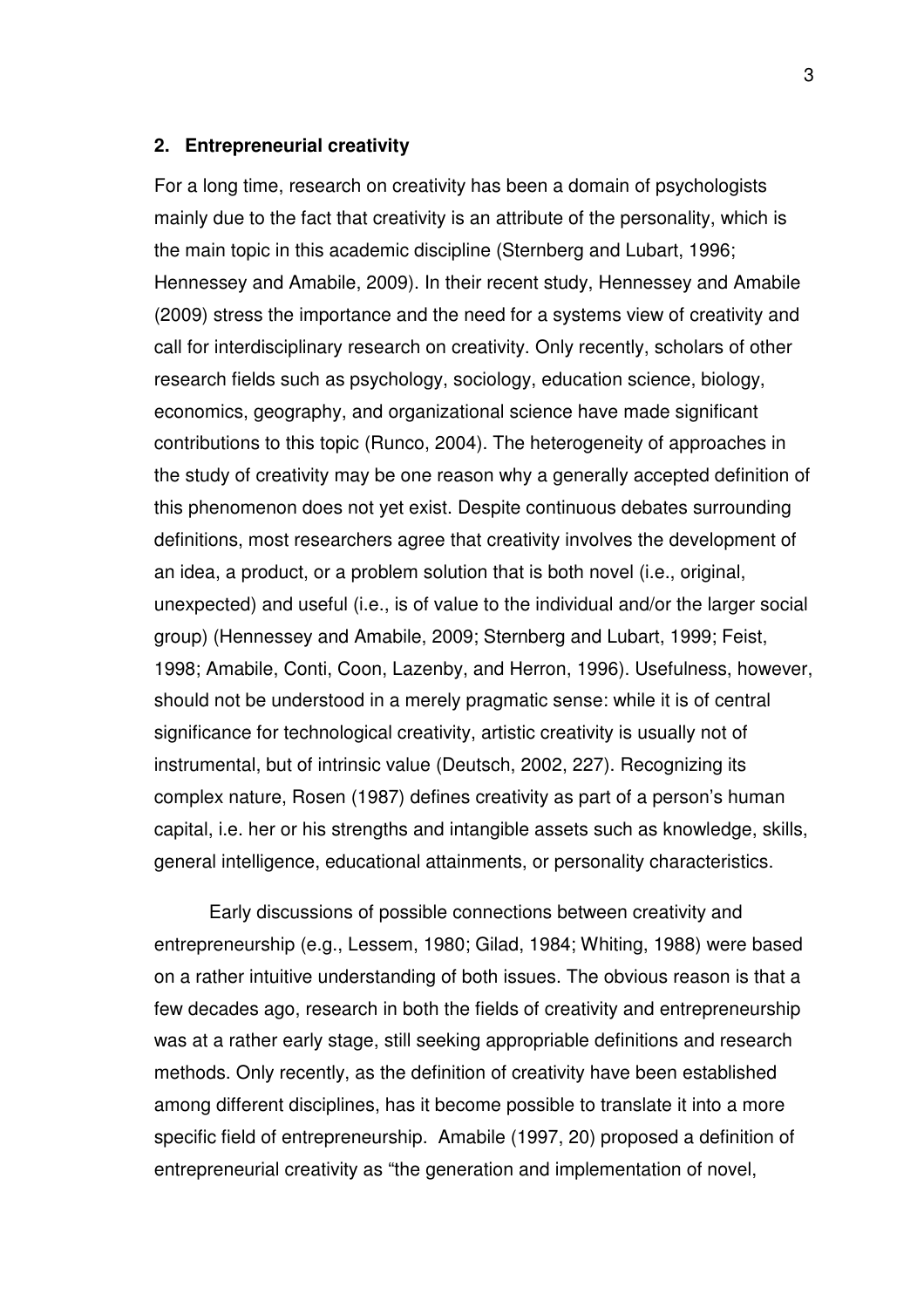appropriate ideas to establish a new venture." She claims that entrepreneurial creativity does not only occur in start-up firms, but that it also can be exhibited in established organizations, which implies that creativity is related to a more integrated concept of entrepreneurship that includes self-employment in terms of established business ownership.

Entrepreneurship in its relation to creativity has been primarily discussed in the framework of a cognitive approach as well as a social-personality approach to the study of creativity. For example, based on a cognitive approach, Ward (2004) shows that conceptual combination, i.e. the fundamental capacity to interpret concepts and produce new combinations of already existing ideas, is not only important for creativity, but can also be directly relevant to entrepreneurs in search of new ideas for their business ventures. Just to give one example from the market of digital products, a combination of established products such as mobile phone and personal digital assistant (PDA) which have spawned a new product category called the smartphone. Another process described in Ward (2004) with a special link to creativity and entrepreneurship is analogical reasoning, i.e. the transfer of ideas from a familiar domain to a new field. A nice example of entrepreneurial creativity, which required analogical thinking, is that the design of the first automobiles resembled the shape of a carriage, and also the driver's place was designed as a coach box. Hence, the creators of the first automobiles transferred elements from a familiar means of transport to a completely novel domain by analogy.

Apart from the cognitive processes that underlay creative and entrepreneurial thought, there are a lot of empirical studies that focus on the personality of creative people and the characteristics that distinguish them from the remaining population. The most intriguing result of studies that have separately investigated creativity and entrepreneurship from the personality approach perspective is that certain personality characteristics have been found to be directly relevant for the both groups, i.e. creative persons and entrepreneurs. This type of research often applied the Five Factor Theory of personality (often called the "Big Five"), which reduces the personality variables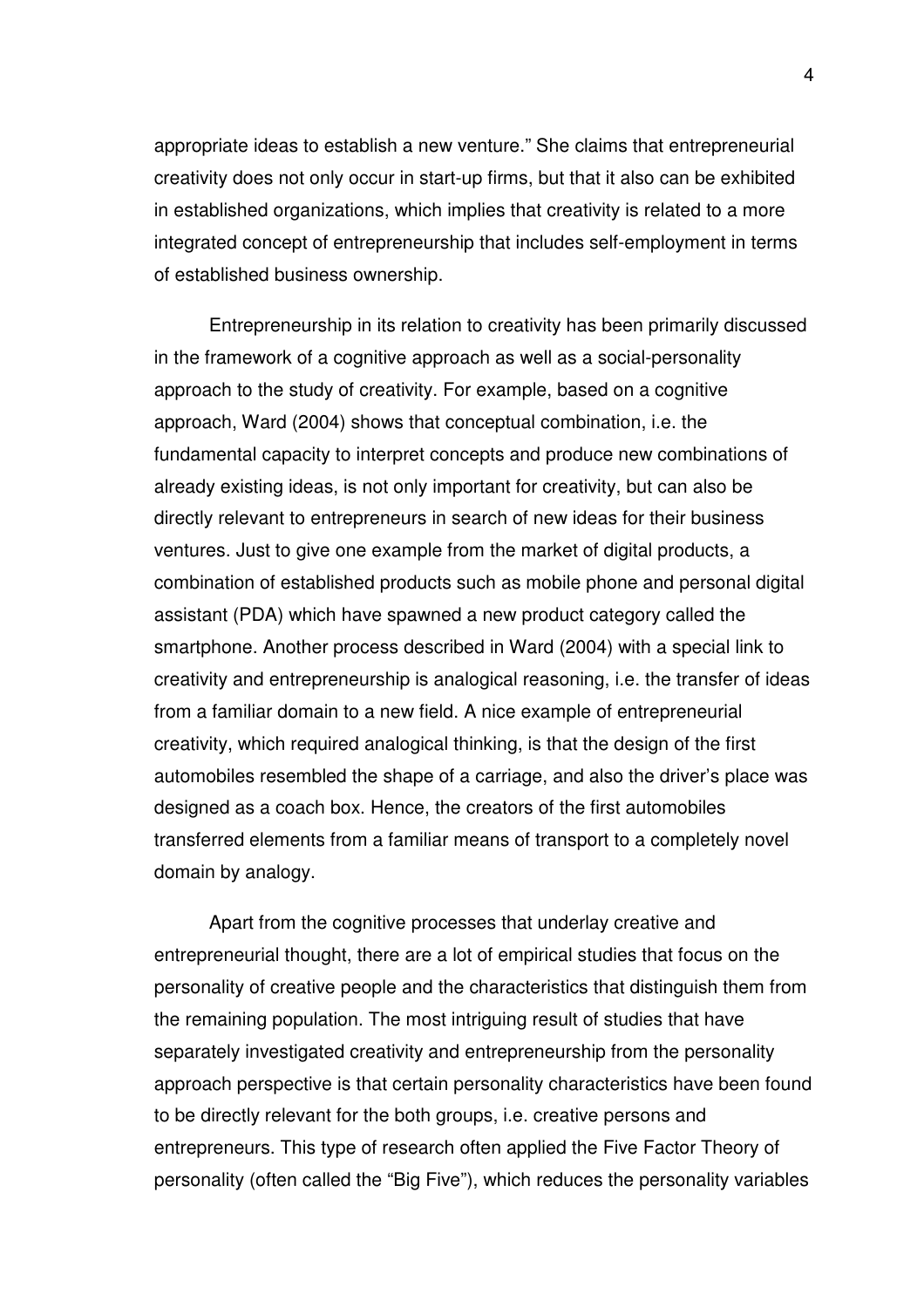into five broad factors: neuroticism, extraversion, openness to experience, conscientiousness, and agreeableness (Costa and McCrae, 1992). A large body of empirical studies has found that a personality factor that is most often associated with creativity is openness to experience, which conveys someone's intellectual and experiential curiosity, originality, and coming up with new ideas (Kaufman, 2009; King et al., 1996; McCrae, 1987; Feist, 1998; Perrine and Brodersen, 2005). Glueck et al. (2002), for instance, compared definitions of creativity given by a group of free artists (e.g., painters, sculptors) with those named by a group of architects, a profession in which creativity is more constrained. They found for both groups that richness of ideas is consideres to be the most important factor that contributes to creativity. Architects additionally agreed on the importance of the usefulness of an idea, which seemed not to be relevant for the more unconstrained artists. However, free artists were more likely than others to mention that creative achievements require hard work. Furthermore, studies that focus on the characteristics of entrepreneurs conclude that openness to experience is an important attribute of entrepreneurship (Rauch und Frese, 2007; Zhao und Seibert, 2006).

While openness to experience was found to be closely related to the creative and entrepreneurial performance of persons, the findings about the impact of the remaining four factors of the Big Five are rather unstable and differ according to the respective group of professions. For instance, Feist (1998) in his meta-analytical study shows that scientists are much more introverted than non-scientists whereas artists are more extraverted than nonartists. Extraversion was found to be relevant for entrepreneurs in Shane (2003) and Brandstätter (1997) while other studies did not observe any such relationship (Zhao and Seibert, 2006). Other empirical analyses arrived at the conclusion that creativity and entrepreneurship are both associated with high levels of risk taking (Heunks, 1998; Caliendo et al., 2009), richness of ideas and imagination (Glück et al., 2002), intrinsic motivation (Amabile et al., 1994; Prabhu et al., 2008; Rauch und Frese, 2007), self-confidence (Feist, 1998), etc. Though entrepreneurship today is associated with creativity, a comprehensive approach that integrates the different approaches to the definition and to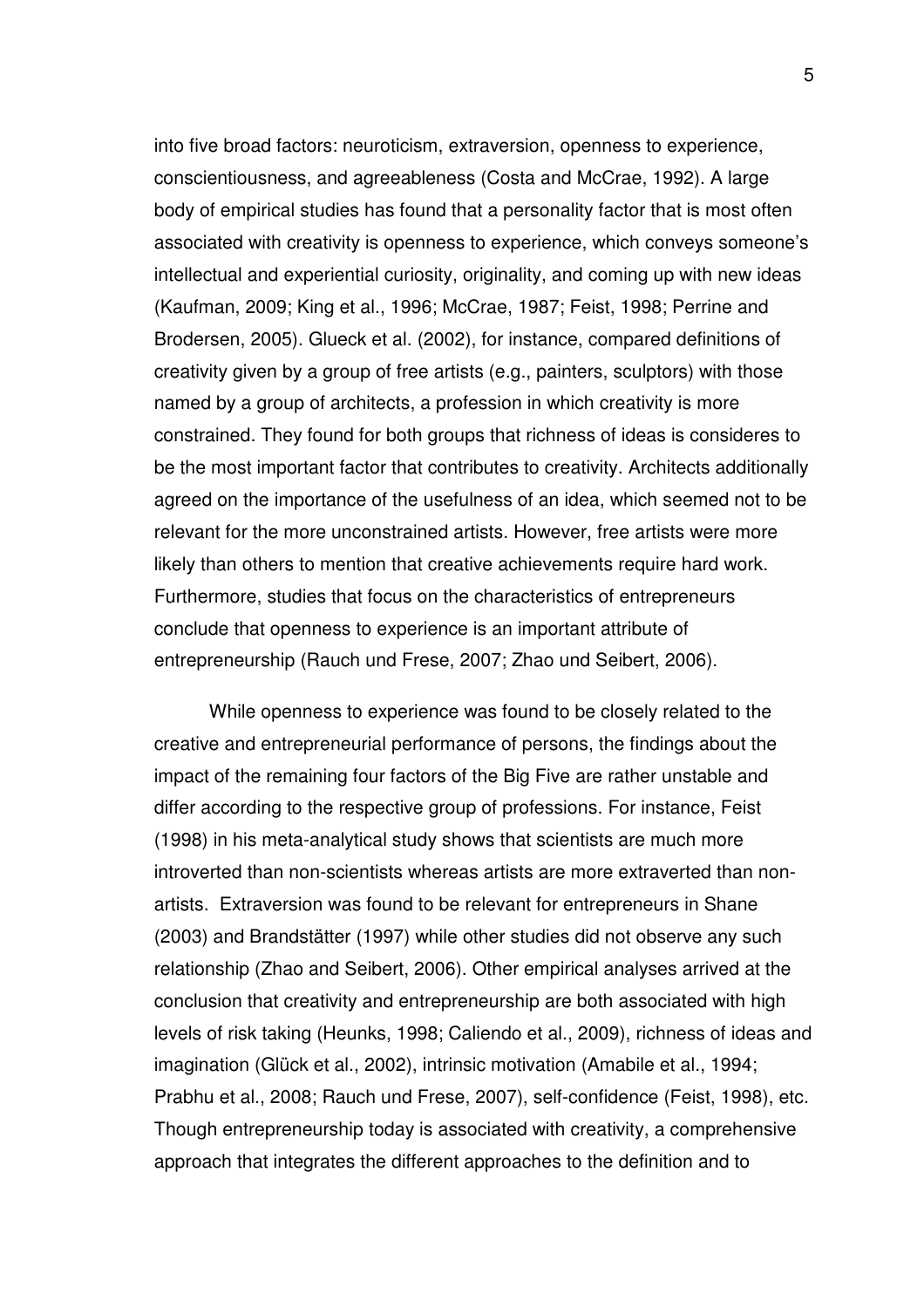research of creativity, particularly to entrepreneurial creativity, is still missing (see e.g. Sternberg and Lubart, 1999; Ward, 2004; Hennessey and Amabile, 2009).

The study at hand is an empirical investigation which aims to shed light on the relationship between entrepreneurship and creativity by accounting for both personality characteristics and a the person's involvement in a special social environment, which is characterized by certain cultural values. Hence, the contribution of the present study can be seen as an attempt to look at entrepreneurial creativity from a comprehensive perspective that includes characteristics of an individual's human capital, social capital, sociodemographic characteristics, experience with unemployment, psychological factors as well as information on the involvement in cultural activities and on the regional environment.

The conjecture that there is a significant relationship between entrepreneurship and cultural creativity has particularly been put forward by Richard Florida (2004), who distinguishes between artistic or cultural creativity, technological creativity (invention), and economic creativity (entrepreneurship) argues in his book "*The Rise of the Creative Class*" that these three forms of creativity are interrelated: "not only do they share a common thought process, they reinforce each other through cross-fertilization and mutual stimulation." A person's creativity involved in realizing an entrepreneurial concept and setting up a new business may be stimulated or encouraged by her or his interests or achievements in the fields of art and technology. In the same vein, Sacchetti, Sachetti, and Sudgen (2009) emphasize the importance of a creative space and artistic activities, which they highlight as a viaticum for people's creativity and for economic development in sectors or regions.

In the current study, we test the hypothesis that entrepreneurship is related to creativity at the level of individuals. In particular, we distinguish between personal creativity and cultural creativity, and approach this relationship in two ways. Firstly, we investigate individual propensity of entrepreneurs to have a special interest in culture as compared to non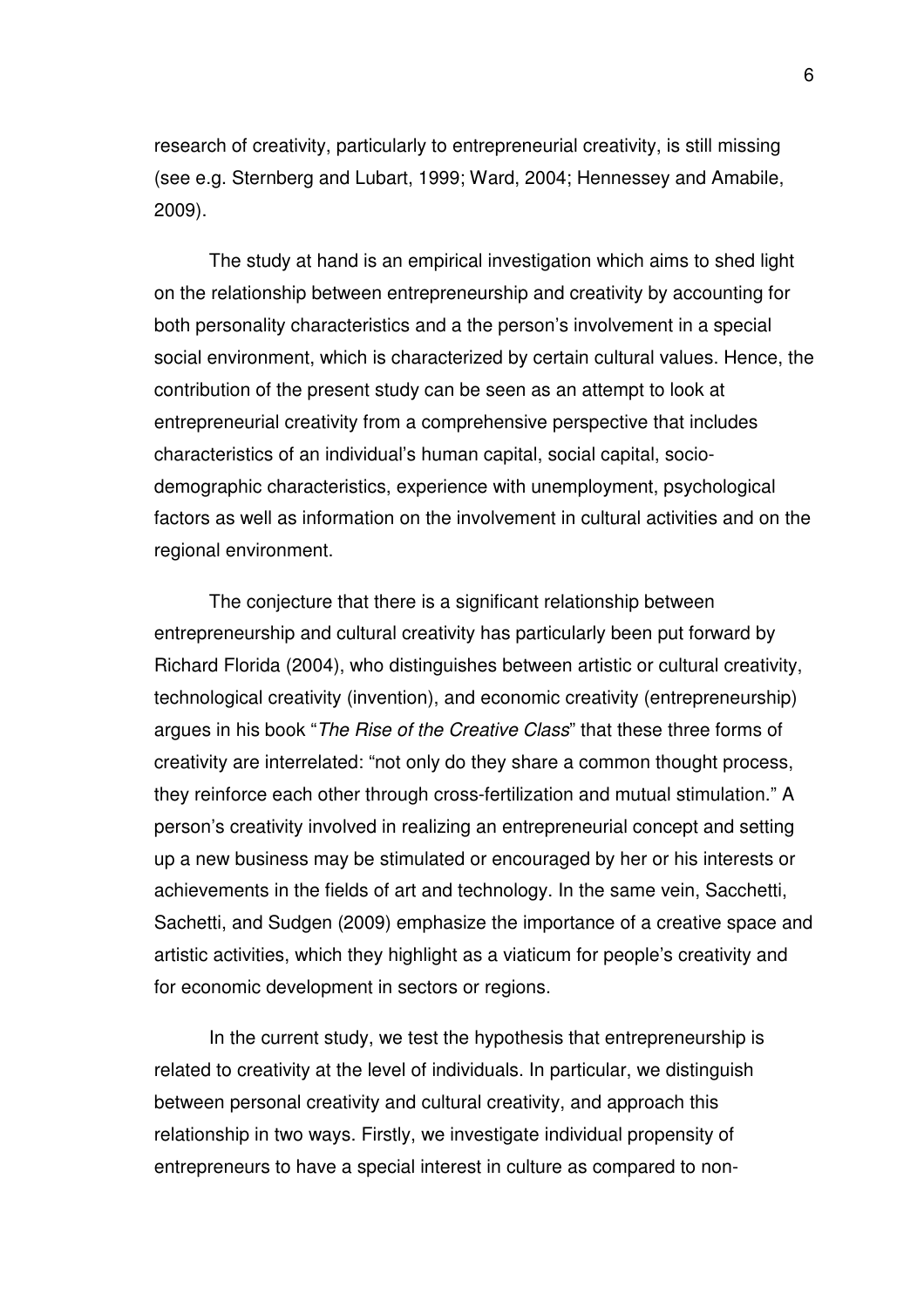entrepreneurs. Secondly, we look at the determinants of entrepreneurship in the 'Creative Class.' We use self-employment status as a proxy for the concept of entrepreneurship.<sup>6</sup> Unfortunately, we have to largely neglect technological creativity due to lack of available data.

## **3. Data and indicators**

## **3.1 Data**

 $\overline{a}$ 

Our empirical analysis is based on the German Socio-Economic Panel (SOEP), a representative longitudinal study of private households in Germany. The SOEP was started in the year 1984 and since then the private households, persons, and families have been surveyed annually (see Haisken De-New and Frick, 2005, for details). For the purposes of present analysis, we use the 2005 wave because it includes information on some personality characteristics that has only been gathered in that particular year.

The 2005 wave of the SOEP provides data on 21,105 individuals living in Germany. We restrict the analyses to individuals between 18 and 65 years old and exclude persons who were retired, unemployed or working on their education, retirees and unemployed. We also do not use information about civil servants or respondents in military service since we consider the occupational choice for these groups of persons to be rather different from employees in the private sector. We also exclude self-employed farmers for the same reason.<sup>7</sup> Next, all persons who have declared their primary activity as helping in family

 $<sup>6</sup>$  In some studies (e.g., the Global Entrepreneurship Monitor, see Bosma, et al. 2009), the</sup> definition of entrepreneurship is largely restricted to the early phases of a firm, particularly the preparation of a start-up (nascent entrepreneurship) and the first years of its existence (young business). The main motive for such a narrow definition of entrepreneurship is probably that these studies are primarily interested in the gestation and the early development of new businesses, not in old incumbent firms. Assuming that the personality characteristics of entrepreneurs are rather stable over time, they should not differ much between young entrepreneurs and persons who have already been self-employed for a longer period of time. The data set does not have enough cases to perform the analyses in the different occupational groups for young entrepreneurs who recently started a business.

 $<sup>7</sup>$  Most farms in Germany are family business with their owners being more or less self-</sup> employed due to their profession. Self-employment of farmers may particularly be a result of a family tradition or of the tradition in the particular region in which they are living.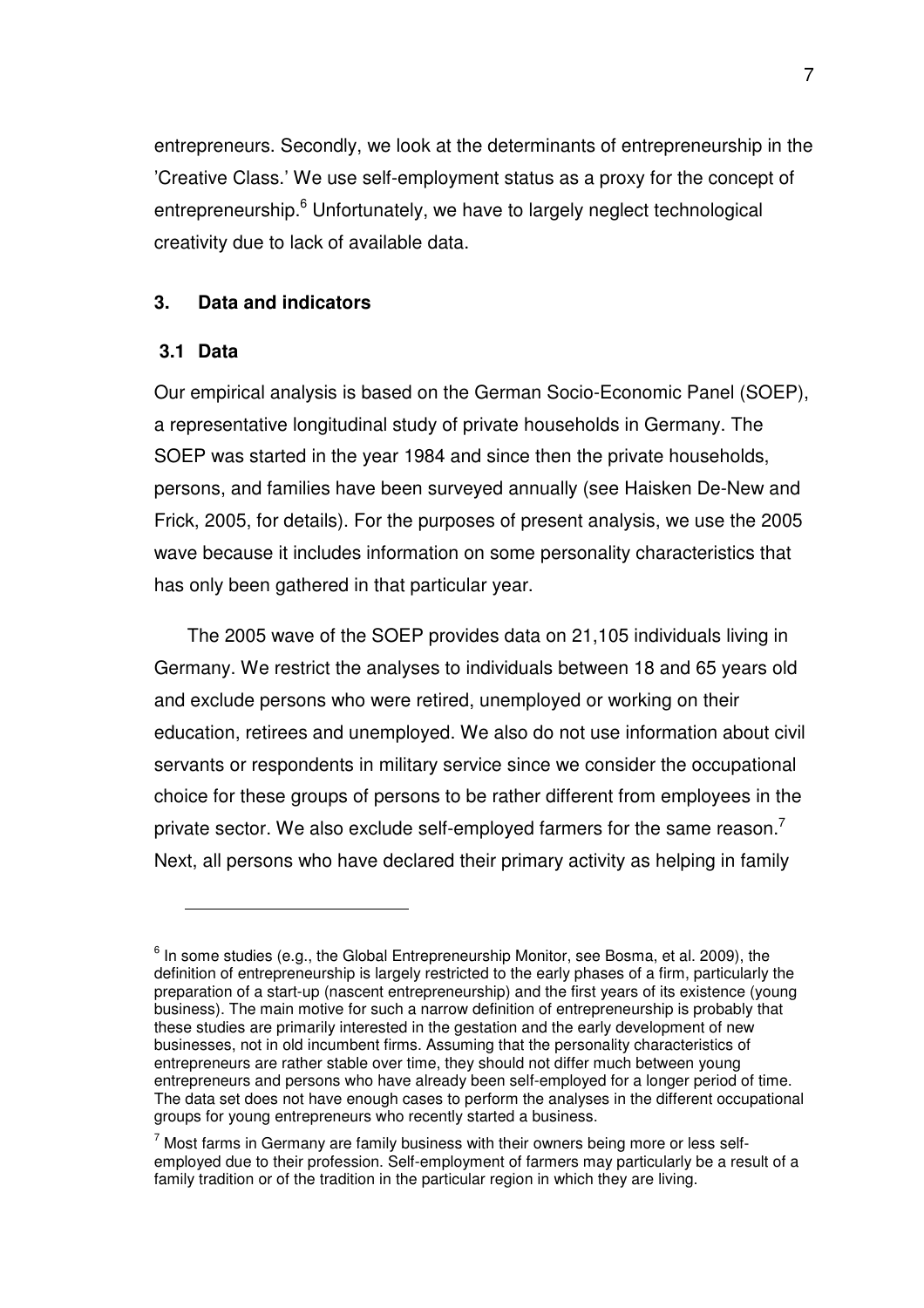business are also left out of our sample because they are neither entrepreneurs nor dependent employees. After excluding respondents with missing values for relevant information, there are 8,215 individuals left in our sample. Our remaining sample contains 928 self-employed persons accounting for 11.3 percent of the total sample. This corresponds quite well to the share of selfemployed persons in the overall population (Hansch, 2006).

Since we know planning region ("Raumordnungsregion") each individual in the sample is residing, we are able to account for location factors such as an entrepreneurial environment. Planning regions consist of at least one core city and the surrounding area. Planning regions can be regarded as functional units in the sense of travel to work areas. $8$  Information on population is from the Federal Statistic Office ("Statistisches Bundesamt"). Data on the unemployment rate was obtained from the Federal Employment Agency ("Bundesagentur für Arbeit"). Information on regional start-up rates is taken from the German Social Insurance Statistics (for details see Fritsch and Brixy, 2004).

#### **3.2 Indicators**

 $\overline{a}$ 

Previous empirical analyses of the determinants of self-employment have found a significant impact of diverse forms of capital such as human capital, social capital, socio-demographic characteristics as well as characteristics of macro environment on the probability of being self-employed.<sup>9</sup> Our own model accounts for these influences found in earlier studies as far as the respective indicators are available in our data (see section 3.2.1). Section 3.2.2 introduces indicators for a person's creativity and her of his interest in cultural activities that we include in our analysis.

 $^8$  Planning regions are slightly larger than what is usually defined as a labor market area. The advantage of planning regions in comparison to districts (*Kreise*) as spatial units of analysis is that they account for economic interactions between districts. In contrast to this, a district may be a single core city or a part of the surrounding suburban area. See German Federal Office for Building and Regional Planning (2003) for the definition of planning regions and districts.

 $9$  For empirical evidence see, for instance, Evans and Leighton (1989), Benz and Frey (2008), Borjas (1986), Brüderl and Preisendörfer (1998), Blanchflower and Oswald (1998), Lentz and Laband (1990), Mueller (2006).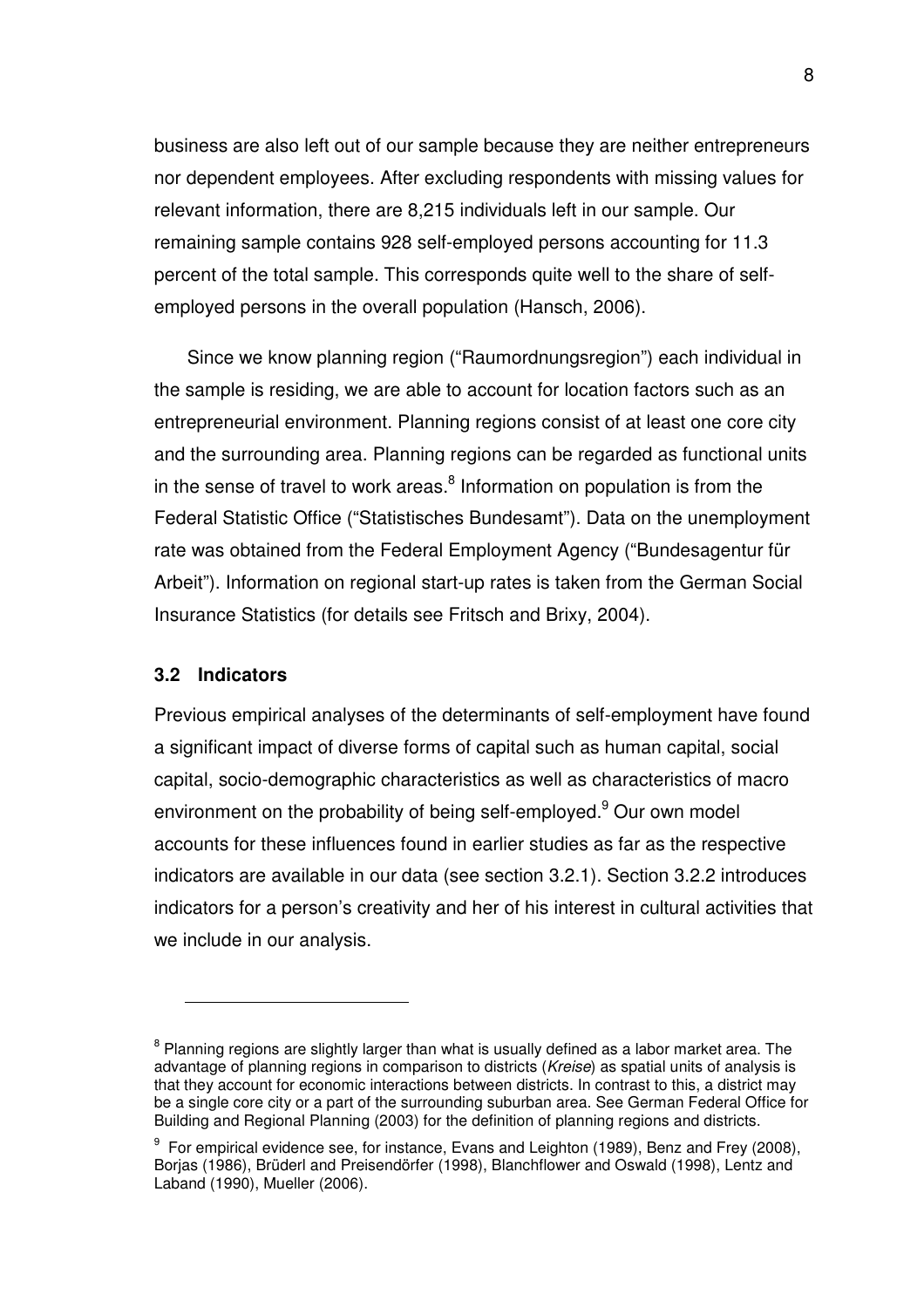#### **3.2.1 General determinants of self-employment**

Table 1 provides mean values of these variables for dependent employees and self-employed persons in our sample as well as t-tests of equal means. Concerning the entrepreneurial macro environment, we find that the start-up rate measured as the number of start-ups per 1,000 population at an age between 15 and 64 years is significantly higher in regions where self-employed persons live. Self-employed persons are also more likely to live in regions with high population density. They have on average experienced 13.6 years of education, which is significantly more than the average 12.4 years of education that we find for the dependently employed persons. Additionally, self-employed persons experienced longer years of full-time, but shorter periods of part-time employment during their careers.

Since there is considerable empirical evidence that social networks may be important for the decision to become an entrepreneur (e.g., Davidsson and Honig, 2003; Brüderl and Preisendörfer, 1998; Aldrich et al., 1998), we include measures of social capital into our analysis. Such social networks can, for instance, be provided by self-employed family members who act as a role-model for entrepreneurship and informally transfer business experience and networks to a potential entrepreneur (Parker, 2004, 85). We create a variable "either parents have been self-employed," which assumes the value 1 if at least one parent was an entrepreneur when the respondent was at the age of 15. About 16.8 percent of the self-employed had, indeed, self-employed parents and can be regarded as "occupational followers." This figure is almost twice as much of what we find for the dependent employees. Furthermore, there are significantly more married persons among the self-employed as compared to dependent employees in our data which may be due to the on average higher age of the self-employed persons.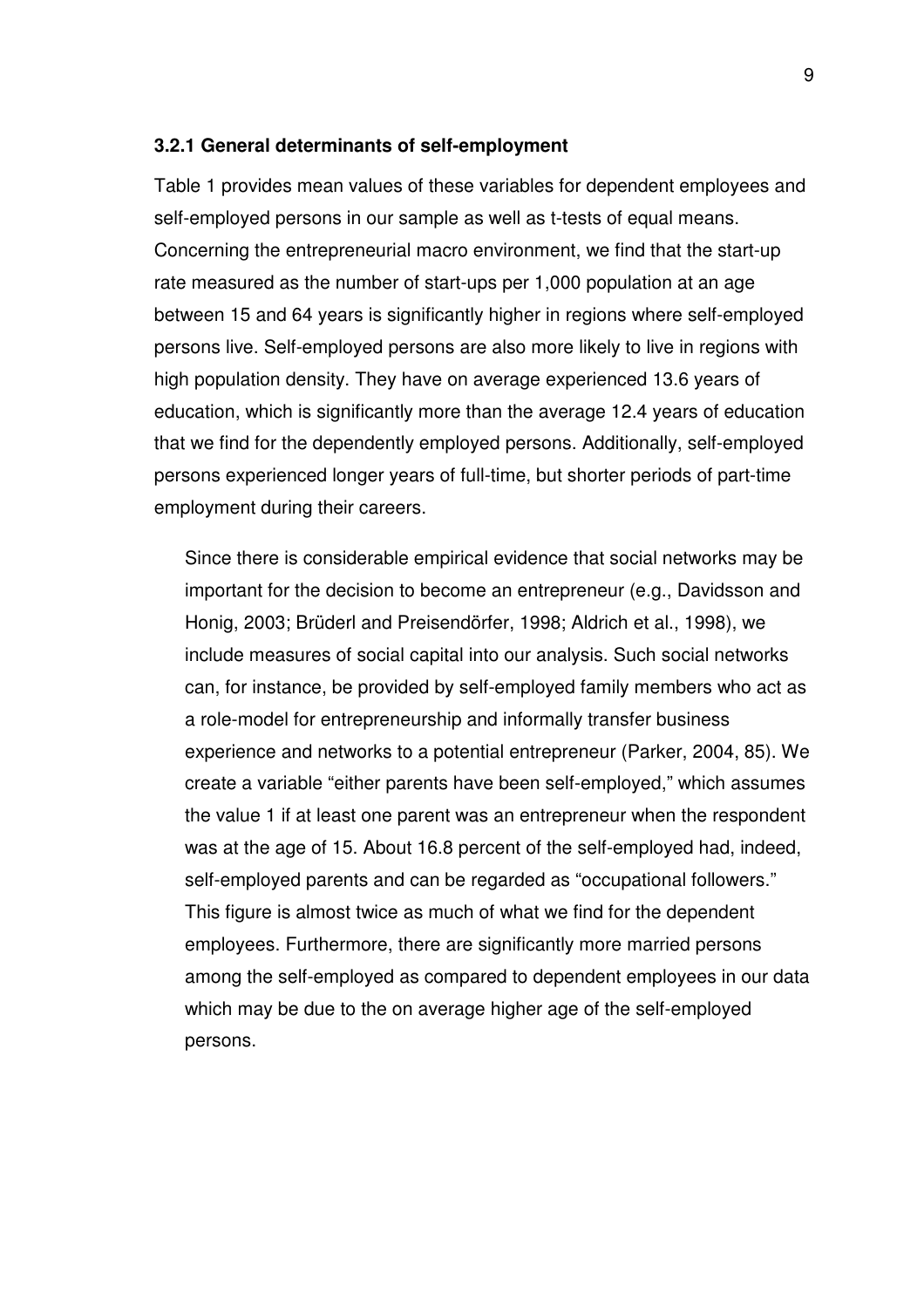#### Table 1: Determinants of self-employment: mean characteristics and t-test of equal means (SOEP 2005)

| Variable                              | Dependently<br>employed | Self-<br>employed |
|---------------------------------------|-------------------------|-------------------|
| Entrepreneurial environment           |                         |                   |
| Start-up rate                         | 4.18                    | 4.23**            |
| Unemployment rate                     | .088                    | .088              |
| Population density                    | 512.91                  | 569.12**          |
|                                       |                         |                   |
| Human capital                         |                         |                   |
| Years of education                    | 12.43                   | 13.74***          |
| Experience full-time employment       | 14.64                   | 19.35***          |
| Experience part-time employment       | 2.73                    | $1.86***$         |
| Experience unemployment               | .45                     | .47               |
|                                       |                         |                   |
| Social capital                        |                         |                   |
| Either parent has been self-employed  | .083                    | $.167***$         |
| Married                               | .603                    | $.677***$         |
| <b>Political interests</b>            | .333                    | .525***           |
| Attends social gatherings             | .428                    | .402              |
|                                       |                         |                   |
| Socio-demographic variables           |                         |                   |
| Male                                  | .513                    | .665***           |
| German citizenship                    | .947                    | .953              |
| Age                                   | 40.6                    | 45.6***           |
| Hard working                          | 6.001                   | 6.254***          |
|                                       |                         |                   |
| Personal creativity                   |                         |                   |
| Imaginative                           | 4.835                   | 5.091***          |
| Original, new ideas                   | 4.717                   | 5.143***          |
| Communicative, talkative              | 5.551                   | 5.803***          |
|                                       |                         |                   |
| Cultural creativity                   |                         |                   |
| Values artistic experience            | 3.986                   | 4.592***          |
| Attends cultural events               | .146                    | .248***           |
| Artistic activities                   | .165                    | .181              |
|                                       |                         |                   |
| Profession-specific probabilities for |                         |                   |
| self-employment                       | .076                    | $.394***$         |
| Number of observations                | 7,287                   | 928               |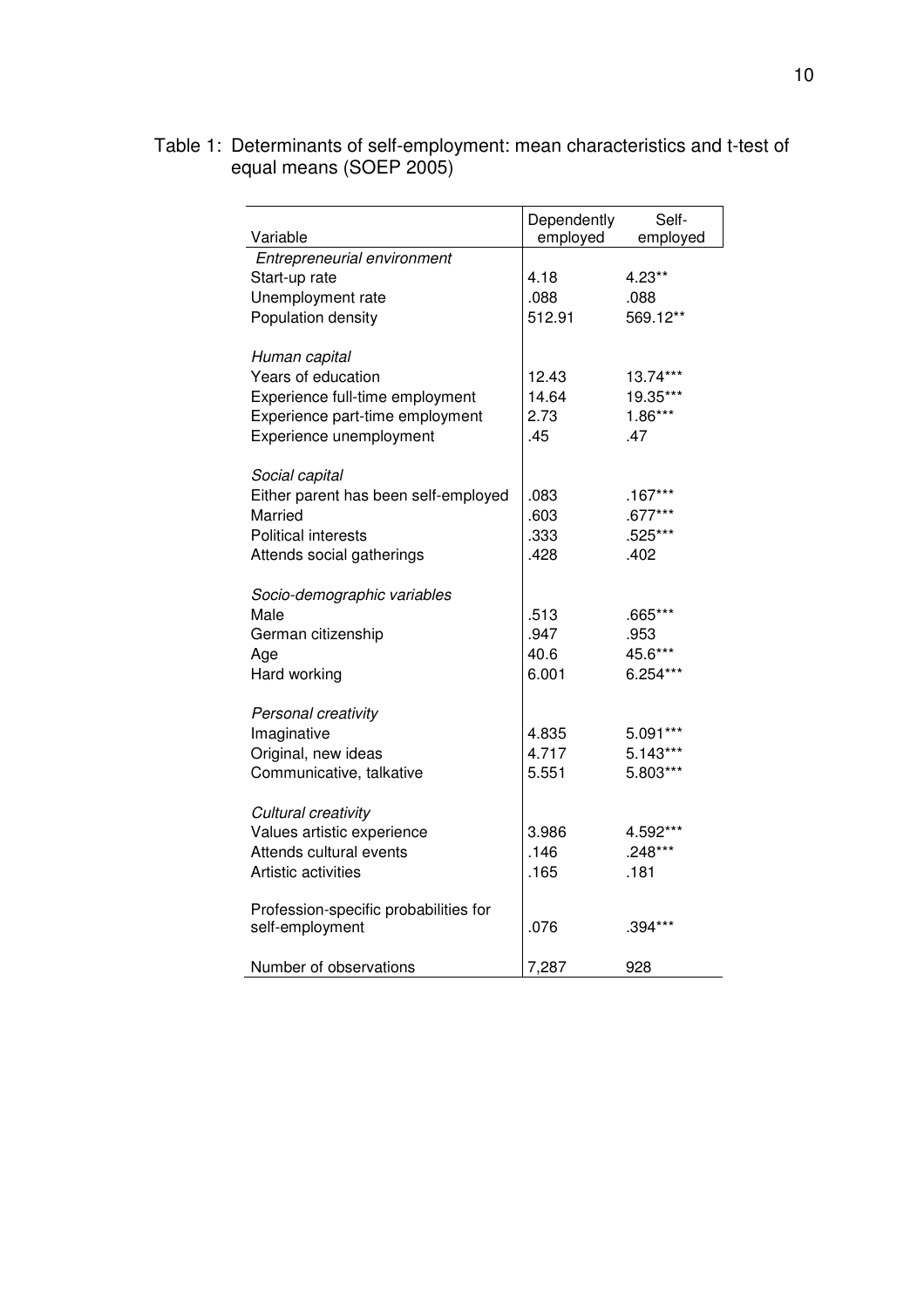Our data also provide an indicator of a person's general interest in politics that may be regarded as an indication for engagement in social life.<sup>10</sup> We suggest that persons who are well-informed about developments in the political arena have a better understanding of political regulations, which could be helpful in organizing her or his own business, than those who are not interested in politics. Furthermore, being interested in a political life may indicate involvement in a network of like-minded people that gives access to information which is of crucial importance for self-employed persons. We find considerable differences between self-employed persons and their counterparts in this respect: about 52.5 percent of self-employed are interested in local politics whereas only about 33 percent of dependent employees claim to do so. We also use some socio-demographic variables in our analysis that show that self-employed people are more likely to be males and tend to be of older age than their dependent employed counterparts. In accordance with Glueck (2002), self-employed persons regard working hard to be more important for success than dependent employees, $11$  which may result from the fact that self-employed persons are much more reliant on their own work for earning a living.

#### **3.2.2 Indicators for creativity and interest in cultural activity**

 $\overline{a}$ 

As we have already mentioned above (section 2), entrepreneurial creativity may be related to personal creativity as well as cultural creativity. Personal creativity means that individuals possess certain personality characteristics that are conducive for introducing novel ideas such as openness to experience or extraversion. Cultural creativity, in turn, implies involvement in a special cultural environment, which could be seen as a potential source of new ideas for entrepreneur's business venture. Those ideas could be combined, resulting in new entrepreneurial ideas, or directly absorbed and implemented in a new or an

 $10$  The SOEP 2005 survey included the following question regarding engagement in political life: "Generally speaking, how much are you interested in politics?" We recoded the answers into a variable, which assumes the value of one if the given answer was "very much" or "much." The other possible answers ("not so much" and "not at all") were recoded to zero.

<sup>&</sup>lt;sup>11</sup> The corresponding question in the SOEP, 2005: "Do you agree with a following statement: one has to work hard in order to succeed."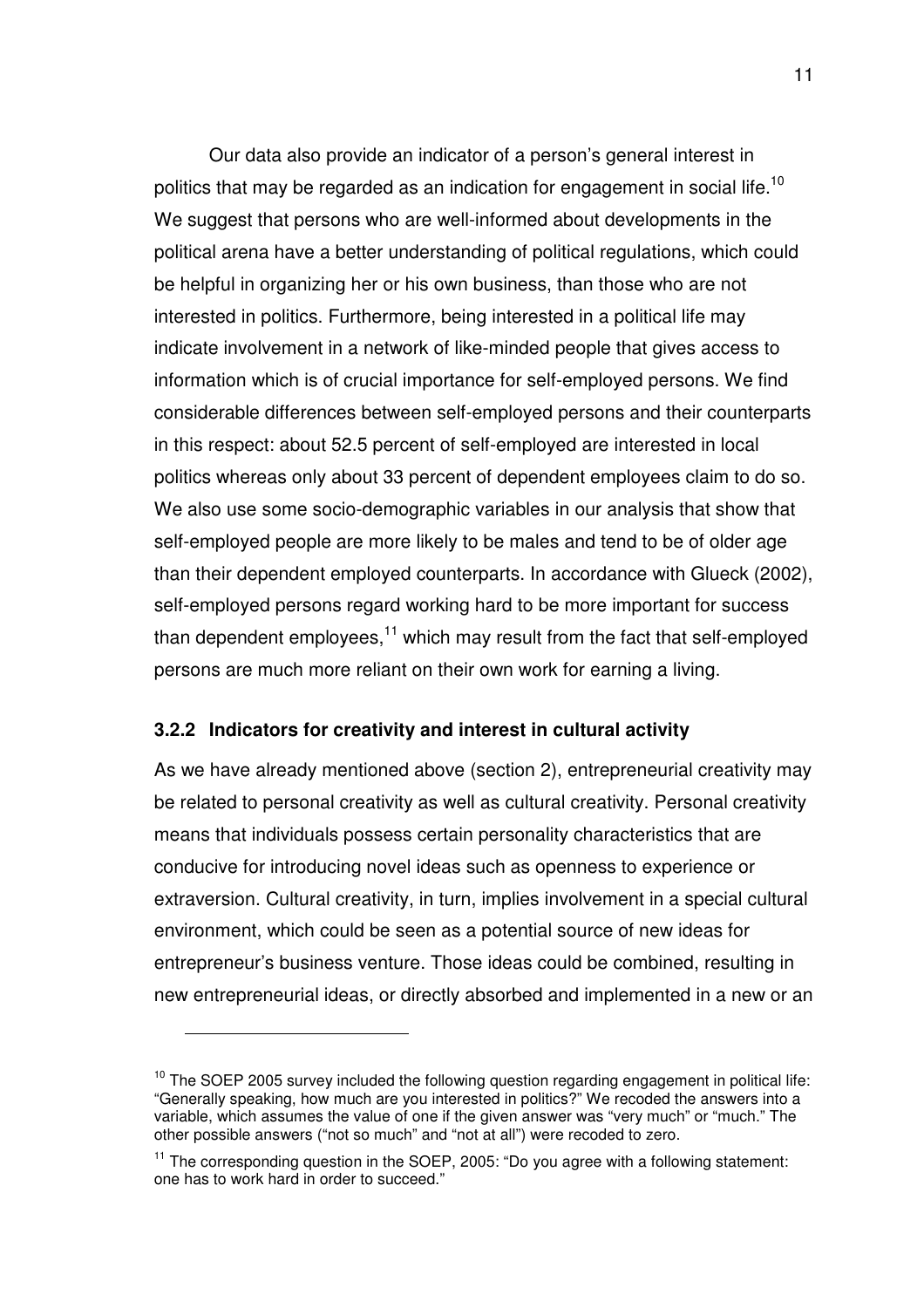existing firm. We approximate the concept of the personal creativity with personality characteristics provided in our dataset. In particular, we use some indicators based on the Big Five<sup>12</sup> approach of personality measurement, which was first implemented in the SOEP questionnaires in 2005. The SOEP respondents were asked to grade themselves on a 7-point scale with the value 1 indicating that a given personality characteristic does not apply at all and the value 7 meaning that the respective characteristic applies perfectly. We measure the personal creativity using the openness-to-experience dimension of personality, which assumes the scales "imagination"<sup>13</sup> and "originality."<sup>14</sup> In addition, we employ the scale "communicativeness"<sup>15</sup> that corresponds to the extraversion dimension of personality, which is associated with exploratory behavior (e.g., Peterson et al., 2002)<sup>16</sup> and has been shown to be valuable for entrepreneurs (Shane, 2003; Brandstätter, 1997).

We approach the concept of the cultural creativity with indicators for a person's interest in cultural activities. One of these indicators is based on respondent's self-assessment of her of his appreciation of artistic, aesthetic experiences on a 7-point scale.<sup>17</sup> Furthermore, two binary variables (1 = yes, 0) = no) measure whether a person is "visiting cultural events (such as concerts, theater, lectures, etc.) during her or his free time at least once a month" or if she

 $12$  For more information about the Big Five in the SOEP, see Gerlitz and Jürgen (2005).

 $13$  The corresponding question in the SOEP, 2005: "I see myself as someone who has an active imagination."

<sup>&</sup>lt;sup>14</sup> The corresponding question in the SOEP, 2005: "I see myself as someone who is original, comes up with new ideas."

 $15$  The corresponding question in the SOEP, 2005: "I see myself as someone who is communicative, talkative."

 $16$  We also ran a regression analysis including all Big Five variables as explanatory variables with the dependent variable being in self-employment. We found that measures of extraversion and openness to experience have a strong positive effect on the probability of being selfemployed. Furthermore, neuroticism and conscientiousness have significantly negative impact on the likelihood to be self-employed. We did not find an effect of agreeableness on selfemployment.

 $17$  The corresponding question in the SOEP, 2005: "I see myself as someone who values artistic experiences."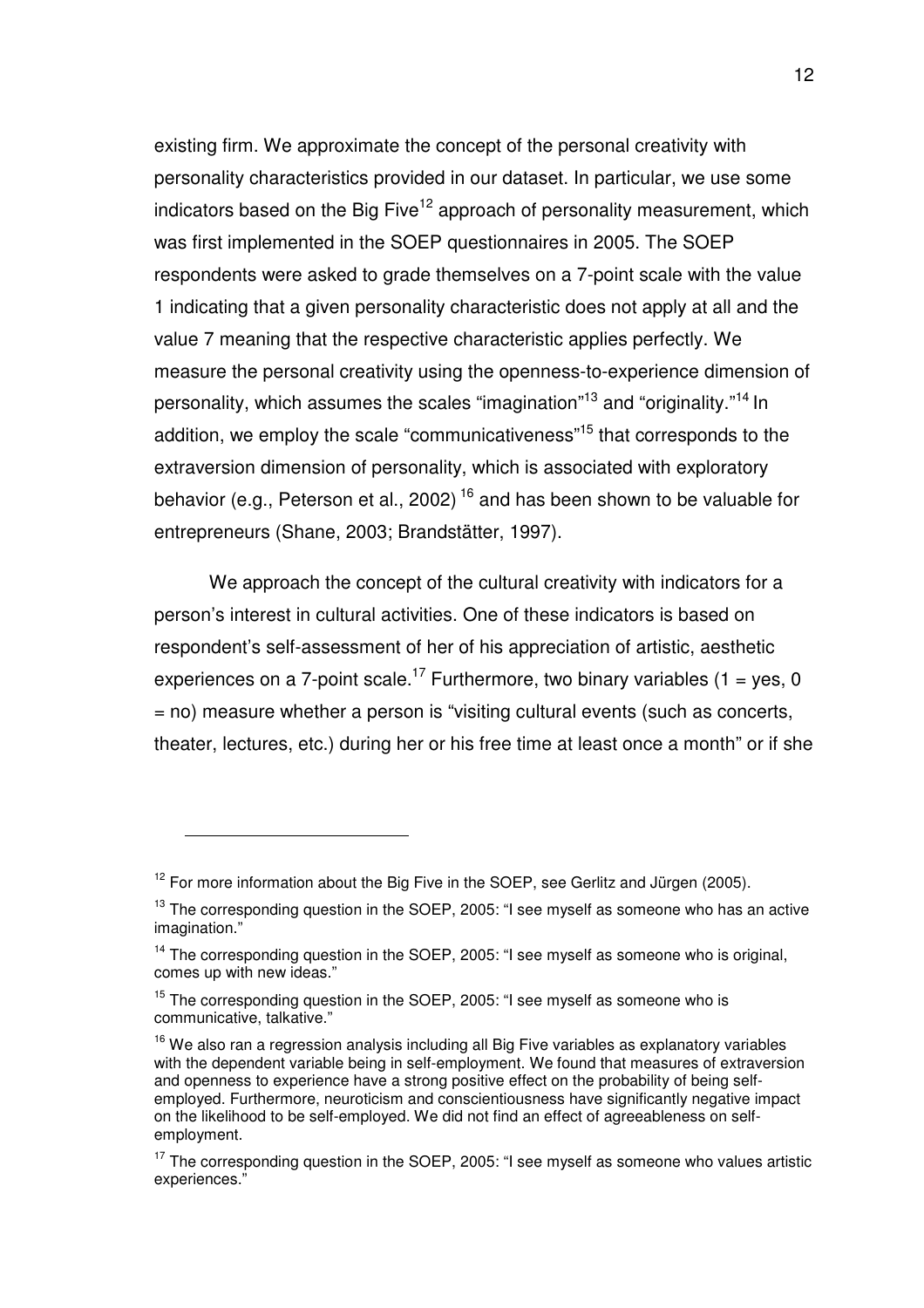or he is engaged in "artistic or musical activities (playing music/singing, dancing, acting, painting, photography) during free time at least once a month."

 Descriptive statistics (Table 1) reveal that self-employed persons score significantly higher on personal creativity, estimating themselves as being more imaginative, original, and communicative than the dependently employed persons. Concerning the measures of cultural creativity, self-employed persons value artistic experiences more than dependent employees. We also find a higher share of persons that visit cultural events in their free time among the self-employed (about 24.8 percent) in comparison to the dependently employed persons (14.6 percent). We do, however, not find any considerable differences between self-employed and dependently employed persons with regard to performing artistic activities.

### **4. Are entrepreneurs more (culturally) creative?**

 $\overline{a}$ 

The aim of our empirical analysis is to identify the impact of cultural creativity on self-employment. We estimate a model of occupational choice by logistic regression with robust standard errors using the whole set of variables discussed in the previous section. The dependent variable assumes the value 1 if the individual was self-employed in the year 2005 and has a value of 0 otherwise.<sup>18</sup> Our model of potential determinants of self-employment can, therefore, be specified as:

 $Pr(y_j \neq 0 | E_j, H_j, S_j, F_j, SD_j, C_j) = F(\beta_0 + \beta_e * E_j + \beta_h * H_j + \beta_s * S_j + \beta_{sd} * SD_j + \beta_c * C_j),$ 

where  $F(z) = e^{z}/(1 + e^{z})$  is the cumulative logistic distribution.  $y_j$  is the dichotomous indicator of self-employment status in 2005;  $E_j$  ,  $H_j$  ,  $S_j$  ,  $F_j$  ,  $SD_j$  <sub>,</sub> *Cj* are characteristics of entrepreneurial environment, human capital, social

 $18$  A number of studies like the Global Entrepreneurship Monitor (see Bosma et al., 2008) distinguish between self-employed in new firms, which is regarded as entrepreneurship in narrow sense and self-employed in older firms as a form of entrepreneurship in the broader sense. Since the SOEP contains only rather few numbers of self-employed in young firms, we are unable to make such a distinction here.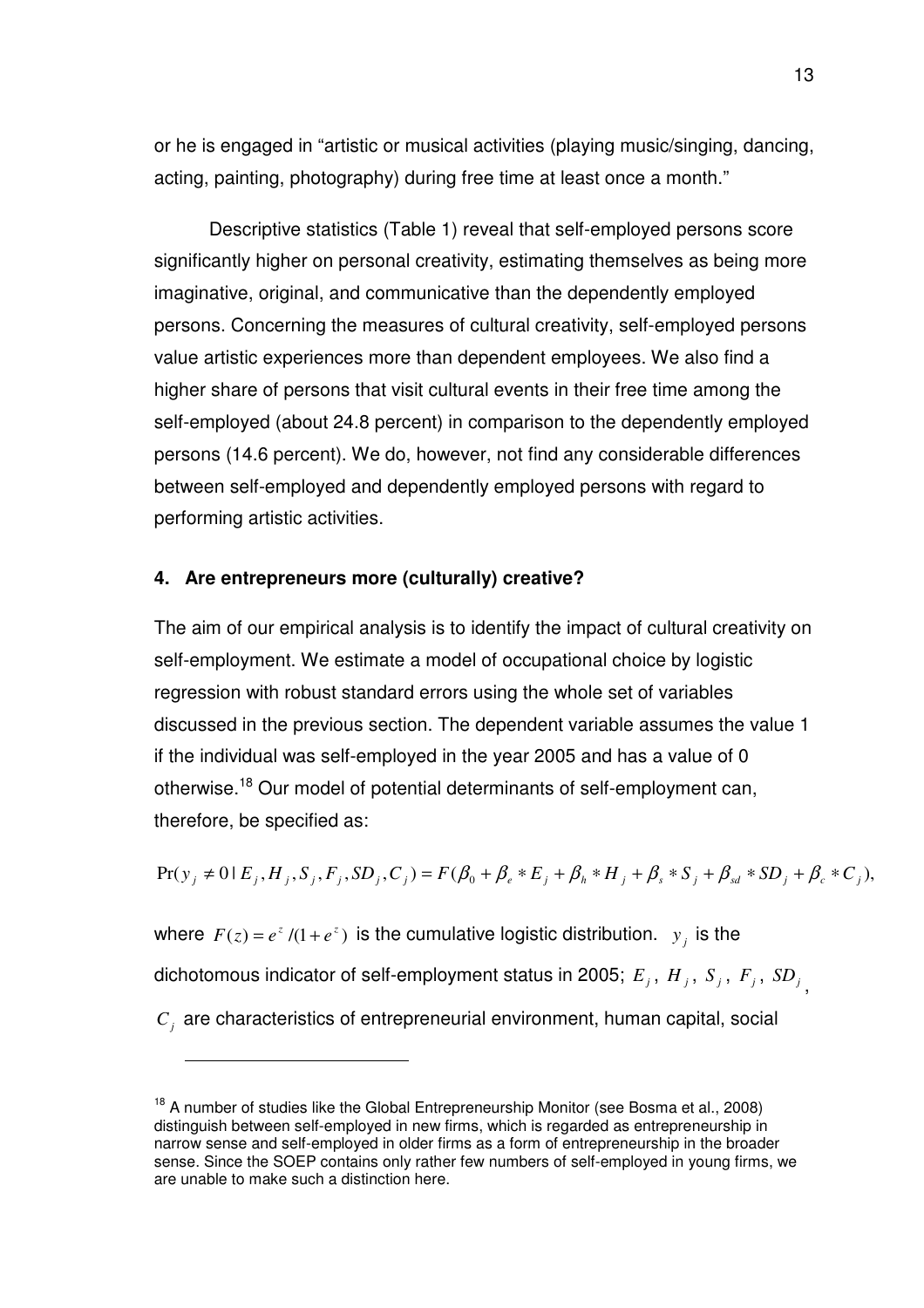| Model I<br>Model II<br>Marginal<br>Marginal<br>Coefficient<br>Coefficient<br>effect<br>effect<br>Entrepreneurial environment<br>0.0460<br>$-0.00214$<br>Start-up rate<br>0.00356<br>$-0.0415$<br>(0.00718)<br>(0.00573)<br>(0.0929)<br>(0.111)<br>$-0.0121$<br>$-0.000939$<br>$-0.00992$<br>$-0.000511$<br>Unemployment rate<br>(0.0148)<br>(0.00115)<br>(0.0175)<br>(0.000901)<br>3.44e-06<br>$-1.30e-05$<br>$-1.00e-06$<br>6.68e-05<br>Population density<br>$(6.95e-05)$<br>$(5.85e-05)$<br>$(4.53e-06)$<br>$(3.58e-06)$<br>Human capital<br>Years of education<br>$0.123***$<br>0.00952***<br>0.00638<br>0.000329<br>(0.0191)<br>(0.000983)<br>(0.0153)<br>(0.00120)<br>$-0.000296$<br>$-0.000434$<br>Experience full-time employment<br>$-0.00382$<br>$-0.00841$<br>(0.00937)<br>(0.000724)<br>(0.0110)<br>(0.000568)<br>$-0.0351**$<br>$-0.00272**$<br>$-0.0320*$<br>$-0.00165*$<br>Experience part-time employment<br>(0.0166)<br>(0.000856)<br>(0.0145)<br>(0.00112)<br>$0.0660**$<br>$0.00510**$<br>0.0882***<br>0.00455***<br>Experience unemployment<br>(0.00220)<br>(0.00151)<br>(0.0284)<br>(0.0293)<br>Social capital<br>Either parent has been self-employed°<br>$0.616***$<br>$0.0587***$<br>$0.418***$<br>$0.0252**$<br>(0.106)<br>(0.0121)<br>(0.141)<br>(0.00983)<br>Married <sup>o</sup><br>$-0.0917$<br>$-0.00716$<br>$-0.0345$<br>$-0.00178$<br>(0.00694)<br>(0.108)<br>(0.00558)<br>(0.0884)<br>$0.178**$<br>$0.0140**$<br>0.164<br>0.00865<br>Political interests <sup>°</sup><br>(0.00661)<br>(0.00544)<br>(0.0817)<br>(0.101)<br>0.0735<br>0.00571<br>0.0547<br>0.00283<br>Attends social gatherings<br>(0.0785)<br>(0.00613)<br>(0.00503)<br>(0.0968)<br>Socio-demographic variables<br>$0.513***$<br>$0.0394***$<br>$0.420***$<br>$0.0215***$<br>Male <sup>o</sup><br>(0.00710)<br>(0.0929)<br>(0.112)<br>(0.00572)<br>German citizenship°<br>$-0.176$<br>$-0.0145$<br>$-0.300$<br>$-0.0175$<br>(0.0156)<br>(0.210)<br>(0.0138)<br>(0.177)<br>$0.198***$<br>$0.0102***$<br>$0.168***$<br>$0.0130***$<br>Age<br>(0.0290)<br>(0.00219)<br>(0.0351)<br>(0.00177)<br>$-9.04e-$<br>05***<br>$0.000112***$<br>$-0.00145***$<br>0.00175***<br>Age <sup>2</sup><br>(0.000316)<br>$(2.40e-05)$<br>(0.000380)<br>$(1.93e-05)$<br>$0.234***$<br>$0.0181***$<br>$0.219***$<br>$0.0113***$<br>Hard working<br>(0.00328)<br>(0.0500)<br>(0.00254)<br>(0.0430)<br>Personal creativity<br>$-0.000936$<br>Imaginative<br>$-8.50e-05$<br>$-6.58e-06$<br>$-0.0182$<br>(0.0361)<br>(0.0288)<br>(0.00223)<br>(0.00186)<br>$0.114***$<br>0.00882***<br>$0.118***$<br>0.00609***<br>Original, new ideas<br>(0.00262)<br>(0.0418)<br>(0.00215)<br>(0.0338)<br>0.0937***<br>0.00724***<br>0.0332<br>0.00171<br>Communicative, talkative<br>(0.00218)<br>(0.0352)<br>(0.00271)<br>(0.0422)<br>Cultural creativity |                            |            |            |            |            |
|---------------------------------------------------------------------------------------------------------------------------------------------------------------------------------------------------------------------------------------------------------------------------------------------------------------------------------------------------------------------------------------------------------------------------------------------------------------------------------------------------------------------------------------------------------------------------------------------------------------------------------------------------------------------------------------------------------------------------------------------------------------------------------------------------------------------------------------------------------------------------------------------------------------------------------------------------------------------------------------------------------------------------------------------------------------------------------------------------------------------------------------------------------------------------------------------------------------------------------------------------------------------------------------------------------------------------------------------------------------------------------------------------------------------------------------------------------------------------------------------------------------------------------------------------------------------------------------------------------------------------------------------------------------------------------------------------------------------------------------------------------------------------------------------------------------------------------------------------------------------------------------------------------------------------------------------------------------------------------------------------------------------------------------------------------------------------------------------------------------------------------------------------------------------------------------------------------------------------------------------------------------------------------------------------------------------------------------------------------------------------------------------------------------------------------------------------------------------------------------------------------------------------------------------------------------------------------------------------------------------------------------------------------------------------------------------------------------------------------------------------------------------------------------------------------------------|----------------------------|------------|------------|------------|------------|
|                                                                                                                                                                                                                                                                                                                                                                                                                                                                                                                                                                                                                                                                                                                                                                                                                                                                                                                                                                                                                                                                                                                                                                                                                                                                                                                                                                                                                                                                                                                                                                                                                                                                                                                                                                                                                                                                                                                                                                                                                                                                                                                                                                                                                                                                                                                                                                                                                                                                                                                                                                                                                                                                                                                                                                                                                     |                            |            |            |            |            |
|                                                                                                                                                                                                                                                                                                                                                                                                                                                                                                                                                                                                                                                                                                                                                                                                                                                                                                                                                                                                                                                                                                                                                                                                                                                                                                                                                                                                                                                                                                                                                                                                                                                                                                                                                                                                                                                                                                                                                                                                                                                                                                                                                                                                                                                                                                                                                                                                                                                                                                                                                                                                                                                                                                                                                                                                                     |                            |            |            |            |            |
|                                                                                                                                                                                                                                                                                                                                                                                                                                                                                                                                                                                                                                                                                                                                                                                                                                                                                                                                                                                                                                                                                                                                                                                                                                                                                                                                                                                                                                                                                                                                                                                                                                                                                                                                                                                                                                                                                                                                                                                                                                                                                                                                                                                                                                                                                                                                                                                                                                                                                                                                                                                                                                                                                                                                                                                                                     |                            |            |            |            |            |
|                                                                                                                                                                                                                                                                                                                                                                                                                                                                                                                                                                                                                                                                                                                                                                                                                                                                                                                                                                                                                                                                                                                                                                                                                                                                                                                                                                                                                                                                                                                                                                                                                                                                                                                                                                                                                                                                                                                                                                                                                                                                                                                                                                                                                                                                                                                                                                                                                                                                                                                                                                                                                                                                                                                                                                                                                     |                            |            |            |            |            |
|                                                                                                                                                                                                                                                                                                                                                                                                                                                                                                                                                                                                                                                                                                                                                                                                                                                                                                                                                                                                                                                                                                                                                                                                                                                                                                                                                                                                                                                                                                                                                                                                                                                                                                                                                                                                                                                                                                                                                                                                                                                                                                                                                                                                                                                                                                                                                                                                                                                                                                                                                                                                                                                                                                                                                                                                                     |                            |            |            |            |            |
|                                                                                                                                                                                                                                                                                                                                                                                                                                                                                                                                                                                                                                                                                                                                                                                                                                                                                                                                                                                                                                                                                                                                                                                                                                                                                                                                                                                                                                                                                                                                                                                                                                                                                                                                                                                                                                                                                                                                                                                                                                                                                                                                                                                                                                                                                                                                                                                                                                                                                                                                                                                                                                                                                                                                                                                                                     |                            |            |            |            |            |
|                                                                                                                                                                                                                                                                                                                                                                                                                                                                                                                                                                                                                                                                                                                                                                                                                                                                                                                                                                                                                                                                                                                                                                                                                                                                                                                                                                                                                                                                                                                                                                                                                                                                                                                                                                                                                                                                                                                                                                                                                                                                                                                                                                                                                                                                                                                                                                                                                                                                                                                                                                                                                                                                                                                                                                                                                     |                            |            |            |            |            |
|                                                                                                                                                                                                                                                                                                                                                                                                                                                                                                                                                                                                                                                                                                                                                                                                                                                                                                                                                                                                                                                                                                                                                                                                                                                                                                                                                                                                                                                                                                                                                                                                                                                                                                                                                                                                                                                                                                                                                                                                                                                                                                                                                                                                                                                                                                                                                                                                                                                                                                                                                                                                                                                                                                                                                                                                                     |                            |            |            |            |            |
|                                                                                                                                                                                                                                                                                                                                                                                                                                                                                                                                                                                                                                                                                                                                                                                                                                                                                                                                                                                                                                                                                                                                                                                                                                                                                                                                                                                                                                                                                                                                                                                                                                                                                                                                                                                                                                                                                                                                                                                                                                                                                                                                                                                                                                                                                                                                                                                                                                                                                                                                                                                                                                                                                                                                                                                                                     |                            |            |            |            |            |
|                                                                                                                                                                                                                                                                                                                                                                                                                                                                                                                                                                                                                                                                                                                                                                                                                                                                                                                                                                                                                                                                                                                                                                                                                                                                                                                                                                                                                                                                                                                                                                                                                                                                                                                                                                                                                                                                                                                                                                                                                                                                                                                                                                                                                                                                                                                                                                                                                                                                                                                                                                                                                                                                                                                                                                                                                     |                            |            |            |            |            |
|                                                                                                                                                                                                                                                                                                                                                                                                                                                                                                                                                                                                                                                                                                                                                                                                                                                                                                                                                                                                                                                                                                                                                                                                                                                                                                                                                                                                                                                                                                                                                                                                                                                                                                                                                                                                                                                                                                                                                                                                                                                                                                                                                                                                                                                                                                                                                                                                                                                                                                                                                                                                                                                                                                                                                                                                                     |                            |            |            |            |            |
|                                                                                                                                                                                                                                                                                                                                                                                                                                                                                                                                                                                                                                                                                                                                                                                                                                                                                                                                                                                                                                                                                                                                                                                                                                                                                                                                                                                                                                                                                                                                                                                                                                                                                                                                                                                                                                                                                                                                                                                                                                                                                                                                                                                                                                                                                                                                                                                                                                                                                                                                                                                                                                                                                                                                                                                                                     |                            |            |            |            |            |
|                                                                                                                                                                                                                                                                                                                                                                                                                                                                                                                                                                                                                                                                                                                                                                                                                                                                                                                                                                                                                                                                                                                                                                                                                                                                                                                                                                                                                                                                                                                                                                                                                                                                                                                                                                                                                                                                                                                                                                                                                                                                                                                                                                                                                                                                                                                                                                                                                                                                                                                                                                                                                                                                                                                                                                                                                     |                            |            |            |            |            |
|                                                                                                                                                                                                                                                                                                                                                                                                                                                                                                                                                                                                                                                                                                                                                                                                                                                                                                                                                                                                                                                                                                                                                                                                                                                                                                                                                                                                                                                                                                                                                                                                                                                                                                                                                                                                                                                                                                                                                                                                                                                                                                                                                                                                                                                                                                                                                                                                                                                                                                                                                                                                                                                                                                                                                                                                                     |                            |            |            |            |            |
|                                                                                                                                                                                                                                                                                                                                                                                                                                                                                                                                                                                                                                                                                                                                                                                                                                                                                                                                                                                                                                                                                                                                                                                                                                                                                                                                                                                                                                                                                                                                                                                                                                                                                                                                                                                                                                                                                                                                                                                                                                                                                                                                                                                                                                                                                                                                                                                                                                                                                                                                                                                                                                                                                                                                                                                                                     |                            |            |            |            |            |
|                                                                                                                                                                                                                                                                                                                                                                                                                                                                                                                                                                                                                                                                                                                                                                                                                                                                                                                                                                                                                                                                                                                                                                                                                                                                                                                                                                                                                                                                                                                                                                                                                                                                                                                                                                                                                                                                                                                                                                                                                                                                                                                                                                                                                                                                                                                                                                                                                                                                                                                                                                                                                                                                                                                                                                                                                     |                            |            |            |            |            |
|                                                                                                                                                                                                                                                                                                                                                                                                                                                                                                                                                                                                                                                                                                                                                                                                                                                                                                                                                                                                                                                                                                                                                                                                                                                                                                                                                                                                                                                                                                                                                                                                                                                                                                                                                                                                                                                                                                                                                                                                                                                                                                                                                                                                                                                                                                                                                                                                                                                                                                                                                                                                                                                                                                                                                                                                                     |                            |            |            |            |            |
|                                                                                                                                                                                                                                                                                                                                                                                                                                                                                                                                                                                                                                                                                                                                                                                                                                                                                                                                                                                                                                                                                                                                                                                                                                                                                                                                                                                                                                                                                                                                                                                                                                                                                                                                                                                                                                                                                                                                                                                                                                                                                                                                                                                                                                                                                                                                                                                                                                                                                                                                                                                                                                                                                                                                                                                                                     |                            |            |            |            |            |
|                                                                                                                                                                                                                                                                                                                                                                                                                                                                                                                                                                                                                                                                                                                                                                                                                                                                                                                                                                                                                                                                                                                                                                                                                                                                                                                                                                                                                                                                                                                                                                                                                                                                                                                                                                                                                                                                                                                                                                                                                                                                                                                                                                                                                                                                                                                                                                                                                                                                                                                                                                                                                                                                                                                                                                                                                     |                            |            |            |            |            |
|                                                                                                                                                                                                                                                                                                                                                                                                                                                                                                                                                                                                                                                                                                                                                                                                                                                                                                                                                                                                                                                                                                                                                                                                                                                                                                                                                                                                                                                                                                                                                                                                                                                                                                                                                                                                                                                                                                                                                                                                                                                                                                                                                                                                                                                                                                                                                                                                                                                                                                                                                                                                                                                                                                                                                                                                                     |                            |            |            |            |            |
|                                                                                                                                                                                                                                                                                                                                                                                                                                                                                                                                                                                                                                                                                                                                                                                                                                                                                                                                                                                                                                                                                                                                                                                                                                                                                                                                                                                                                                                                                                                                                                                                                                                                                                                                                                                                                                                                                                                                                                                                                                                                                                                                                                                                                                                                                                                                                                                                                                                                                                                                                                                                                                                                                                                                                                                                                     |                            |            |            |            |            |
|                                                                                                                                                                                                                                                                                                                                                                                                                                                                                                                                                                                                                                                                                                                                                                                                                                                                                                                                                                                                                                                                                                                                                                                                                                                                                                                                                                                                                                                                                                                                                                                                                                                                                                                                                                                                                                                                                                                                                                                                                                                                                                                                                                                                                                                                                                                                                                                                                                                                                                                                                                                                                                                                                                                                                                                                                     |                            |            |            |            |            |
|                                                                                                                                                                                                                                                                                                                                                                                                                                                                                                                                                                                                                                                                                                                                                                                                                                                                                                                                                                                                                                                                                                                                                                                                                                                                                                                                                                                                                                                                                                                                                                                                                                                                                                                                                                                                                                                                                                                                                                                                                                                                                                                                                                                                                                                                                                                                                                                                                                                                                                                                                                                                                                                                                                                                                                                                                     |                            |            |            |            |            |
|                                                                                                                                                                                                                                                                                                                                                                                                                                                                                                                                                                                                                                                                                                                                                                                                                                                                                                                                                                                                                                                                                                                                                                                                                                                                                                                                                                                                                                                                                                                                                                                                                                                                                                                                                                                                                                                                                                                                                                                                                                                                                                                                                                                                                                                                                                                                                                                                                                                                                                                                                                                                                                                                                                                                                                                                                     |                            |            |            |            |            |
|                                                                                                                                                                                                                                                                                                                                                                                                                                                                                                                                                                                                                                                                                                                                                                                                                                                                                                                                                                                                                                                                                                                                                                                                                                                                                                                                                                                                                                                                                                                                                                                                                                                                                                                                                                                                                                                                                                                                                                                                                                                                                                                                                                                                                                                                                                                                                                                                                                                                                                                                                                                                                                                                                                                                                                                                                     |                            |            |            |            |            |
|                                                                                                                                                                                                                                                                                                                                                                                                                                                                                                                                                                                                                                                                                                                                                                                                                                                                                                                                                                                                                                                                                                                                                                                                                                                                                                                                                                                                                                                                                                                                                                                                                                                                                                                                                                                                                                                                                                                                                                                                                                                                                                                                                                                                                                                                                                                                                                                                                                                                                                                                                                                                                                                                                                                                                                                                                     |                            |            |            |            |            |
|                                                                                                                                                                                                                                                                                                                                                                                                                                                                                                                                                                                                                                                                                                                                                                                                                                                                                                                                                                                                                                                                                                                                                                                                                                                                                                                                                                                                                                                                                                                                                                                                                                                                                                                                                                                                                                                                                                                                                                                                                                                                                                                                                                                                                                                                                                                                                                                                                                                                                                                                                                                                                                                                                                                                                                                                                     |                            |            |            |            |            |
|                                                                                                                                                                                                                                                                                                                                                                                                                                                                                                                                                                                                                                                                                                                                                                                                                                                                                                                                                                                                                                                                                                                                                                                                                                                                                                                                                                                                                                                                                                                                                                                                                                                                                                                                                                                                                                                                                                                                                                                                                                                                                                                                                                                                                                                                                                                                                                                                                                                                                                                                                                                                                                                                                                                                                                                                                     |                            |            |            |            |            |
|                                                                                                                                                                                                                                                                                                                                                                                                                                                                                                                                                                                                                                                                                                                                                                                                                                                                                                                                                                                                                                                                                                                                                                                                                                                                                                                                                                                                                                                                                                                                                                                                                                                                                                                                                                                                                                                                                                                                                                                                                                                                                                                                                                                                                                                                                                                                                                                                                                                                                                                                                                                                                                                                                                                                                                                                                     |                            |            |            |            |            |
|                                                                                                                                                                                                                                                                                                                                                                                                                                                                                                                                                                                                                                                                                                                                                                                                                                                                                                                                                                                                                                                                                                                                                                                                                                                                                                                                                                                                                                                                                                                                                                                                                                                                                                                                                                                                                                                                                                                                                                                                                                                                                                                                                                                                                                                                                                                                                                                                                                                                                                                                                                                                                                                                                                                                                                                                                     |                            |            |            |            |            |
|                                                                                                                                                                                                                                                                                                                                                                                                                                                                                                                                                                                                                                                                                                                                                                                                                                                                                                                                                                                                                                                                                                                                                                                                                                                                                                                                                                                                                                                                                                                                                                                                                                                                                                                                                                                                                                                                                                                                                                                                                                                                                                                                                                                                                                                                                                                                                                                                                                                                                                                                                                                                                                                                                                                                                                                                                     |                            |            |            |            |            |
|                                                                                                                                                                                                                                                                                                                                                                                                                                                                                                                                                                                                                                                                                                                                                                                                                                                                                                                                                                                                                                                                                                                                                                                                                                                                                                                                                                                                                                                                                                                                                                                                                                                                                                                                                                                                                                                                                                                                                                                                                                                                                                                                                                                                                                                                                                                                                                                                                                                                                                                                                                                                                                                                                                                                                                                                                     |                            |            |            |            |            |
|                                                                                                                                                                                                                                                                                                                                                                                                                                                                                                                                                                                                                                                                                                                                                                                                                                                                                                                                                                                                                                                                                                                                                                                                                                                                                                                                                                                                                                                                                                                                                                                                                                                                                                                                                                                                                                                                                                                                                                                                                                                                                                                                                                                                                                                                                                                                                                                                                                                                                                                                                                                                                                                                                                                                                                                                                     |                            |            |            |            |            |
|                                                                                                                                                                                                                                                                                                                                                                                                                                                                                                                                                                                                                                                                                                                                                                                                                                                                                                                                                                                                                                                                                                                                                                                                                                                                                                                                                                                                                                                                                                                                                                                                                                                                                                                                                                                                                                                                                                                                                                                                                                                                                                                                                                                                                                                                                                                                                                                                                                                                                                                                                                                                                                                                                                                                                                                                                     |                            |            |            |            |            |
|                                                                                                                                                                                                                                                                                                                                                                                                                                                                                                                                                                                                                                                                                                                                                                                                                                                                                                                                                                                                                                                                                                                                                                                                                                                                                                                                                                                                                                                                                                                                                                                                                                                                                                                                                                                                                                                                                                                                                                                                                                                                                                                                                                                                                                                                                                                                                                                                                                                                                                                                                                                                                                                                                                                                                                                                                     |                            |            |            |            |            |
|                                                                                                                                                                                                                                                                                                                                                                                                                                                                                                                                                                                                                                                                                                                                                                                                                                                                                                                                                                                                                                                                                                                                                                                                                                                                                                                                                                                                                                                                                                                                                                                                                                                                                                                                                                                                                                                                                                                                                                                                                                                                                                                                                                                                                                                                                                                                                                                                                                                                                                                                                                                                                                                                                                                                                                                                                     |                            |            |            |            |            |
|                                                                                                                                                                                                                                                                                                                                                                                                                                                                                                                                                                                                                                                                                                                                                                                                                                                                                                                                                                                                                                                                                                                                                                                                                                                                                                                                                                                                                                                                                                                                                                                                                                                                                                                                                                                                                                                                                                                                                                                                                                                                                                                                                                                                                                                                                                                                                                                                                                                                                                                                                                                                                                                                                                                                                                                                                     |                            |            |            |            |            |
|                                                                                                                                                                                                                                                                                                                                                                                                                                                                                                                                                                                                                                                                                                                                                                                                                                                                                                                                                                                                                                                                                                                                                                                                                                                                                                                                                                                                                                                                                                                                                                                                                                                                                                                                                                                                                                                                                                                                                                                                                                                                                                                                                                                                                                                                                                                                                                                                                                                                                                                                                                                                                                                                                                                                                                                                                     |                            |            |            |            |            |
|                                                                                                                                                                                                                                                                                                                                                                                                                                                                                                                                                                                                                                                                                                                                                                                                                                                                                                                                                                                                                                                                                                                                                                                                                                                                                                                                                                                                                                                                                                                                                                                                                                                                                                                                                                                                                                                                                                                                                                                                                                                                                                                                                                                                                                                                                                                                                                                                                                                                                                                                                                                                                                                                                                                                                                                                                     |                            |            |            |            |            |
|                                                                                                                                                                                                                                                                                                                                                                                                                                                                                                                                                                                                                                                                                                                                                                                                                                                                                                                                                                                                                                                                                                                                                                                                                                                                                                                                                                                                                                                                                                                                                                                                                                                                                                                                                                                                                                                                                                                                                                                                                                                                                                                                                                                                                                                                                                                                                                                                                                                                                                                                                                                                                                                                                                                                                                                                                     |                            |            |            |            |            |
|                                                                                                                                                                                                                                                                                                                                                                                                                                                                                                                                                                                                                                                                                                                                                                                                                                                                                                                                                                                                                                                                                                                                                                                                                                                                                                                                                                                                                                                                                                                                                                                                                                                                                                                                                                                                                                                                                                                                                                                                                                                                                                                                                                                                                                                                                                                                                                                                                                                                                                                                                                                                                                                                                                                                                                                                                     |                            |            |            |            |            |
|                                                                                                                                                                                                                                                                                                                                                                                                                                                                                                                                                                                                                                                                                                                                                                                                                                                                                                                                                                                                                                                                                                                                                                                                                                                                                                                                                                                                                                                                                                                                                                                                                                                                                                                                                                                                                                                                                                                                                                                                                                                                                                                                                                                                                                                                                                                                                                                                                                                                                                                                                                                                                                                                                                                                                                                                                     |                            |            |            |            |            |
|                                                                                                                                                                                                                                                                                                                                                                                                                                                                                                                                                                                                                                                                                                                                                                                                                                                                                                                                                                                                                                                                                                                                                                                                                                                                                                                                                                                                                                                                                                                                                                                                                                                                                                                                                                                                                                                                                                                                                                                                                                                                                                                                                                                                                                                                                                                                                                                                                                                                                                                                                                                                                                                                                                                                                                                                                     |                            |            |            |            |            |
|                                                                                                                                                                                                                                                                                                                                                                                                                                                                                                                                                                                                                                                                                                                                                                                                                                                                                                                                                                                                                                                                                                                                                                                                                                                                                                                                                                                                                                                                                                                                                                                                                                                                                                                                                                                                                                                                                                                                                                                                                                                                                                                                                                                                                                                                                                                                                                                                                                                                                                                                                                                                                                                                                                                                                                                                                     |                            |            |            |            |            |
|                                                                                                                                                                                                                                                                                                                                                                                                                                                                                                                                                                                                                                                                                                                                                                                                                                                                                                                                                                                                                                                                                                                                                                                                                                                                                                                                                                                                                                                                                                                                                                                                                                                                                                                                                                                                                                                                                                                                                                                                                                                                                                                                                                                                                                                                                                                                                                                                                                                                                                                                                                                                                                                                                                                                                                                                                     |                            |            |            |            |            |
|                                                                                                                                                                                                                                                                                                                                                                                                                                                                                                                                                                                                                                                                                                                                                                                                                                                                                                                                                                                                                                                                                                                                                                                                                                                                                                                                                                                                                                                                                                                                                                                                                                                                                                                                                                                                                                                                                                                                                                                                                                                                                                                                                                                                                                                                                                                                                                                                                                                                                                                                                                                                                                                                                                                                                                                                                     |                            |            |            |            |            |
|                                                                                                                                                                                                                                                                                                                                                                                                                                                                                                                                                                                                                                                                                                                                                                                                                                                                                                                                                                                                                                                                                                                                                                                                                                                                                                                                                                                                                                                                                                                                                                                                                                                                                                                                                                                                                                                                                                                                                                                                                                                                                                                                                                                                                                                                                                                                                                                                                                                                                                                                                                                                                                                                                                                                                                                                                     |                            |            |            |            |            |
|                                                                                                                                                                                                                                                                                                                                                                                                                                                                                                                                                                                                                                                                                                                                                                                                                                                                                                                                                                                                                                                                                                                                                                                                                                                                                                                                                                                                                                                                                                                                                                                                                                                                                                                                                                                                                                                                                                                                                                                                                                                                                                                                                                                                                                                                                                                                                                                                                                                                                                                                                                                                                                                                                                                                                                                                                     |                            |            |            |            |            |
|                                                                                                                                                                                                                                                                                                                                                                                                                                                                                                                                                                                                                                                                                                                                                                                                                                                                                                                                                                                                                                                                                                                                                                                                                                                                                                                                                                                                                                                                                                                                                                                                                                                                                                                                                                                                                                                                                                                                                                                                                                                                                                                                                                                                                                                                                                                                                                                                                                                                                                                                                                                                                                                                                                                                                                                                                     | Values artistic experience | $0.124***$ | 0.00960*** | $0.132***$ | 0.00682*** |
| (0.0242)<br>(0.00187)<br>(0.0299)<br>(0.00153)                                                                                                                                                                                                                                                                                                                                                                                                                                                                                                                                                                                                                                                                                                                                                                                                                                                                                                                                                                                                                                                                                                                                                                                                                                                                                                                                                                                                                                                                                                                                                                                                                                                                                                                                                                                                                                                                                                                                                                                                                                                                                                                                                                                                                                                                                                                                                                                                                                                                                                                                                                                                                                                                                                                                                                      |                            |            |            |            |            |

# Table 2: Determinants of self-employment in the entire sample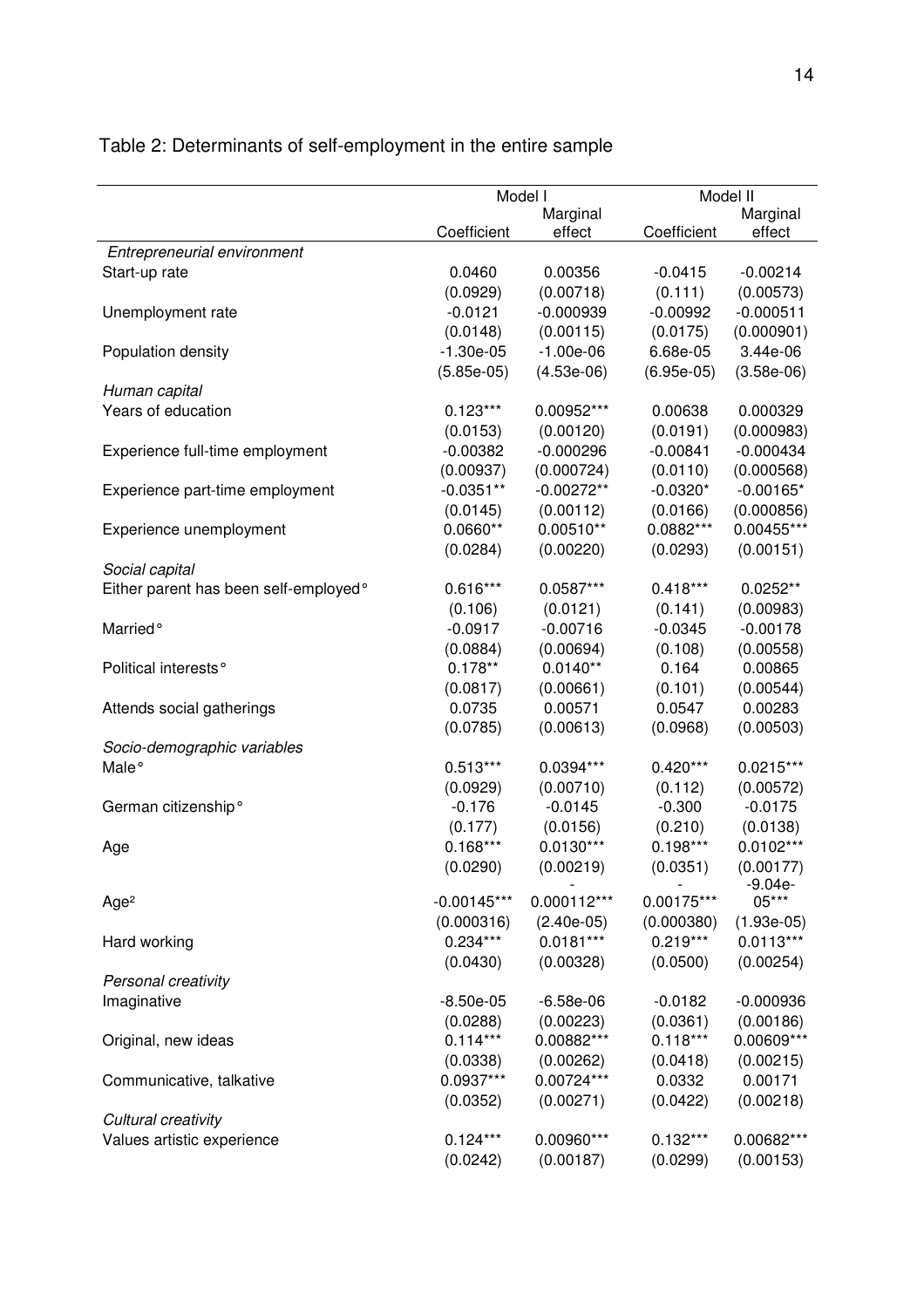### Table 2 (continued)

 $\overline{a}$ 

| Attends cultural events<br>Artistic activities               | $0.244**$<br>(0.0955)<br>$-0.149$ | $0.0202**$<br>(0.00850)<br>$-0.0111$ | $0.290**$<br>(0.118)<br>$-0.256**$ | $0.0163**$<br>(0.00724)<br>$-0.0122**$ |
|--------------------------------------------------------------|-----------------------------------|--------------------------------------|------------------------------------|----------------------------------------|
|                                                              | (0.100)                           | (0.00716)                            | (0.128)                            | (0.00567)                              |
| Profession-specific probabilities of being self-<br>employed |                                   |                                      | $7.114***$<br>(0.251)              | $0.367***$<br>(0.0184)                 |
| Constant                                                     | $-11.38***$<br>(0.832)            |                                      | $-10.86***$<br>(1.011)             |                                        |
| Pseudo $R^2$                                                 | 0.11                              |                                      | 0.3598                             |                                        |
| Chi-squared                                                  | 616.76***                         |                                      | 1151.95***                         |                                        |
| Log-likelihood                                               | $-2578.47$                        |                                      | $-1854.90$                         |                                        |
| Number of observations                                       | 8,215                             | 8,215                                | 8.215                              | 8.215                                  |

Notes: Standard errors in parentheses: \*\*\* p<0.01, \*\* p<0.05, \* p<0.1. (°) Marginal effects for discrete change of dummy variable from 0 to 1.

capital, socio-demographic characteristics as well as creativity variables, respectively.<sup>19</sup> Parameters  $\beta_{0}^{},\ \beta_{e}^{},\ \beta_{h}^{},\ \beta_{s}^{},\ \beta_{sd}^{}$  and  $\beta_{c}^{}$  are coefficients corresponding to the determinants of entrepreneurship as mentioned above. Table 2 provides coefficients and marginal effects<sup>20</sup> for this model as well as its modification that includes profession-specific probabilities of being selfemployed<sup>21</sup>.

According to model I, human capital in terms of years of education has a strong and statistically significant positive influence on entrepreneurship in the entire sample. According to the marginal effect for this variable, each additional

<sup>&</sup>lt;sup>19</sup> See Appendix A4 for the correlation matrix of regressors.

<sup>&</sup>lt;sup>20</sup> We report both coefficients and marginal effects after logit evaluated at the sample means for continuous variables or as discrete change from 0 to 1 for the dummy variable (see Greene, 2008, for more information about the marginal effects).

<sup>&</sup>lt;sup>21</sup> The occupation specific probability of being self-employed was constructed on the base of international classification of occupations at the 4-digit level (ISCO'88). For each occupational group, the probability of being self-employed in this particular group has been calculated.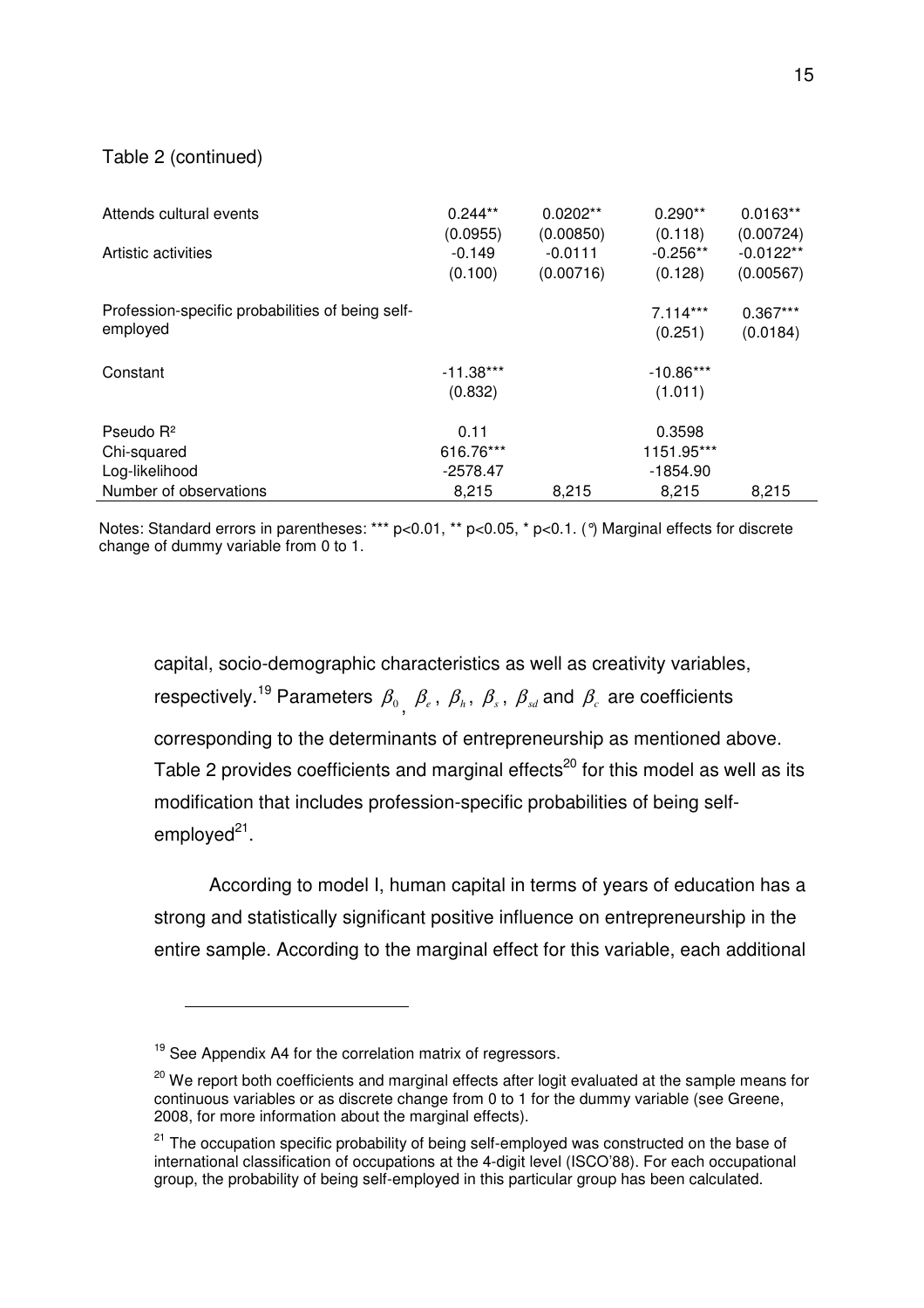year of education increases the probability of being self-employed by 0.9 percent points. Overall, experienced years of part-time employment have a significantly negative effect on the propensity to be in self-employment while experienced years of unemployment increase this probability by 0.4 percentage points per year of unemployment. Having self-employed parents has a significant positive influence and increase the likelihood to be self-employed by 5.8 percent points. This confirms the results of several other studies that have analyzed the characteristics of self-employed persons (Mueller, 2006; Aldrich and Cliff, 2003; Davidsson and Honig, 2003*).* We also find a significant effect of being interested in politics. Self-employed persons are more likely to be male and tend to be older than dependent employees. The personal creativity measured as being original and coming up with new ideas has a strongly significant positive effect on the probability of being self-employed. As expected, the value of the variable indicating a person's belief that hard work is necessary for success is significantly higher for the self-employed than for dependently employed persons. The measure of communicative abilities also has a significant positive impact of 0.6 percent points. Next, the model confirms the hypothesis that there is a positive relationship between entrepreneurship and cultural creativity. A person's valuation of artistic experiences as well as by her of his propensity to visit cultural events has a strong, significantly positive effect on the probability of being self-employed. However, model I does not reveal any significant impact of performing artistic activities on the propensity of being selfemployed.

Calculating self-employment rates for persons with different professions reveals a large variety of the propensity to be self-employed between professions. Differences of self-employment rates between professional groups may have a number of reasons. First, it may be easier to set up one's own business in some professions than in others. Hence, the propensity of selfemployment within a certain profession may result from a smaller minimum efficient size of a profession-specific business with relatively low capital requirements, etc. Second, certain professions such as an architect, psychologist or physician offer established role models for self-employment

16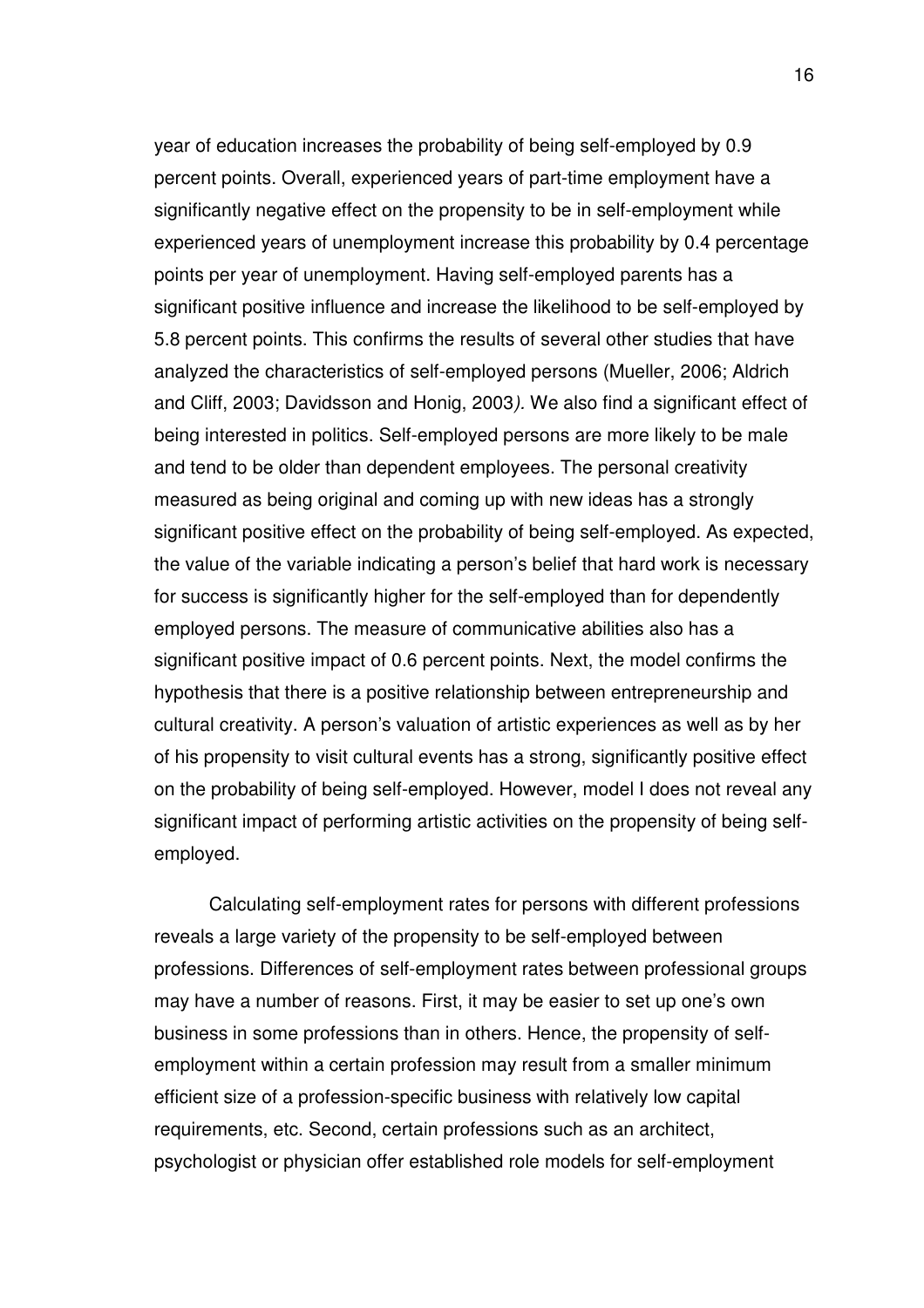which may make it appear rather natural for individuals in these professions to have their own firm. It may also be easier to acquire money and other resources for setting up a new business when a conventional role-model of selfemployment can be adopted. Third, if the education level has an effect on the propensity to start one's own business, self-employment rates may differ due to the profession-specific educational requirements. In our model II, we account for such factors by including the self-employment rate for each profession which we calculate from the data. Compared to model I, we find that the effect of the education level is no longer statistically significant. The indicators for being interested in politics and for the degree of extraversion also turn out to be no longer statistically significant. Another difference as compared to model I is that there is a significantly negative relationship between being self-employed and performing artistic activities. This may indicate that self-employed persons simply do not have enough free time for such kind of activities.

It should be noted that the effect of cultural creativity on entrepreneurial creativity should be independent of the education level since our multivariate analysis controls for the years of education. Although education may be an important precondition and stimulus for cultural and for entrepreneurial creativity<sup>22</sup>, education and culture can be regarded as two distinct factors that shape an individual's entrepreneurial creativity.

 $22$  There is a positive statistical relationship between a person's years of education and the valuation of cultural experiences, the propensity to visit cultural events, performing artistic activities and – to a considerably smaller degree – the self-assessment of one's own originality (see the correlation coefficients given in table A4 in the Appendix**).** A large body of literature on creativity suggests that creative performance takes place if a number of dimensions coincide. According to Sternberg and Lubert (1996) and Feldman (1999), education (formal and informal) is only one of those dimensions that is critical to the creativity. Simonton (1984), exploring the relationship between formal education and creativity, found that the relationship was an inverted U with the peak of eminence in his sample of eminent individuals occurring at about midway through undergraduate training.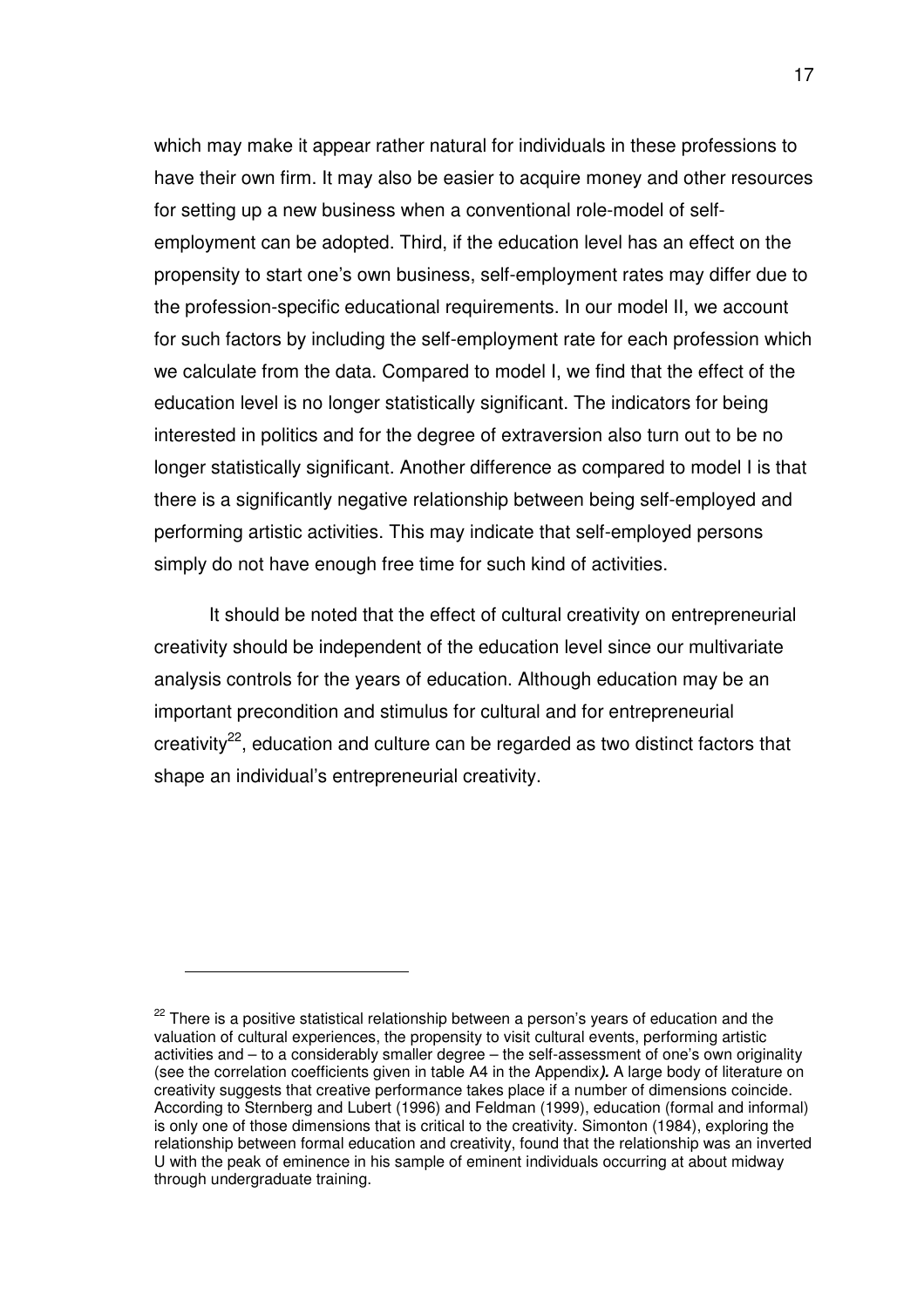### **5. Self-employment in Creative Class professions**

#### **5.1 Definition of creative professions**

Our second attempt to investigate the relationship between entrepreneurship and cultural creativity is based on the 'Creative Class' approach, as proposed by Florida (2004). Florida (2004) distinguishes between several types of professions that are assumed to be related with different degrees of creativity. According to this approach, the Creative Class consists of professions where the major task is "complex problem solving that involves a great deal of independent judgment and requires high levels of education of human capital" (Florida, 2004, 8). Florida distinguishes between two sub-groups of the Creative Class: the creative core and the creative professionals. The creative core includes "people in science and engineering, architecture and design, education, arts, music and entertainment, whose economic function is to create new ideas, new technology and/or new creative content" (ibid.) (see table 3 and table A3 in the Appendix). An important sub-group of the *creative core* is the *bohemians*, which includes the artistically creative people such as "authors, designers, musicians, composers, actors, directors, painters, sculptors, artists, printmakers, photographers, dancers, and performers" (Florida, 2004, 333). Another large sub-group of the creative core is *engineers*. Surrounding the *creative core* is "a broader group of *creative professionals* in business and finance, law, health care and related fields" (ibid.). Along with a routine job, they are regularly faced with problems that require creative solution (e.g., managers). The two sub-groups of the Creative Class, creative core and creative professionals, possess a high level of human capital, but they differ with regard to the extent to which they have to apply their skills creatively.<sup>23</sup>

<sup>&</sup>lt;sup>23</sup> See table A5 in the Appendix for mean comparison of measures of creativity in occupational classes.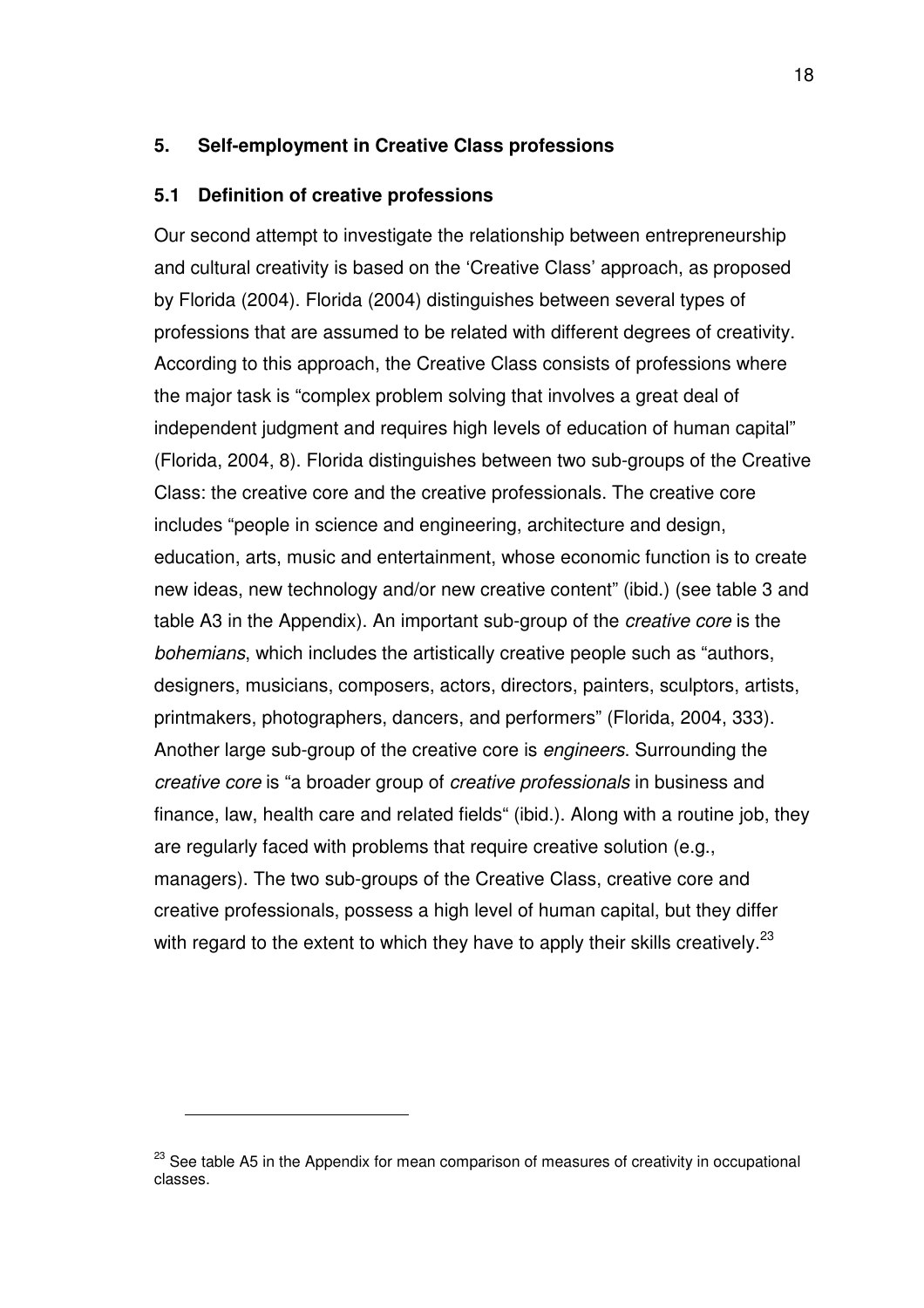| Creative core               | Painters, artists, photographers, musicians, singers, actors, authors,<br>scientists, teaching professionals, designers, engineers, computer<br>programmers, psychologists, etc.                                                                               |
|-----------------------------|----------------------------------------------------------------------------------------------------------------------------------------------------------------------------------------------------------------------------------------------------------------|
| Creative<br>professionals   | Department managers, lawyers, judges, science technicians,<br>engineering technicians, finance and sales associate professionals,<br>health professionals, finance dealers and brokers, insurance<br>representatives, etc.                                     |
| Non-creative<br>professions | Social work professionals, school inspectors, computer assistants,<br>aircraft pilots, fire inspectors, sanitarians, travel consultants, clearing<br>agents, bookkeepers, police inspectors, secretaries, office clerks,<br>construction workers, bakers, etc. |

### Table 3: Overview of professions in the Creative Class and non-creative professions

Focusing on professions, not on qualifications or industries, the concept of the Creative Class can be regarded as an attempt to measure the contribution of a certain aspect of human capital, creativity, to economic growth. If this approach is correct, the measure should outperform other standard measures of human capital such as formal education or job experience.<sup>24</sup> Moreover, being in one of the creative class professions does not merely mean that someone is creative due to the requirements of her of his profession, but also that he or she is involved in a professional network which may be a source of creative ideas.

We follow Florida's (2004) approach and classify persons according to their professions into three groups: creative core, creative professionals, and noncreative professions. Furthermore, we run separate analyses for two important sub-groups of the creative core which may have rather different characteristics,

 $24$  McGranahan and Wojan (2007) have modified Florida's definition of the creative class by applying the "Thinking Creatively" element of the O\*NET content model that provides information on creativity levels typically required in particular professions. They find that this modified definition leads to the identification of more pronounced relationships between creative professions and economic development. Wise (2003) tried to indentify the creative sector of the economy by means of a firm-level approach, categorizing firms according to the creativity that is necessary to be competitive in the respected industry or market. He then distinguished between firms that compete in creativity-centered industries in which organizations must constantly develop new products to survive and creativity-enhanced industries in which firms adapt or utilize the creative products of others.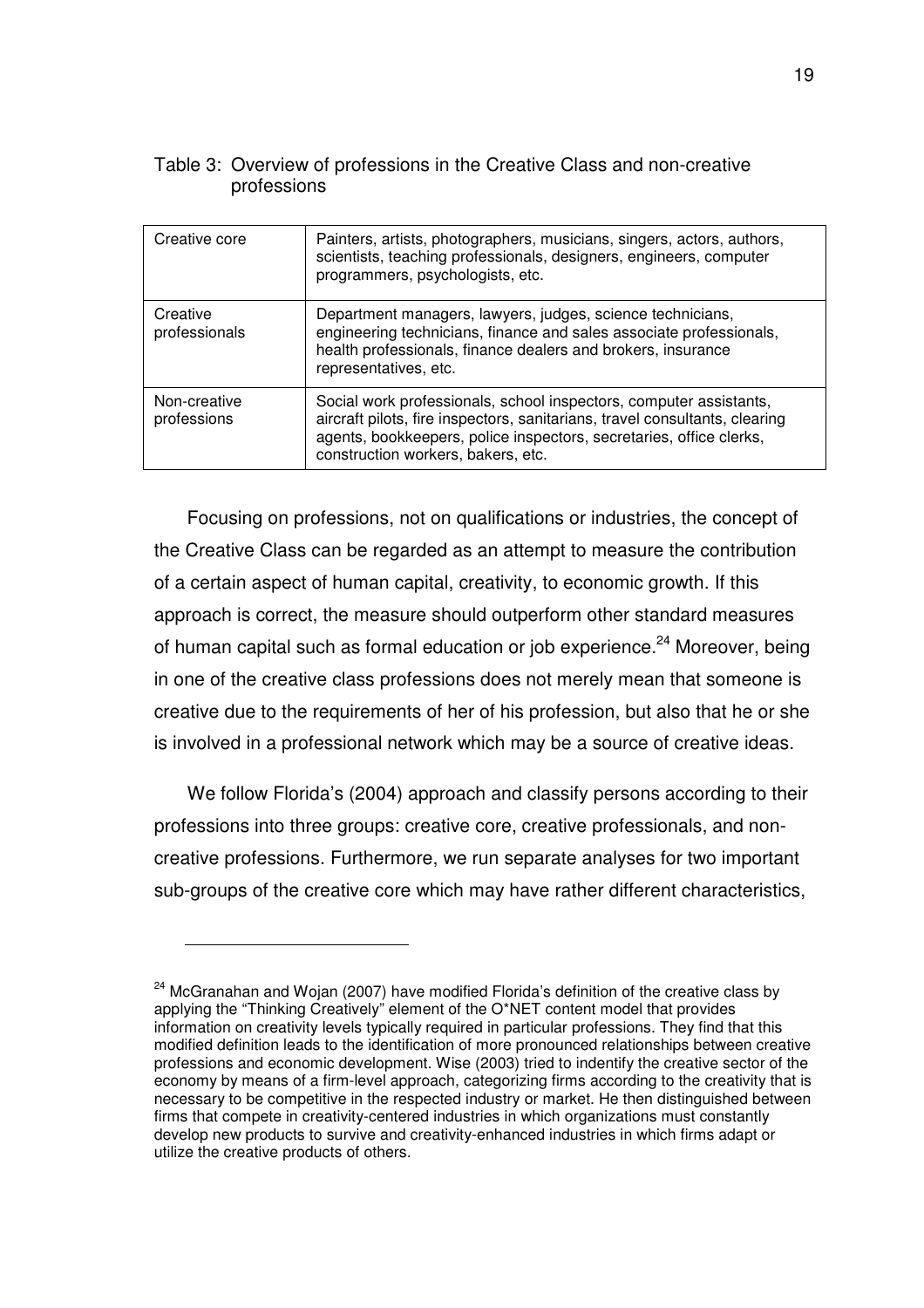engineers and bohemians (artists). Analyses for the artists are, however, rather restricted by a relatively small number of cases in the dataset for this specific group. The definition of the different classes of professions according their creativity is based on the International Classification of Occupations (ISCO-88; for details see International Labour Office, 1990), which is available in the SOEP data at the four-digit level. This classification (see table A3 in the Appendix) is a slightly revised version of the original definition proposed by Florida (2004).<sup>25</sup> 13.77 percent (1.131 individuals) of our sample belong to the creative core, 22.25 percent (1,828 individuals) are classified as creative professionals, and the remaining 63.98 percent (5,168 individuals) are in professions which are regarded as relatively non-creative. The sample contains 565 engineers (6.88 percent of the sample and 49.96 percent of the creative core) and 69 artists (0.84 percent of the sample and 6.1 percent of the creative core). Given that our sample is rather representative, these numbers clearly indicate that the artists make only a rather small share of the creative core.

### **5.2 Self-employment in creative professions**

 $\overline{a}$ 

Looking at the self-employment rates in the professional classes as defined above, we notice striking differences (see figure 1). The highest share of selfemployed persons, 23.2 percent, is found in the group of creative professionals, followed by the creative core with 16.0 percent of self-employed. Selfemployment in the group of non-creative professions is considerably lower and amounts to only 6.2 percent. The two subgroups of the creative core that we distinguish here, artists and engineers, have self-employment rates of 33.3 and 13.9 percent, respectively. These figures make rather clear that some professional groups can be regarded as being much more economically creative in terms of entrepreneurship than others. The relatively high selfemployment rates that we find for the Creative Class may, indeed, be regarded

<sup>&</sup>lt;sup>25</sup> This definition has been developed in cooperation with members of Richard Florida's research team, particularly Dieter Kogler, Scott Pennington, Kevin Stolarick, Ian Swain, and Irene Tinagli.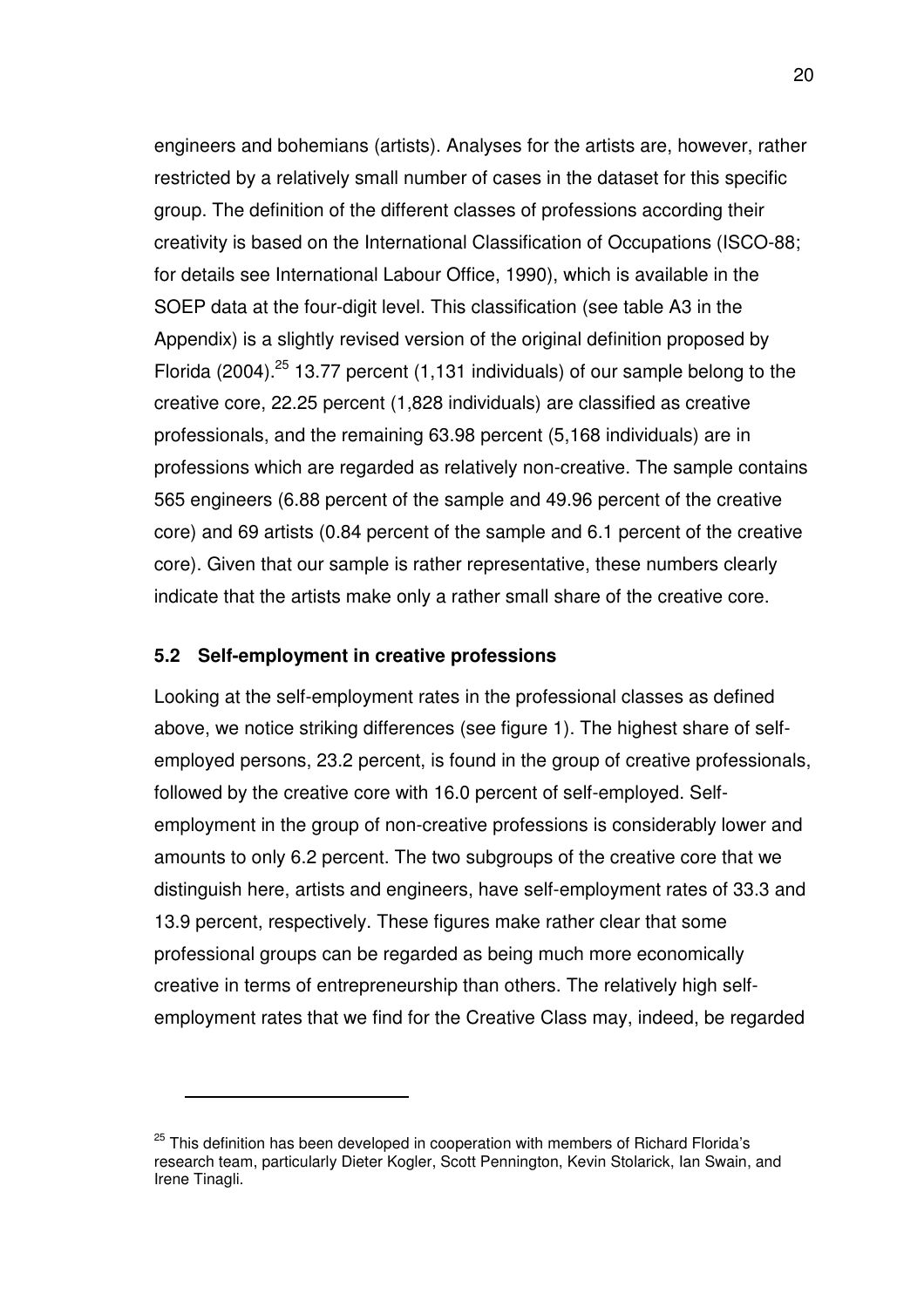as an indication of a positive relationship between entrepreneurship and creativity, which characterizes certain professions.



Figure 1: Self-employment rates in classes of professions

We, therefore, investigate if self-employed persons *within the professional groups* can be regarded as more original and more interested in culture than their dependently employed counterparts. This is done by performing the multivariate analyses that we have run for the overall sample (section 4) for each class of professions separately. We keep the control variable of profession specific probabilities for self-employment since the groups of professions as defined above are still rather heterogeneous in this respect. Table 3 presents the results (coefficients and marginal effects) for the creative core, the creative professionals as well as for non-creative professions. Results for the engineers, which form an important subgroup of the creative core, are provided in table 4. We are unable to find a statistically significant multivariate model for the subgroup of artists probably due to the rather low number of cases in our sample. For comparisons of indicator values between self-employed and dependently employed persons in the different groups of professions, see tables A6 and A7 in the Appendix.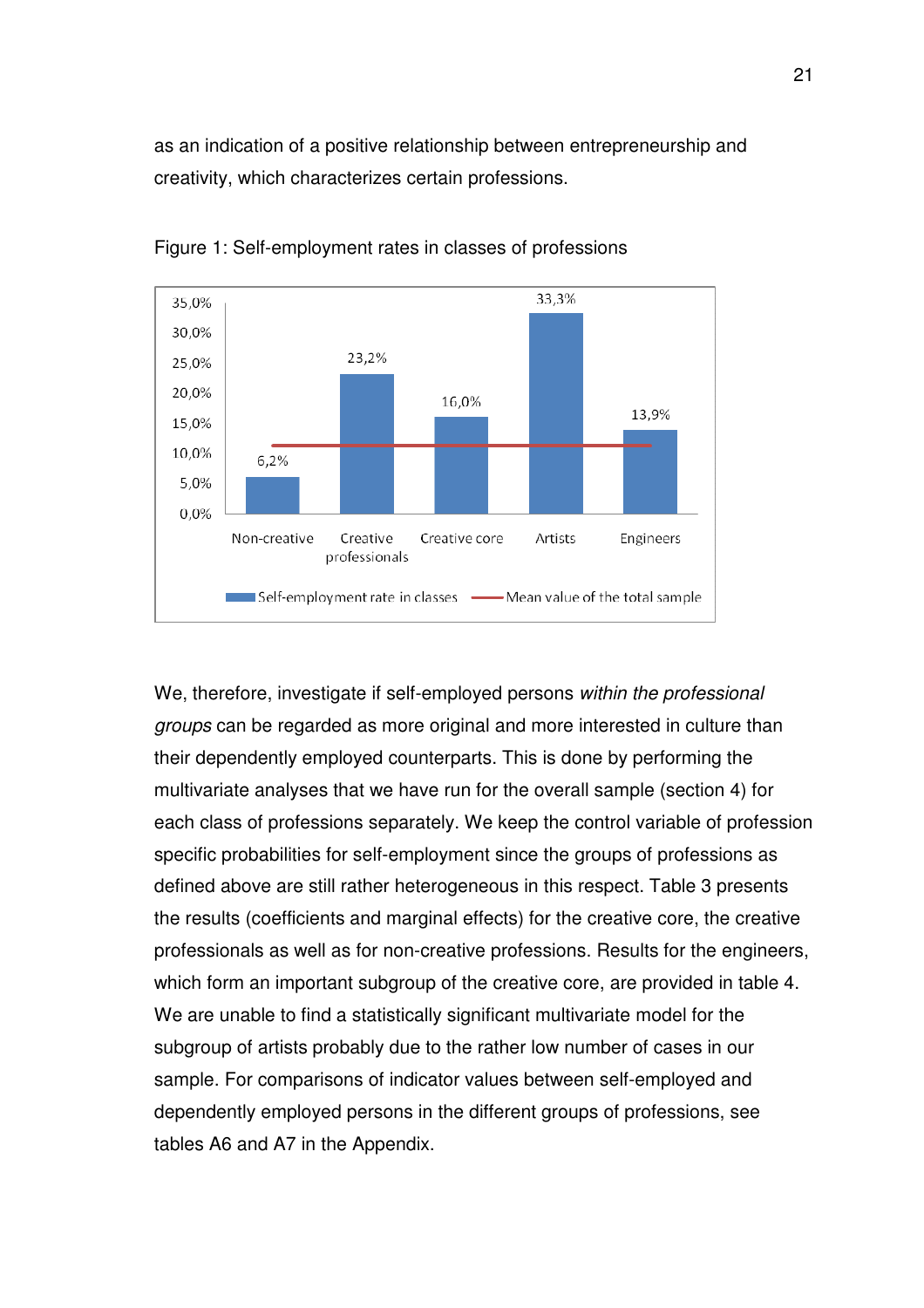|                                       |             | <b>Creative Core</b> | Creative professionals |               | Non-creatives |              |
|---------------------------------------|-------------|----------------------|------------------------|---------------|---------------|--------------|
|                                       |             | Marginal             |                        | Marginal      |               | Marginal     |
|                                       | Coefficient | effect               | Coefficient            | effect        | Coefficient   | effect       |
| Entrepreneurial environment           |             |                      |                        |               |               |              |
| Start-up rate                         | $-0.268$    | $-0.0246$            | 0.133                  | 0.0150        | $-0.0159$     | $-0.000436$  |
|                                       | (0.232)     | (0.0214)             | (0.193)                | (0.0217)      | (0.175)       | (0.00480)    |
| Unemployment rate                     | $-0.0684*$  | $-0.00628*$          | $-0.0452$              | $-0.00509$    | 0.0328        | 0.000900     |
|                                       | (0.0391)    | (0.00356)            | (0.0331)               | (0.00372)     | (0.0252)      | (0.000686)   |
| Population density                    | 0.000323*** | 2.97e-05***          | $-3.50e-05$            | $-3.94e-06$   | $-1.94e-05$   | $-5.32e-07$  |
|                                       | (0.000125)  | $(1.14e-05)$         | (0.000133)             | $(1.50e-05)$  | (0.000106)    | $(2.91e-06)$ |
| Human capital                         |             |                      |                        |               |               |              |
| Years of education                    | 0.00601     | 0.000552             | $-0.00600$             | $-0.000676$   | 0.0204        | 0.000560     |
|                                       | (0.0401)    | (0.00369)            | (0.0334)               | (0.00377)     | (0.0353)      | (0.000974)   |
| Experience full-time employment       | 0.0164      | 0.00151              | $-0.0198$              | $-0.00223$    | $-0.0154$     | $-0.000423$  |
|                                       | (0.0262)    | (0.00240)            | (0.0220)               | (0.00248)     | (0.0148)      | (0.000403)   |
| Experience part-time employment       | 0.0532      | 0.00489              | $-0.0718**$            | $-0.00809**$  | $-0.0552**$   | $-0.00151**$ |
|                                       | (0.0348)    | (0.00317)            | (0.0305)               | (0.00346)     | (0.0247)      | (0.000670)   |
| Experience unemployment               | $0.252***$  | $0.0231***$          | 0.0600                 | 0.00676       | 0.0697*       | $0.00191*$   |
|                                       | (0.0883)    | (0.00808)            | (0.0959)               | (0.0108)      | (0.0373)      | (0.00102)    |
| Social capital                        |             |                      |                        |               |               |              |
| Either parent has been self-employed° | $-0.357$    | $-0.0295$            | $0.507**$              | $0.0658*$     | $0.848***$    | 0.0332***    |
|                                       | (0.320)     | (0.0235)             | (0.237)                | (0.0351)      | (0.205)       | (0.0107)     |
| Married <sup>o</sup>                  | $-0.206$    | $-0.0194$            | 0.0366                 | 0.00411       | 0.00330       | 9.05e-05     |
|                                       | (0.222)     | (0.0215)             | (0.194)                | (0.0217)      | (0.164)       | (0.00450)    |
| Political interests°                  | 0.313       | 0.0287               | $-0.325*$              | $-0.0363*$    | $0.404***$    | $0.0121**$   |
|                                       | (0.218)     | (0.0199)             | (0.176)                | (0.0194)      | (0.152)       | (0.00492)    |
| Attends social gatherings             | 0.293       | 0.0275               | $-0.0923$              | $-0.0103$     | 0.0598        | 0.00165      |
|                                       | (0.201)     | (0.0191)             | (0.172)                | (0.0192)      | (0.149)       | (0.00413)    |
| Socio-demographic variables           |             |                      |                        |               |               |              |
| Male <sup>o</sup>                     | $0.678***$  | $0.0600***$          | 0.296                  | 0.0331        | 0.262         | 0.00716      |
|                                       | (0.233)     | (0.0200)             | (0.204)                | (0.0227)      | (0.170)       | (0.00463)    |
| German citizenship°                   | $-0.369$    | $-0.0389$            | $-0.0612$              | $-0.00704$    | $-0.407$      | $-0.0132$    |
|                                       | (0.478)     | (0.0571)             | (0.510)                | (0.0599)      | (0.293)       | (0.0113)     |
| Age                                   | 0.0746      | 0.00686              | $0.210***$             | $0.0237***$   | $0.280***$    | 0.00769***   |
|                                       | (0.0761)    | (0.00699)            | (0.0664)               | (0.00728)     | (0.0561)      | (0.00145)    |
|                                       |             |                      |                        |               |               | -7.53e-      |
| Age <sup>2</sup>                      | $-0.000542$ | $-4.98e-05$          | $-0.00161**$           | $-0.000182**$ | $-0.00275***$ | $05***$      |
|                                       | (0.000803)  | $(7.37e-05)$         | (0.000716)             | $(7.91e-05)$  | (0.000622)    | $(1.63e-05)$ |
| Hard working                          | $0.183*$    | $0.0168*$            | $0.166*$               | $0.0187*$     | $0.319***$    | 0.00876***   |
|                                       | (0.0959)    | (0.00869)            | (0.0883)               | (0.00990)     | (0.0820)      | (0.00215)    |
|                                       |             |                      |                        |               |               |              |
| Personal creativity                   |             |                      |                        |               |               |              |
| Imaginative                           | 0.0542      | 0.00499              | 0.0284                 | 0.00320       | $-0.0838*$    | $-0.00230*$  |
|                                       | (0.0842)    | (0.00772)            | (0.0678)               | (0.00764)     | (0.0493)      | (0.00135)    |
| Original, new ideas                   | 0.0156      | 0.00144              | 0.113                  | 0.0128        | $0.152**$     | 0.00417**    |
|                                       | (0.0937)    | (0.00860)            | (0.0823)               | (0.00930)     | (0.0612)      | (0.00170)    |
| Communicative, talkative              | $-0.0677$   | $-0.00622$           | $0.181**$              | $0.0204**$    | 0.00241       | 6.59e-05     |
|                                       | (0.0785)    | (0.00722)            | (0.0866)               | (0.00964)     | (0.0611)      | (0.00168)    |
| Cultural creativity                   |             |                      |                        |               |               |              |
| Values artistic experience            | $0.138**$   | $0.0127*$            | 0.0521                 | 0.00587       | $0.150***$    | $0.00410***$ |
|                                       | (0.0693)    | (0.00648)            | (0.0527)               | (0.00595)     | (0.0437)      | (0.00118)    |

# Table 3: Determinants of self-employment in classes of professions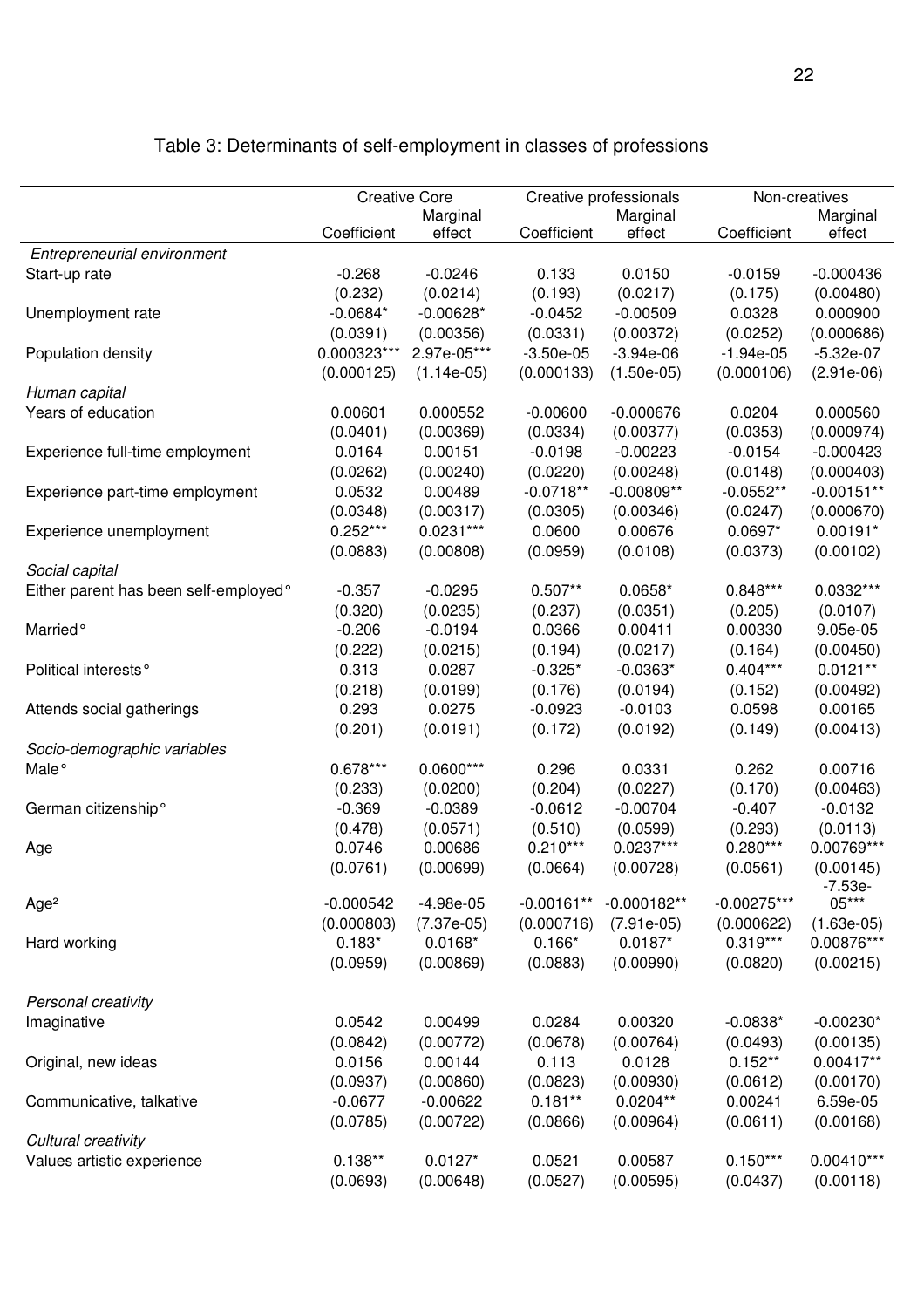### Table 3 (continued)

| Attends cultural events                                | 0.220                            | 0.0210      | $0.484**$                        | $0.0604**$ | 0.282                            | 0.00858    |
|--------------------------------------------------------|----------------------------------|-------------|----------------------------------|------------|----------------------------------|------------|
|                                                        | (0.223)                          | (0.0222)    | (0.196)                          | (0.0270)   | (0.200)                          | (0.00665)  |
| Artistic activities                                    | $-0.497**$                       | $-0.0420**$ | $-0.370$                         | $-0.0381*$ | 0.0538                           | 0.00150    |
|                                                        | (0.237)                          | (0.0183)    | (0.233)                          | (0.0219)   | (0.194)                          | (0.00554)  |
| Profession-specific probabilities of self-             | 6.817***                         | $0.627***$  | $6.491***$                       | $0.731***$ | 8.758***                         | $0.240***$ |
| employment                                             | (0.628)                          | (0.0618)    | (0.326)                          | (0.0555)   | (0.445)                          | (0.0197)   |
| Constant                                               | $-6.197***$<br>(2.221)           |             | $-11.84***$<br>(1.885)           |            | $-13.52***$<br>(1.579)           |            |
| Pseudo R <sup>2</sup><br>Chi-squared<br>Log-likelihood | 0.2352<br>180.05***<br>$-380.35$ |             | 0.4505<br>472.65***<br>$-544.05$ |            | 0.2768<br>511.50***<br>$-877.89$ |            |
| Number of observations                                 | 1,131                            | 1,131       | 1,828                            | 1,828      | 5,256                            | 5,256      |

Notes: Standard errors in parentheses: \*\*\* p<0.01, \*\* p<0.05, \* p<0.1. (°) Marginal effects for discrete change of dummy variable from 0 to 1.

As compared to the results for the overall sample (table 2), the number of explanatory variables that prove to be statistically significant in the analyses for the sub-samples is much smaller. The reason for this phenomenon is probably that the different groups of professions are considerably more homogeneous with regards to a number of these characteristics. For example, certain professions require more or less the same level of education which results in similar numbers of years spent in education so that this variable does not contribute to distinguish self-employed and dependently employed persons in professional groups. However, we find a slightly positive effect of years of formal education for the engineers. It is also quite remarkable that some of the variables have statistically significant opposite signs in the different groups, indicating differences in the factors that shape the decision to be self-employed. An example for this is the number of years that someone has experienced parttime employment. This indicator is statistically significant with a positive sign among the engineers but assumes a significantly negative sign in the models for the creative professionals and the non-creative professions. Contradicting signs of coefficients can also be found for the political interest measure in the models for creative professionals and for the non-creatives. Being male has a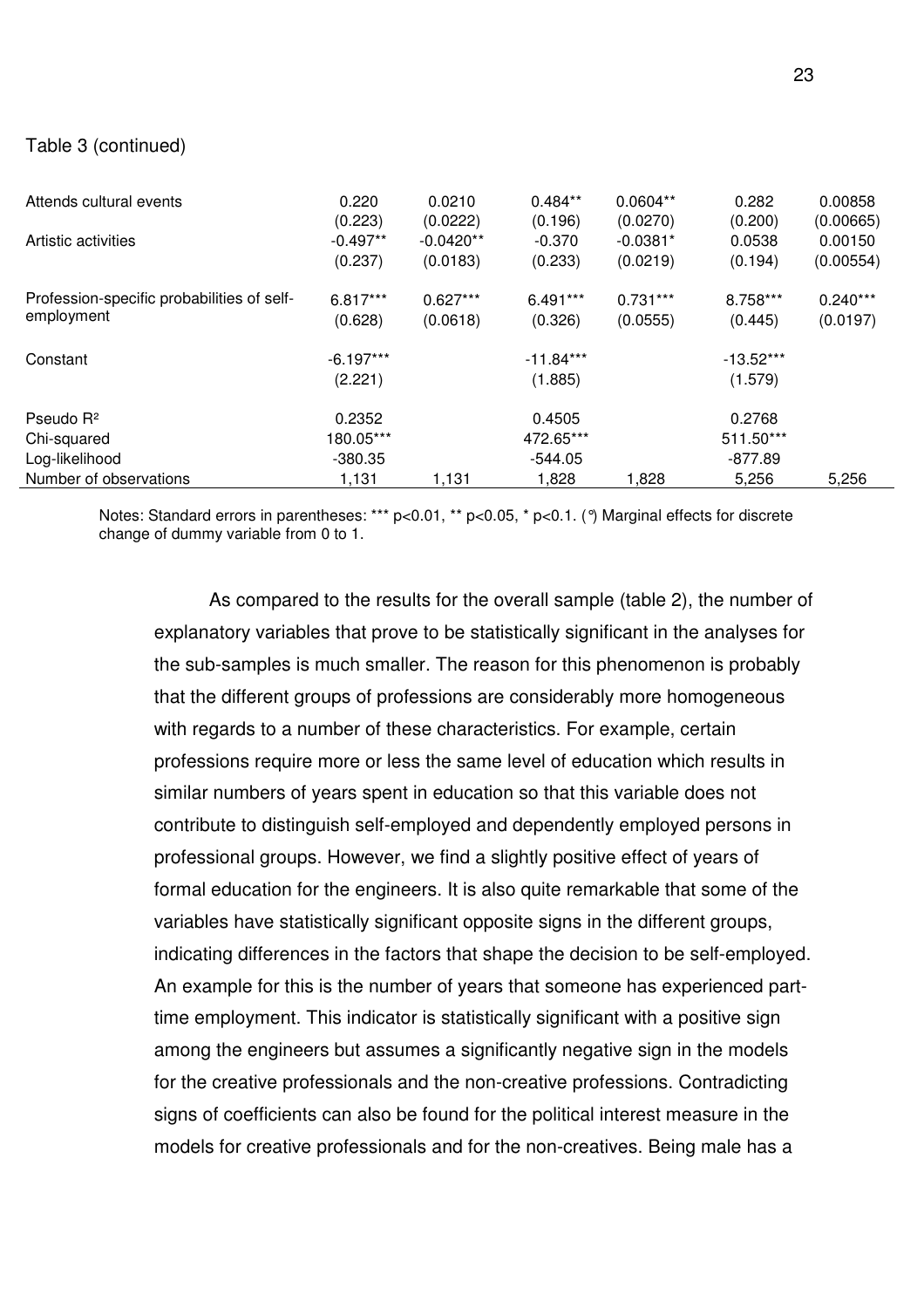|                                       | Coefficient | Marginal effect |
|---------------------------------------|-------------|-----------------|
| Entrepreneurial environment           |             |                 |
| Start-up rate                         | $-0.135$    | $-0.0108$       |
|                                       | (0.376)     | (0.0304)        |
| Unemployment rate                     | $-0.0238$   | $-0.00190$      |
|                                       | (0.0619)    | (0.00498)       |
| Population density                    | 0.000303    | 2.43e-05        |
|                                       | (0.000191)  | $(1.56e-05)$    |
| Human capital                         |             |                 |
| Years of education                    | $0.119*$    | 0.00952*        |
|                                       | (0.0703)    | (0.00555)       |
| Experience full-time employment       | $0.0947*$   | $0.00759*$      |
|                                       | (0.0509)    | (0.00389)       |
| Experience part-time employment       | $0.120*$    | 0.00959*        |
|                                       | (0.0628)    | (0.00495)       |
| Experience unemployment               | 0.183       | 0.0146          |
|                                       | (0.174)     | (0.0139)        |
| Social capital                        |             |                 |
| Either parent has been self-employed° | $-0.0655$   | $-0.00514$      |
|                                       | (0.537)     | (0.0414)        |
| Married <sup>o</sup>                  | $-0.136$    | $-0.0112$       |
|                                       | (0.340)     | (0.0284)        |
| Political interests <sup>°</sup>      | 0.355       | 0.0281          |
|                                       | (0.323)     | (0.0252)        |
|                                       | 0.0848      | 0.00684         |
| Attends social gatherings             |             |                 |
|                                       | (0.312)     | (0.0254)        |
| Socio-demographic variables           |             |                 |
| Male <sup>o</sup>                     | 1.425**     | $0.0789***$     |
|                                       | (0.629)     | (0.0233)        |
| German citizenship°                   | 0.696       | 0.0428          |
|                                       | (1.017)     | (0.0466)        |
| Age                                   | $-0.0198$   | $-0.00159$      |
|                                       | (0.147)     | (0.0118)        |
| Age <sup>2</sup>                      | $-0.000216$ | $-1.73e-05$     |
|                                       | (0.00144)   | (0.000115)      |
| Hard working                          | 0.0432      | 0.00346         |
|                                       | (0.156)     | (0.0125)        |
|                                       |             |                 |
| Personal creativity                   |             |                 |
| Imaginative                           | $-0.0538$   | $-0.00431$      |
|                                       | (0.128)     | (0.0102)        |
| Original, new ideas                   | $-0.0462$   | $-0.00370$      |
|                                       | (0.133)     | (0.0106)        |
|                                       |             |                 |
| Communicative, talkative              | $-0.0730$   | $-0.00585$      |
|                                       | (0.118)     | (0.00941)       |
| Cultural creativity                   |             |                 |
| Values artistic experience            | $0.225**$   | $0.0181**$      |
|                                       | (0.109)     | (0.00869)       |
| Attends cultural events               | $-0.0299$   | $-0.00238$      |
|                                       | (0.346)     | (0.0274)        |
|                                       |             |                 |

Table 4: Determinants of self-employment among engineers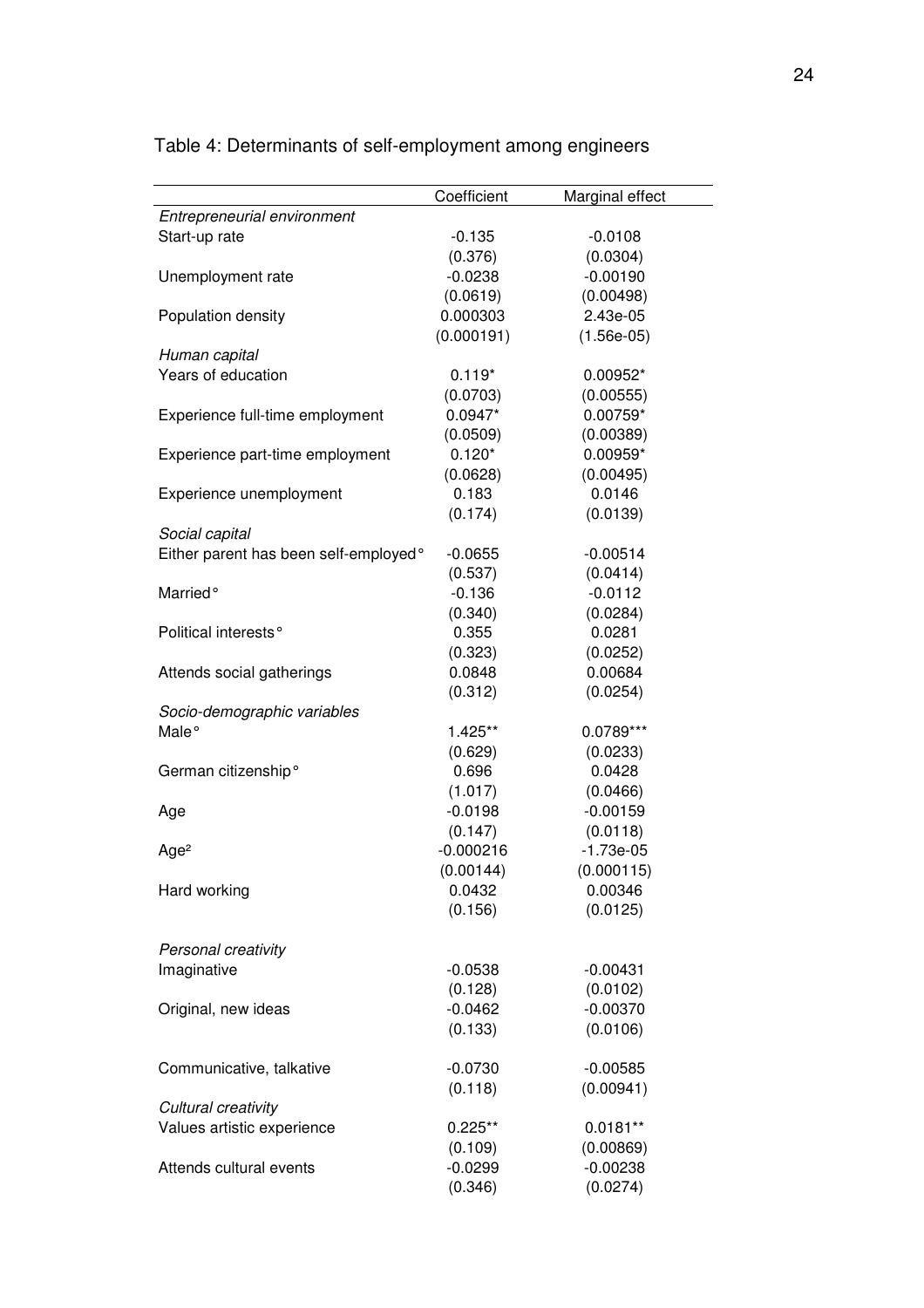#### Table 4 (continued)

| Artistic activities                                       | $-1.172***$<br>(0.443) | $-0.0731***$<br>(0.0227) |
|-----------------------------------------------------------|------------------------|--------------------------|
| Occupational specific probabilities of<br>self-employment | $7.223***$<br>(1.098)  | $0.579***$<br>(0.0973)   |
| Constant                                                  | $-7.185*$<br>(4.275)   |                          |
| Pseudo $R^2$                                              | 0.2135                 |                          |
| Chi-squared                                               | 86.74***               |                          |
| Log-likelihood                                            | $-179.82$              |                          |
| Number of observations                                    | 565                    | 565                      |

Notes: Standard errors in parentheses: \*\*\* p<0.01, \*\* p<0.05, \* p<0.1. (°) Marginal effects for discrete change of dummy variable from 0 to 1.

statistically significant effect on the decision of being self-employed only for the creative core, in particular for engineers. The age variables are statistically significant for the creative professionals and the non-creative professions but not for the creative core and for the engineers.

Concerning the variables of our particular interest, the measures of creativity, we find a strong positive effect of being original in the group of noncreative professions. Our indicators of cultural creativity, in particular valuing artistic activities, remain statistically significant for the creative core (increase of probability by 1.3 percent points), for the non-creative professions (0.4 percent points) as well as for the engineers (1.7 percent points). The only sub-group for which we find no significant effect of this variable is the creative professionals. However, self-employed members of this group indicate an interest in cultural creativity by being significantly more likely to attend cultural events (6.04 percent points). These results suggest that there is a positive relationship between the valuation of cultural events and entrepreneurship even within narrowly defined groups of professions. This higher interest in culture does, however, not coincide with one's artistic activities. Our results show that selfemployed members of the creative core, creative professionals as well as self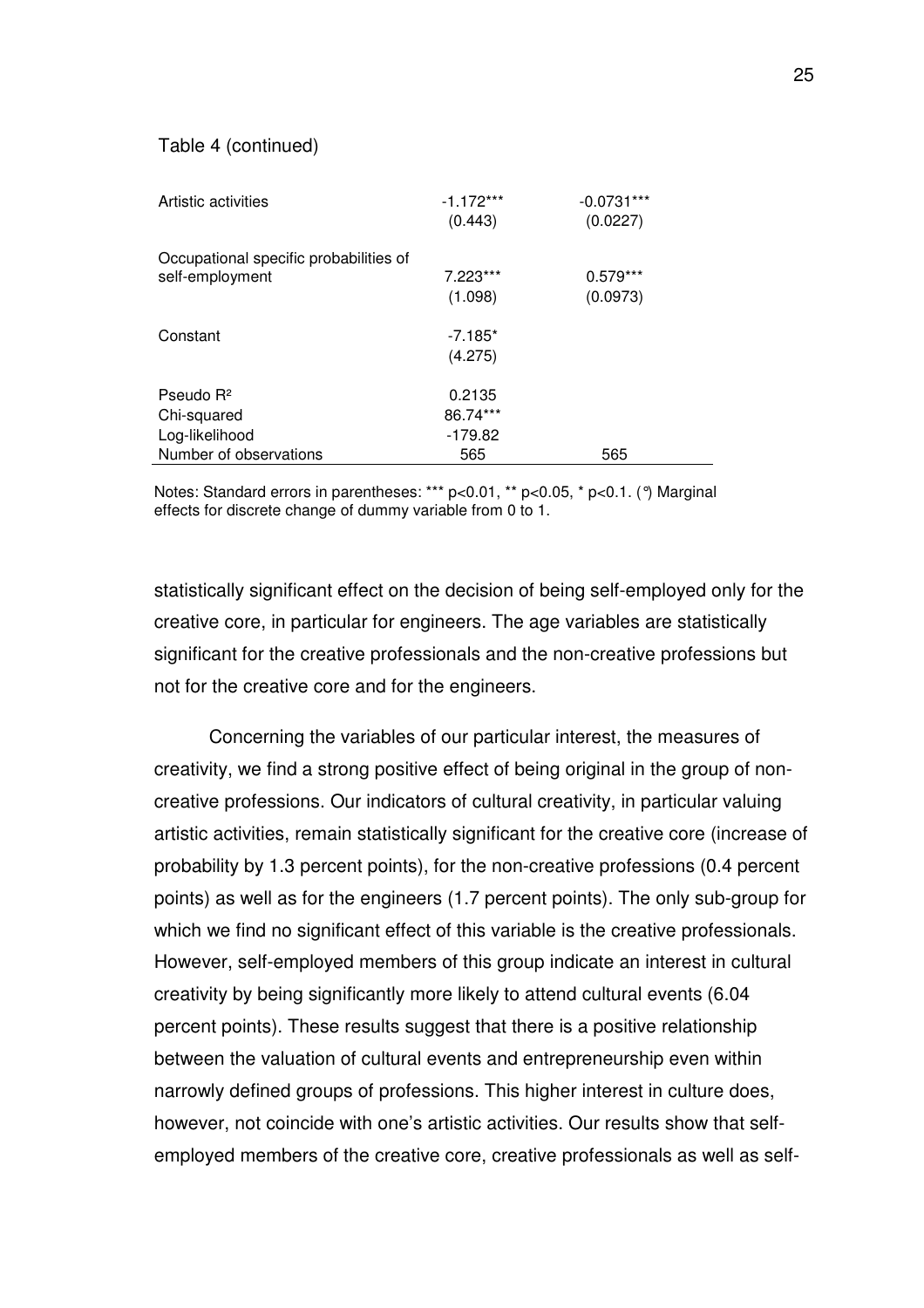employed engineers are less likely to be artistically active than their dependently employed counterparts.

The evaluation of the necessity of hard work for being successful proved to have a positive significant impact on the probability of being self-employed in all three classes of professions. Moreover, communicative abilities are important for self-employment of creative professionals, increasing the propensity of being self-employed by 2.04 percent points, which could be explained by the requirements of their profession (e.g., health services, insurance representatives, salespersons).

#### **6. Conclusions**

In this paper, we investigated the relationship between cultural creativity and entrepreneurship. First, we applied a concept of two creativities – personal and cultural creativity, based on the Big Five approach in order to test the relationship between entrepreneurship and creativity. The results show that our measures of creativity have a rather strong effect on the propensity of being self-employed, even if we control for education. Self-employed regard themselves as being more original and more likely to generate new ideas than the dependently employed, and they are also aware that success requires hard work. Furthermore, we found that there is some relationship between selfemployment and cultural creativity since self-employed people value artistic experiences more and tend to be more likely to visit cultural events such as concerts and theater performances than their dependently employed counterparts.

Applying Florida's (2004) concept of the creative class, we then distinguished between broadly defined types of professions (creative core, creative professionals, and non-creative professions) as well as between two important subgroups of the creative core, artists, and engineers. We found that the share of self-employed persons is lowest in the non-creative professions and relatively high among the artists and the creative professionals. There were only relatively few variables that could help to distinguish the self-employed from dependently employed persons within the different groups of professions,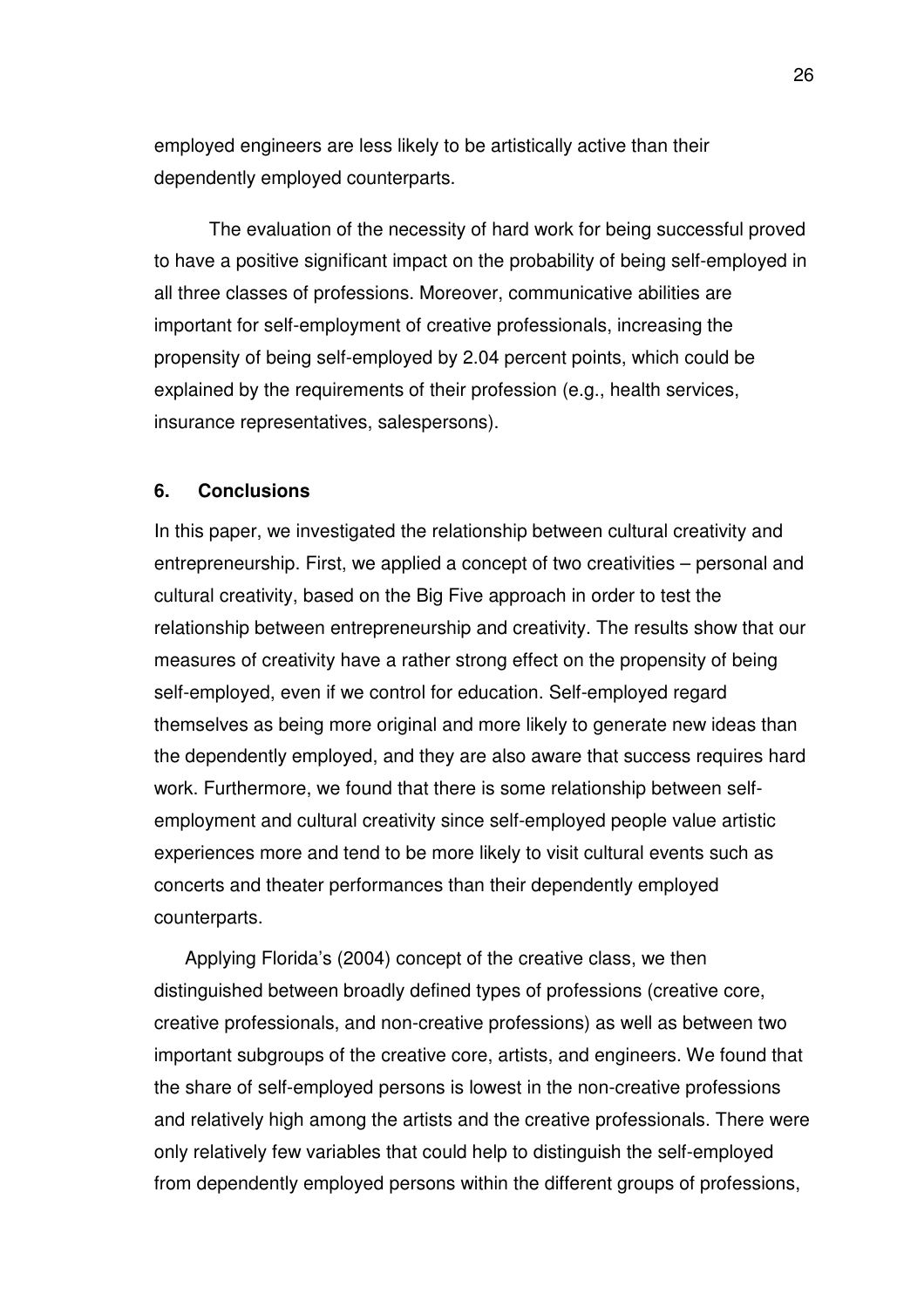presumably because of a considerably higher degree of homogeneity within these groups as compared to the entire sample. But even when performing the multivariate analysis within these groups of professions, we found that selfemployed persons are characterized by a significantly higher valuation of artistic experience and cultural events than the dependent employees.

Some limitations of the analysis result from data constraints. Firstly, we used a relatively wide definition of entrepreneurship that comprises all selfemployed respondents irrespective of when they set up their business, i.e. if they just founded a firm or if they can be regarded as established business owners. If the characteristics of the entrepreneurial mindset are stable over time, this definition may be appropriate. According to this wide definition of entrepreneurship, we cannot exclude that the self-assessment of those respondents who have been running their own business for a long period of time are influenced by their experience of self-employment and can, therefore, not be regarded as determinants of the decision to set up one's own firm. Unfortunately, the dataset does not provide enough cases of young entrepreneurs to restrict the empirical analysis to this group of persons. Secondly, we run cross-section analysis for the wave 2005 because of information on the Big Five has been raised for the first time in this particular wave. This does not allow us to draw any reliable conclusions about causality effects. We only detect some relationship between entrepreneurship and our measures of creativity on a personality level, but we can only speculate about the nature of the respective relationship. To investigate such causal relationships is the issue of future research. Another shortcoming is our rather one-sided measures of personal creativity that is only based on the openness to experience and extraversion. Other dimensions of personality, based on the Big Five approach, proved to be insignificant, and, therefore, have been omitted from our analysis. We were also not able to approximate a person's technological creativity due to missing data.

All in all, our results clearly suggest that there is, indeed, some positive link between economic creativity in terms of entrepreneurship and cultural creativity at the level of individuals. Hence, it is not just geographic coincidence between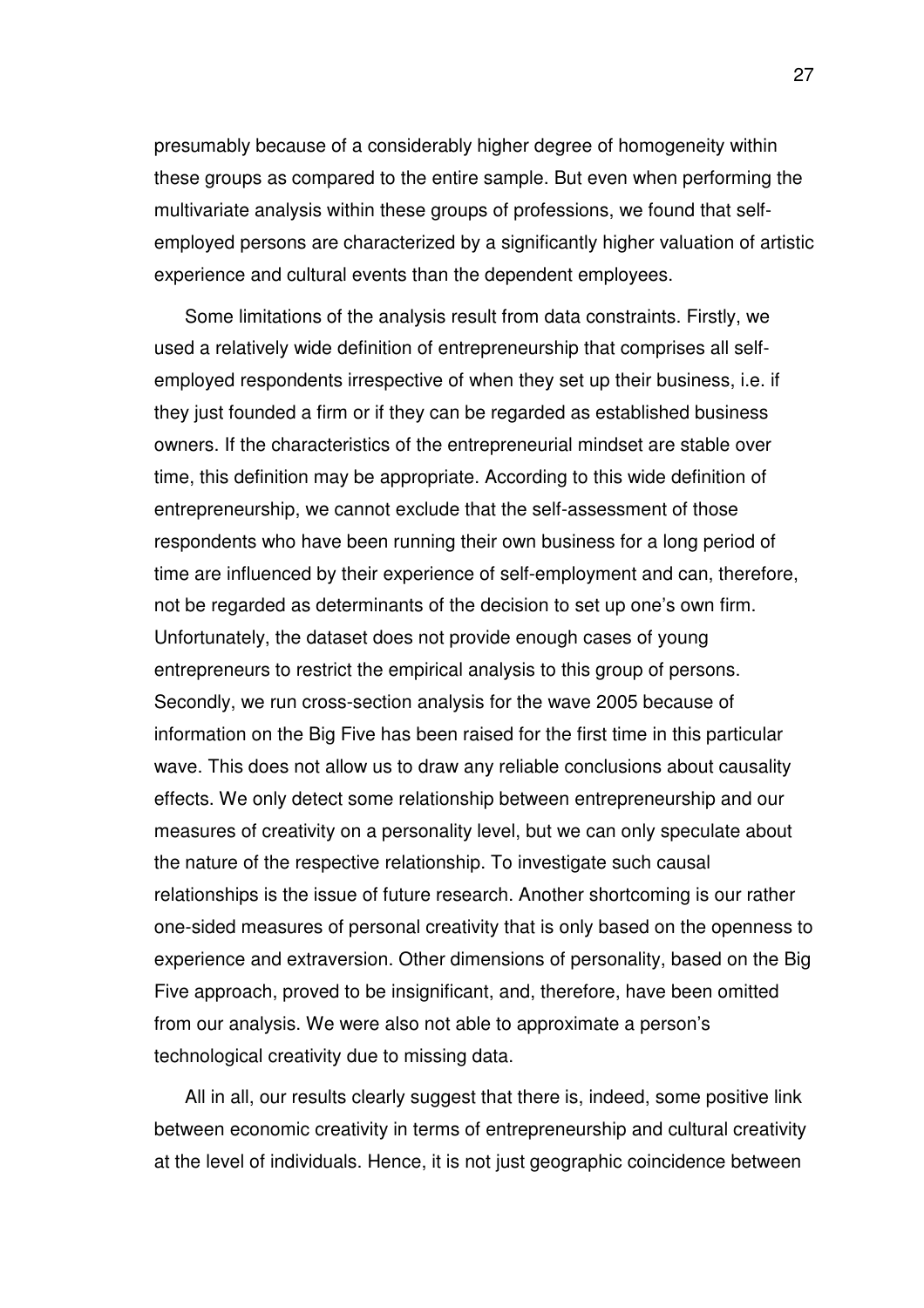culturally and economically creative people living in the same regions that can make culturally active places also economically successful. This draws the attention to 'soft' factors such as 'people's climate' of a place that can play an important role for economic development and has been put forward by Florida (2004) among others.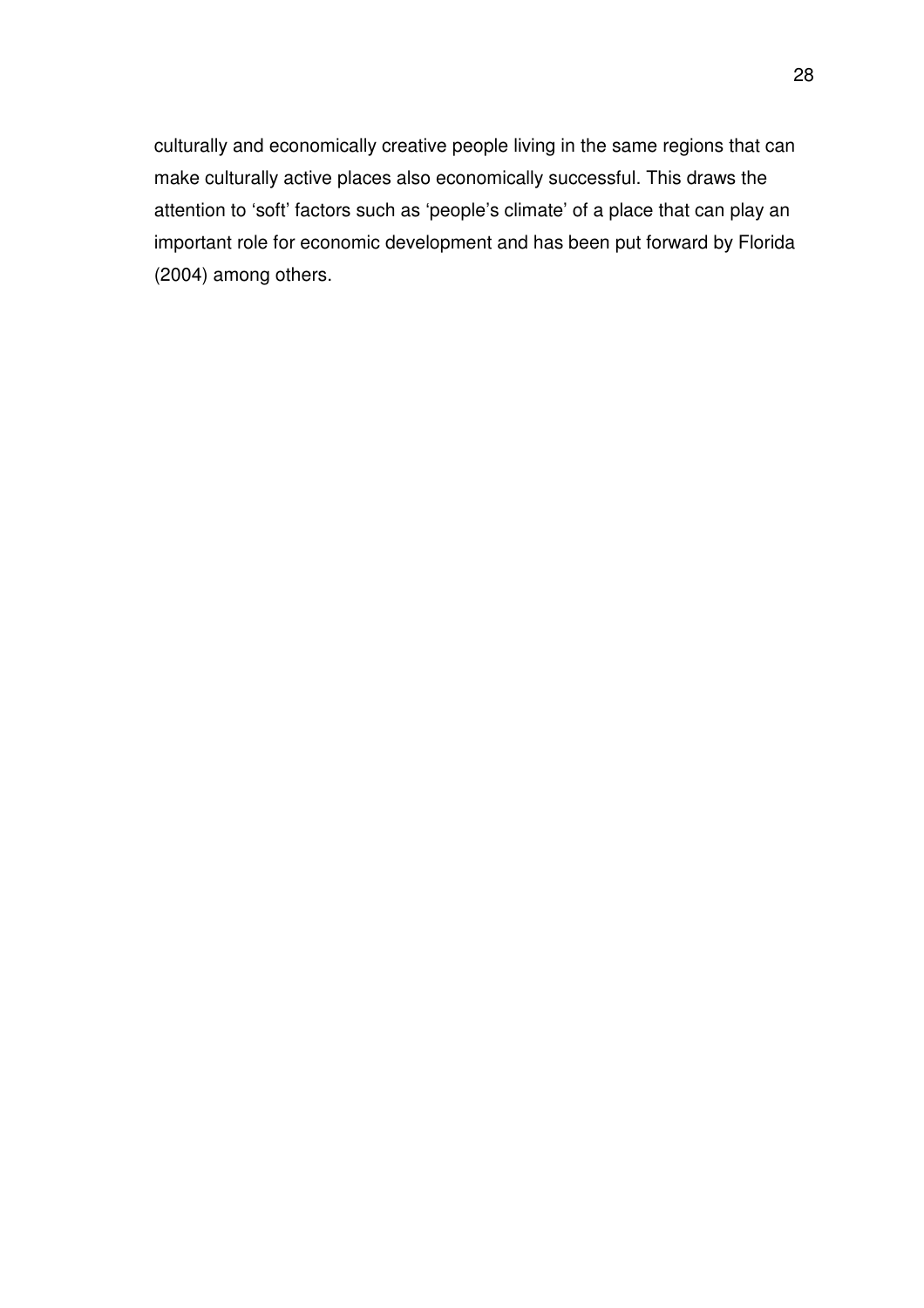#### **References**

- Aldrich, Howard E. and Jennifer E. Cliff (2003): The pervasive effects of family on entrepreneurship: toward a family embeddedness perspective. *Journal of Business Venturing*, 18, 573–596.
- Aldrich, Howard E., Renzulli, Linda and Nancy Langton (1998): Passing on privilege: resources provided by self-employed parents to their selfemployed children. *Research in Social Stratification and Mobility*, 16, 291–317.
- Amabile, Teresa M., Karl G. Hill, Beth A. Hennessey and Elizabeth M. Tighe (1994): The Work Preference Inventory: assessing intrinsic and extrinsic motivational orientations, *Journal of Personality and Social Psychology*, 66, 950-967
- Amabile, Teresa M., Regina Conti, Heather Coon, Jeffrey Lazenby and Michael Herron (1996): Assessing the Work Environment for Creativity, *Academy of Management Journal*, 39, 1154-1184.
- Amabile, Teresa M. (1997): Entrepreneurial creativity through motivational synergy. *Journal of Creative Behavior*, 31, 18-26.
- Benz, Matthias and Bruno S. Frey (2008): Being Independent is a Great Thing: Subjective Evaluations of Self-Employment and Hierarchy, *Economica*, 75, 362-383.
- Blanchflower, David G. and Andrew Oswald (1998): What makes an entrepreneur?, *Journal of Labour Economics*, 16, 26-60.
- Boschma, Ron and Michael Fritsch (2009): Creative Class and Regional Growth − Empirical Evidence from Seven European Countries, *Economic Geography*, 85, 391-423.
- Borjas, George J. (1986): The self-employment experience of immigrants, *Journal of Human Resources*, 21, 485-506.
- Bosma, Niels u.a. (2009): Global Entrepreneurship Monitor 2008 Executive Report, Babson College: Babson Park (MA).
- Brandstätter, Hermann (1997): Becoming an Entrepreneur A Question of Personality Structure? *Journal of Economic Psychology*, 18, 157-177.
- Brüderl, Josef and Peter Preisendörfer (1998): Network support and the success of newly founded businesses, *Small Business Economics*, 10, 213–225.Caves, R.E. (2000): *Creative Industries, Contracts between Art and Commerce,* Cambridge (MA): Harvard University Press.
- Caliendo, Marco, Fossen, Frank M. and Alexander Kritikos (2009): Risk attitudes of nascent entrepreneurs–new evidence from an experimentally validated survey, *Small Business Economics*, 32, 153-167.
- Costa, Paul T., Jr. and Robert R. McCrae (1992): Revised NEO Personality Inventory (NEO-PI-R) and NEO Five Factor Inventory (NEO-FFI) Professional Manual. Odessa, FL: PAR.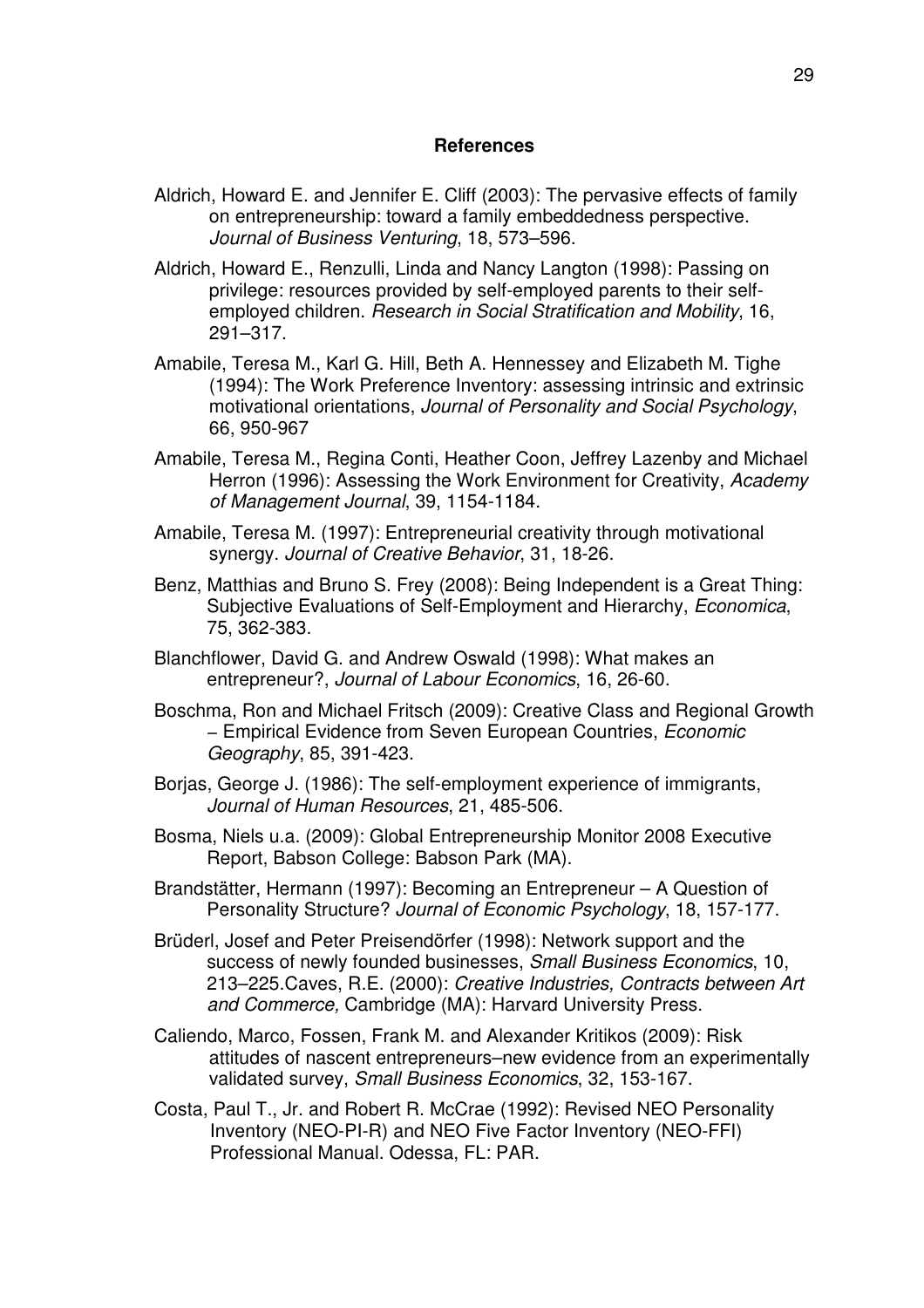- Davidsson, Per and Benson Honig (2003): The role of social and human capital among nascent entrepreneurs, *Journal of Business Venturing*, 18, 301- 331.
- Deutsch, Eliot (2002): *Persons and Valuable Worlds: A Global Philosophy*, Rowman & Littlefield Publishers, Inc.
- Falck, Oliver, Michael Fritsch and Stephan Heblich (2009): Bohemians and Regional Economic Growth, Jena Economic Research Papers 049-2009, Jena: Friedrich Schiller University and Max Planck Institute of Economics.
- Feist, Gregory J. (1998): A Meta-Analysis of Personality in Scientific and Artistic Creativity, *Personality and Social Psychology Review*, 2, 290-309
- Feldman, David H. (1999): The Development of Creativity, in R.J. Sternberg (ed.), *Handbook of Creativity*, Cambridge: Cambridge University Press, 169-186.
- Florida, Richard (2003): Entrepreneurship, Creativity, and Regional Economic Growth, in David M. Hart (eds), *The Emergence of Entrepreneurship Policy: Governance, Start-Ups and Growth in the US Knowledge Economy*, Cambridge: Cambridge University Press, 39-58.
- Florida, Richard (2002): Bohemia and Economic Geography, *Journal of Economic Geography*, 2, 55-71.
- Florida, Richard (2004): *The Rise of the Creative Class*, revised paperback edition, New York: Basic Books.
- Fritsch, Michael and Udo Brixy (2004): The Establishment File of the German Social Insurance Statistics, *Schmollers Jahrbuch / Journal of Applied Social Science Studies*, 124, 183-190.
- Fritsch, Michael and Michael, Stützer (2009): The geography of creative people in Germany, *International Journal of Foresight and Innovation Policy*, 5, 7-23.
- Gerlitz, Jean-Yves and Jürgen Schupp (2005): Zur Erhebung der Big-Fivebasierten Persönlichkeitsmerkmale im SOEP, Research notes, Berlin: German Institute for Economic Research (DIW).
- Gilad, B. (1984): Entrepreneurship: the issue of creativity in the market place, *Journal of Creative Behavior*, 18, 151-161.
- Gittleman, Maury und Edward N. Wolff (1995): R&D activity and cross-country growth comparisons, *Cambridge Journal of Economics*, 19, 189-207.
- Glück, Judith, Ronald Ernst and Floortje Unger (2002): How Creatives Define Creativity: Definitions Reflect Different Types of Creativity, *Creativity Research Journal*, 14, 55-67
- Greene, William H. (2008). *Econometric Analysis*. 6th edition, Upper Saddle River: Pearson Prentice Hall.
- Evans, David S. and Linda S. Leighton (1989): Some Empirical Aspects of Entrepreneurship, *American Economic Review*, 79, 519-535.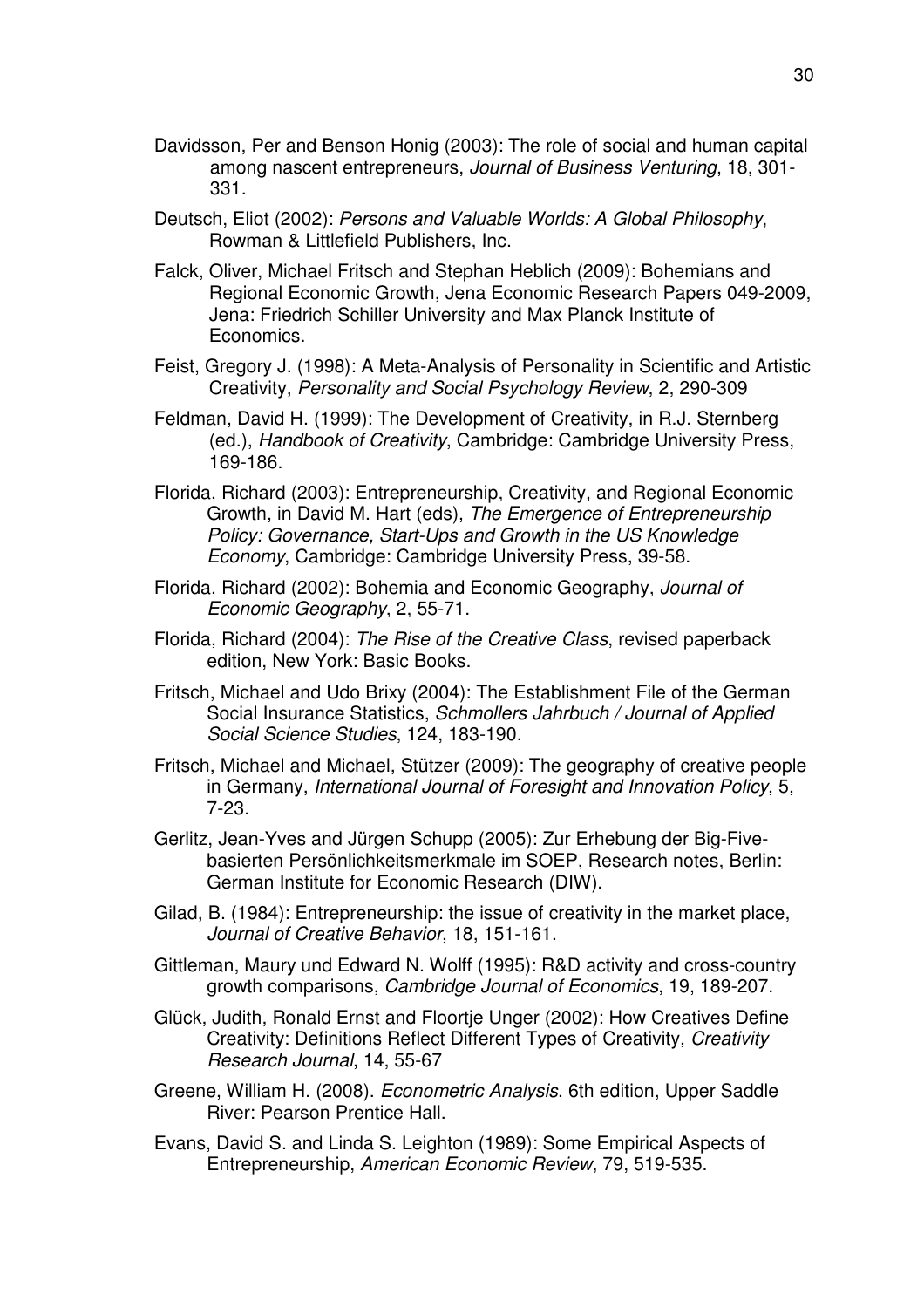- Haisken De-New, John P. and Joachim R. Frick (2005): Desktop Companion to the German Socio-Economic Panel (SOEP), Berlin: German Institute for Economic Research (DIW).
- Hansch, Esther (2006): Existenzgründungen im Spiegel des Mikrozensus, *Wirtschaft und Statistik*, 495-504.
- Hennessey, Beth A. and Teresa M. Amabile (2009): Creativity, *Annual Review of Psychology,* 61: 2.1-2.30.
- Heunks, Felix J. (1998): Innovation, Creativity and Success, *Small Business Economics*, 10, 263-272.
- Howkins, John (2001), *The Creative Economy. How People Make Money from Ideas*, London: Penguin.
- International Labour Office (1990): *ISCO-88, International Standard Classificaton of Occupations*, Geneva: International Labor Office.
- John, Oliver P. and Sanjay Srivastava (1999): The Big-Five Trait Taxonomy: History, Measurement, and Theoretical Perspectives, in L. Pervin and O.P. John (eds.), *Handbook of Personality: Theory and Research*, 2nd edition, New York: Guilford.
- Kaufman, James C. (2009): Creativity 101, Springer.
- KEA (2009): The Impact of Culture on Creativity,Study prepared for the European Commission, Brussels (mimeo) .
- Lee, Sam Youl, Richard Florida and Zoltan Acs (2004): Creativity and Entrepreneurship: A Regional Analysis of New Firm Formation, *Regional Studies,* 38, 879 −891.
- Lentz, Bernard F. and David N. Laband (1990): Entrepreneurial Success and Occupational Inheritance among Proprietors, *Canadian Journal of Economics*, 23, 563-579.
- Lessem, R. (1980): Creativity and Entrepreneurship, *Management Education and Development*, 11.
- McCrae, Robert R. (1987): Creativity, Divergent Thinking, and Openness to Experience, *Journal of Personality and Social Psychology*, 52, 1258- 1265.
- McGranahan, David and Timothy Wojan (2007): Recasting the Creative Class to Examine Growth Processes in Rural and Urban Counties, *Regional Studies,* 41, 197 −216.
- Mueller, Pamela (2006): Entrepreneurship in the Region: Breeding Ground for Nascent Entrepreneurs? *Small Business Economics*, 27, 41-58.
- Parker, Simon C. (2004): *The Economics of Self-Employment and Entrepreneurship*, Cambridge: Cambridge University Press.
- Perrine, Nicholas E. and Marc R. Brodersen (2005): Artistic and Scientific Creative Behaviour: Openness and the Mediating Role of Interests, *Journal of Creative Research*, 39, 217-236.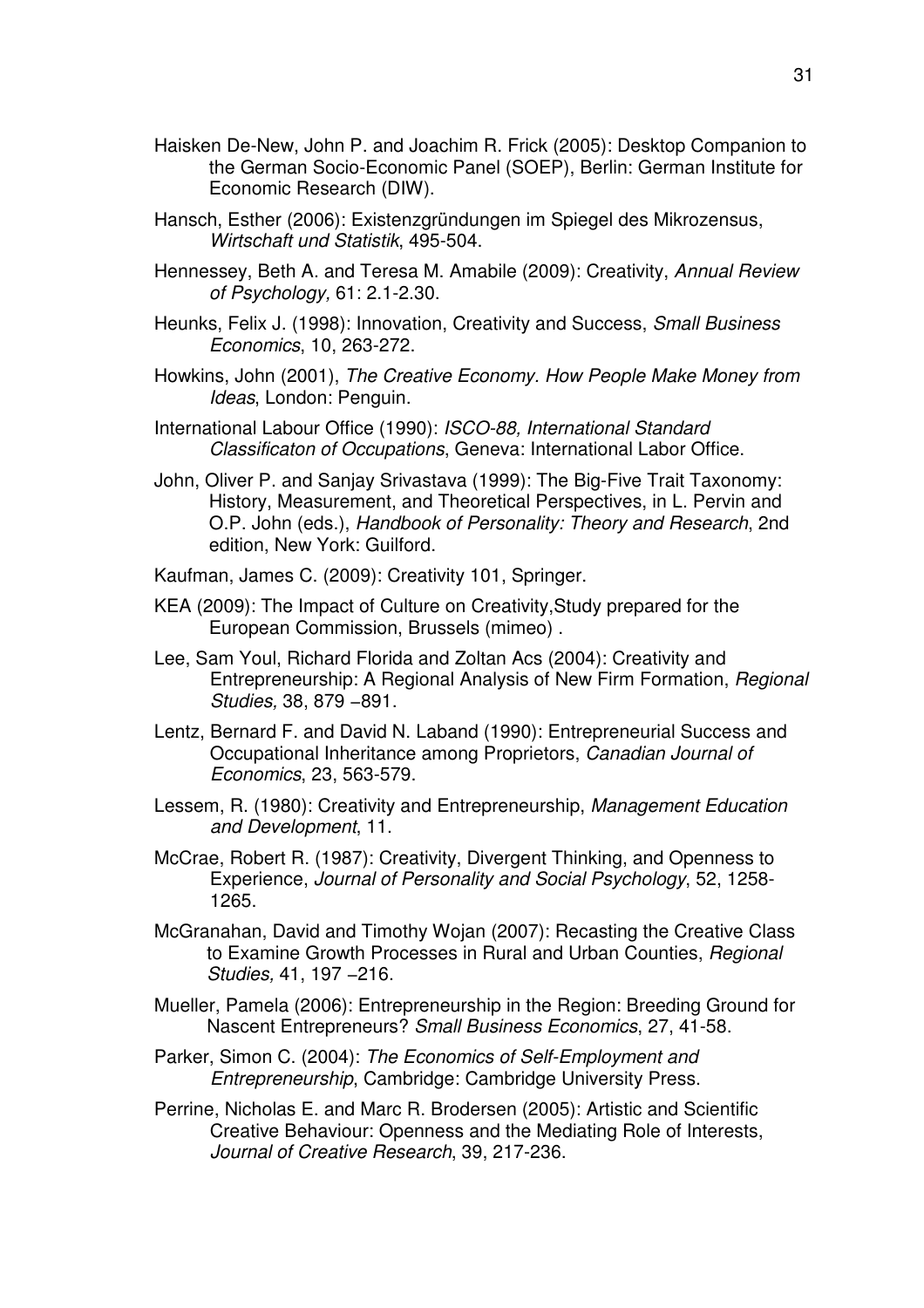- Peterson, Jordan B., Smith, Kathleen W. and Shelley Carson (2002): Openness and extraversion are associated with reduced latent inhibition: replication and commentary, *Personality and Individual Differences,* 33, 1137–1147.
- Prabhu, Veena, Charlotte Sutton and William Sauser (2008): Creativity and certain personality traits: understanding the mediating effect of intrinsic motivation, *Creativity Research Journal*, 20, 53-66.
- Rauch, Andreas and Michael Frese (2007): Let's put the person back into entrepreneurship research: A meta-analysis on the relationship between business owners' personality traits, business creation, and success, *European Journal of Work and Organizational Psychology*, 16, 353-385.
- Rosen, Sherwin (1987): Human capital, in John Eatwell, et al. (eds), *The New Palgrave: A Dictionary of Economics*, vol. 2, London: MacMillan, 681– 690.
- Runco, Mark A. (2004): Creativity, *Annual Review of Psychology*, 55, 657-687.
- Sacchetti, Francesco, Silvia Sacchetti and Roger Sugden (2009): Creativity and Socio-Economic Development: Space for the Interests of Publics, *International Review of Applied Economics*, 23, 653-672.
- Schumpeter, Joseph A. (1942): *Capitalism, Socialism and Democracy*, New York: Harper and Row*.*
- Shane, Scott (2003): *A general Theory of Entrepreneurship: The Individual-Opportunity Nexus*, Aldershot, UK: Edward Elgar Publishing.
- Simonton, Dean K. (1984): *Genius, creativity and leadership historiometric inquiries*, Cambridge (MA): Harvard University Press.
- Solow, Robert (1988): Growth Theory and After, *American Economic Review*, 78, 307-317.
- Sternberg, Robert J. and Todd I. Lubart (1996): Investing in Creativity, *American Psychologist*, 51, 677-688.
- Sternberg, Robert J. and Todd I. Lubart (1999): *The Concept of Creativity: Prospects and Paradigms,* in R.J. Sternberg (ed.), *Handbook of Creativity*, Cambridge: Cambridge University Press, 3-15.
- Sternberg, Robert J. (1999): A Propulsion Model of Types of Creative Contributions, *Review of General Psychology*, 3, 83-100.
- Ward, Thomas B. (2004): Cognition, creativity and entrepreneurship, *Journal of Business Venturing*, 19, 173-188.
- Whiting, Bruce G. (1988): Creativity and Entrepreneurship: how do they relate? *Journal of Creative Behavior*, 22, 178-183.
- Wise, Timothy D. (2003): The Creative Imperative Model: A Four-Quadrant Approach to the Categorization of Industries and Firms by Types of Creativity Demanded, *Journal of Creative Behaviour*, 37, 244-265.
- Zhao, Hao and Scott E. Seibert (2006): The Big-Five Personality Dimensions and Entrepreneurial Status: A Meta-Analytical Review, *Journal of Applied Psychology*, 91, 259-271.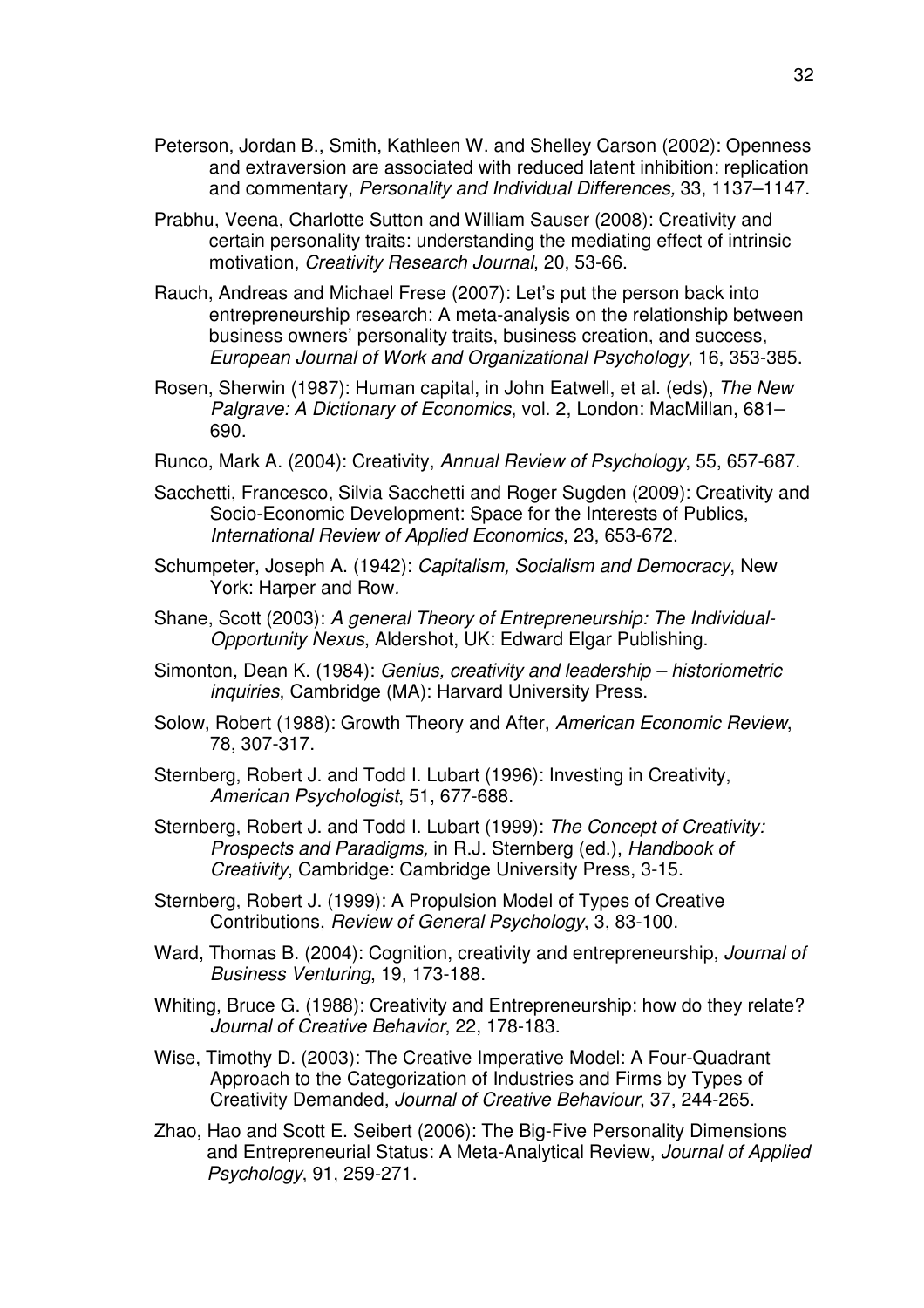# **Appendix: Tables**

# Table A1: Definition of Variables

| Variable                                                                                                                                | Description                                                                                                                                                                                                                                                                                                                |
|-----------------------------------------------------------------------------------------------------------------------------------------|----------------------------------------------------------------------------------------------------------------------------------------------------------------------------------------------------------------------------------------------------------------------------------------------------------------------------|
| Dependent variable                                                                                                                      |                                                                                                                                                                                                                                                                                                                            |
| Self-employment                                                                                                                         | Dummy = 1 if respondent was self-employed in 2005                                                                                                                                                                                                                                                                          |
| <b>Explanatory variables</b>                                                                                                            |                                                                                                                                                                                                                                                                                                                            |
| Entrepreneurial environment                                                                                                             |                                                                                                                                                                                                                                                                                                                            |
| Start-up rate<br>Unemployment rate<br>Population density                                                                                | Number of start-ups pro 1,000 inhabitants in a German planning region<br>(`Raumordnungsregion`)<br>Share of unemployed population in a German planning region<br>Number of inhabitants pro 1km <sup>2</sup> in a German planning region                                                                                    |
|                                                                                                                                         |                                                                                                                                                                                                                                                                                                                            |
| Human capital<br>Years of education<br>Experienced full-time employment<br>Experienced part-time employment<br>Experienced unemployment | Number of years the respondent has been in full-time education<br>Number of years the respondent has been in full-time employment<br>Number of years the respondent has been in part-time employment<br>Number of years the respondent has been in unemployment                                                            |
| Social capital<br>Either parent has been self-<br>employed<br>Married<br><b>Political interests</b><br>Attends social gatherings        | Dummy $=$ 1 if either parents has been self-employed when the respondent<br>was 15 years old<br>Dummy = $1$ if respondent was married in 2005<br>Dummy = $1$ if (very) strong interest in local politics<br>Dummy = 1 if respondent meets his/her friends, relatives or neighbors<br>at least once a week in the free time |
| Socio-demographic characteristics<br>Male<br>German citizenship<br>Age<br>Hardworking                                                   | Dummy $= 1$ if respondent is male<br>Dummy = 1 if respondent is German citizen<br>Years of age<br>Self-assessment according to the 7-point scale<br>"One has to work hard in order to succeed"                                                                                                                             |
| Personal creativity                                                                                                                     |                                                                                                                                                                                                                                                                                                                            |
| Imaginative                                                                                                                             | Self-assessment according to the Big Five 7-point scale<br>"I see myself as someone who has an active imagination"                                                                                                                                                                                                         |
| Original                                                                                                                                | Self-assessment according to the Big Five 7-point scale<br>"I see myself as someone who is original and comes up with new ideas"                                                                                                                                                                                           |
| Communicative                                                                                                                           | Self-assessment according to the Big Five 7-point scale<br>"I see myself as someone who is communicative, talkative"                                                                                                                                                                                                       |
| Cultural creativity<br>Values artistic activities                                                                                       | Self-assessment according to the Big Five 7-point scale                                                                                                                                                                                                                                                                    |
| Attends cultural events                                                                                                                 | "I see myself as someone who values artistic experiences"<br>Dummy $= 1$ if respondent attends cultural events                                                                                                                                                                                                             |
| Artistic activities                                                                                                                     | (such as concerts, theater, lectures) at least once a month in his free time<br>Dummy $=$ 1 if respondent performs artistic activities<br>(such as playing music, singing, dancing) at least once a month in his free<br>time                                                                                              |
| Profession-specific probabilities of<br>self-employment                                                                                 | Average probability of being self-employed in the respective profession<br>based on ISCO'88 at a 4-digit level                                                                                                                                                                                                             |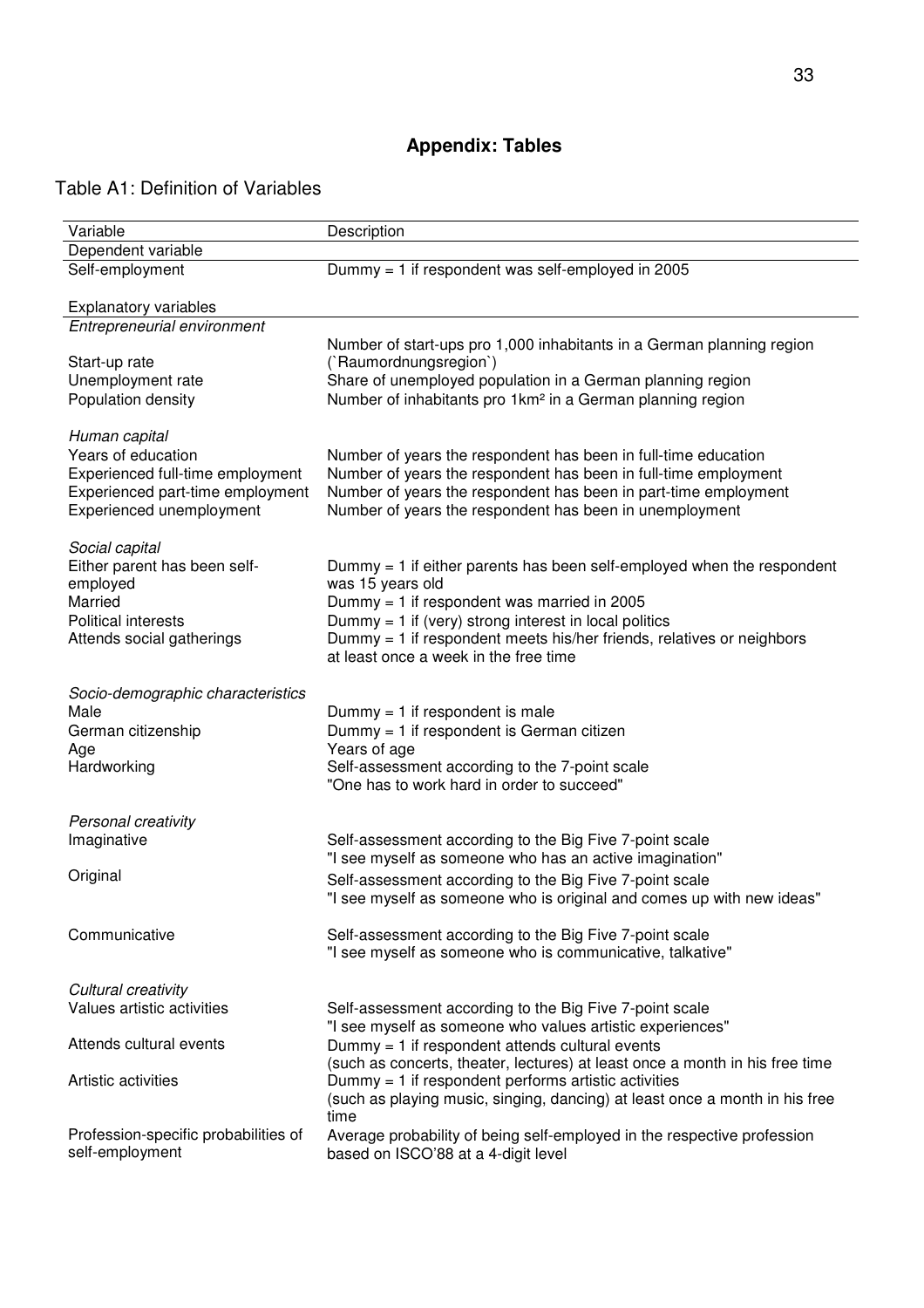# Table A2: Descriptive statistics for variables

|                                      |          |           |         |         | Standard  |
|--------------------------------------|----------|-----------|---------|---------|-----------|
| Variable                             | Min      | Max       | Median  | Mean    | deviation |
| Self-employment                      | $\Omega$ |           | 0       | .113    | .316      |
| Start-up rate                        | 3.232    | 5.523     | 4.159   | 4.192   | .530      |
| Unemployment rate                    | 4.177    | 1.655     | 8.493   | 8.794   | 3.156     |
| Population density                   | 48.208   | 3,814.819 | 244.885 | 519.259 | 726.042   |
| Years of education                   | 7        | 18        | 11.5    | 12.571  | 2.631     |
| Experienced full-time employment     | 0        | 47.8      | 13.8    | 15.173  | 11.283    |
| Experienced part-time employment     | 0        | 45        | 0       | 2.632   | 5.227     |
| Experienced unemployment             | 0        | 24        | 0       | .464    | 1.224     |
| Either parent has been self-employed | 0        | 1         | 0       | .093    | .2898     |
| Married                              | 0        |           |         | .611    | .4874     |
| <b>Political interests</b>           | 0        |           | 0       | .355    | .4784     |
| Attends social gatherings            | 0        |           | 0       | .425    | .4945     |
| Male                                 | 0        |           |         | .529    | .4991     |
| German citizenship                   | 0        |           |         | .947    | .2213     |
| Age                                  | 18       | 65        | 42      | 41.265  | 1.105     |
| Hardworking                          | 1        | 7         | 6       | 6.029   | 1.088     |
|                                      |          |           |         |         |           |
| Imaginative                          |          | 7         | 5       | 4.864   | 1.488     |
| Original                             |          | 7         | 5       | 4.765   | 1.333     |
| Communicative                        |          | 7         | 6       | 5.578   | 1.274     |
| Values artistic activities           |          | 7         | 4       | 4.054   | 1.789     |
| Attends cultural events              | 0        |           | 0       | .158    | .3655     |
| Artistic activities                  | 0        |           | 0       | .167    | .3738     |
| Profession-specific probabilities of |          |           |         |         |           |
| self-employment                      | 0        |           | .033    | .113    | .1783     |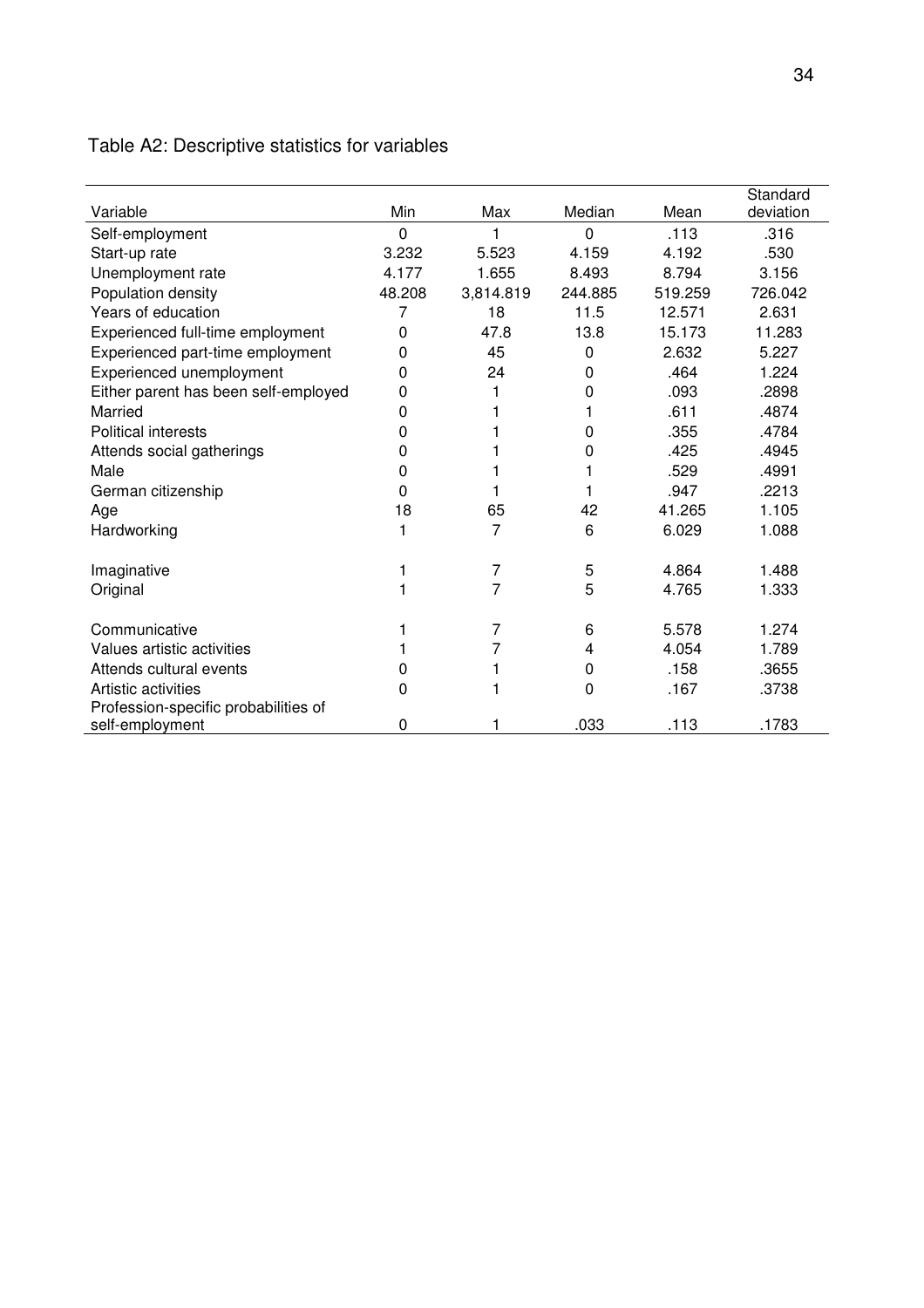# Table A3: Definition of creative professions

|                                                                                   | Creative                |      | Creative   Engineers   Artists |  |
|-----------------------------------------------------------------------------------|-------------------------|------|--------------------------------|--|
| <b>ISCO-88</b>                                                                    | Professionals           | Core |                                |  |
| 1110 Legislators                                                                  | x                       |      |                                |  |
| 1120 Senior government officials                                                  | X                       |      |                                |  |
| 1141 Senior officials of political-party organizations                            | $\pmb{\mathsf{X}}$      |      |                                |  |
| 1142 Senior officials of employers', workers' and other economic-interest         |                         |      |                                |  |
| organizations                                                                     | X                       |      |                                |  |
| 1143 Senior officials of humanitarian and other special-interest<br>organizations |                         |      |                                |  |
| 1210 Directors and chief executives                                               | x<br>$\pmb{\mathsf{X}}$ |      |                                |  |
| 1221 Production and operation department managers in agriculture,                 |                         |      |                                |  |
| hunting, forestry and fishing                                                     | X                       |      |                                |  |
| 1222 Production and operation department managers in manufacturing                | $\pmb{\mathsf{X}}$      |      |                                |  |
| 1223 Production and operation department managers in construction                 | X                       |      |                                |  |
| 1224 Production and operation department managers in wholesale and                |                         |      |                                |  |
| retail trade                                                                      | X                       |      |                                |  |
| 1225 Production and operation department managers in restaurants and              |                         |      |                                |  |
| hotels                                                                            | X                       |      |                                |  |
| 1226 Production and operation department managers in transport,                   |                         |      |                                |  |
| storage and communications                                                        | x                       |      |                                |  |
| 1227 Production and operation department managers in business<br>services         |                         |      |                                |  |
| 1228 Production and operation department managers in personal care,               | X                       |      |                                |  |
| cleaning and related services                                                     | $\pmb{\mathsf{X}}$      |      |                                |  |
| 1229 Production and operation department managers not elsewhere                   |                         |      |                                |  |
| classified                                                                        | x                       |      |                                |  |
| 1231 Finance and administration department managers                               | $\pmb{\mathsf{X}}$      |      |                                |  |
| 1232 Personnel and industrial relations department managers                       | X                       |      |                                |  |
| 1234 Advertising and public relations department managers                         | X                       |      |                                |  |
| 1235 Supply and distribution department managers                                  | X                       |      |                                |  |
| 1236 Computing services department managers                                       |                         | x    |                                |  |
| 1237 Research and development department managers                                 |                         | X    |                                |  |
| 1239 Other department managers not elsewhere classified                           | X                       |      |                                |  |
| 1311 General managers in agriculture, hunting, forestry/ and fishing              | x                       |      |                                |  |
| 1312 General managers in manufacturing                                            | x                       |      |                                |  |
| 1313 General managers in construction                                             | $\pmb{\mathsf{X}}$      |      |                                |  |
| 1314 General managers in wholesale and retail trade                               | X                       |      |                                |  |
| 1315 General managers of restaurants and hotels                                   | X                       |      |                                |  |
| 1316 General managers in transport, storage and communications                    | x                       |      |                                |  |
| 1317 General managers of business services                                        | X                       |      |                                |  |
| 1318 General managers in personal care, cleaning and related services             | X                       |      |                                |  |
| 1319 General managers not elsewhere classified                                    | $\pmb{\mathsf{X}}$      |      |                                |  |
| 2111 Physicists and astronomers                                                   |                         | x    | X                              |  |
| 2112 Meteorologists                                                               |                         | X    | X.                             |  |
| 2113 Chemists                                                                     |                         | X    | X                              |  |
| 2114 Geologists and geophysicists                                                 |                         | x    | X                              |  |
| 2121 Mathematicians and related professionals                                     |                         | x    | X                              |  |
| 2122 Statisticians                                                                |                         | X    | X                              |  |
| 2131 Computer systems designers and analysts                                      |                         | X    | X                              |  |
| 2132 Computer programmers                                                         |                         | x    | X                              |  |
| 2139 Computing professionals not elsewhere classified                             |                         | X    | X                              |  |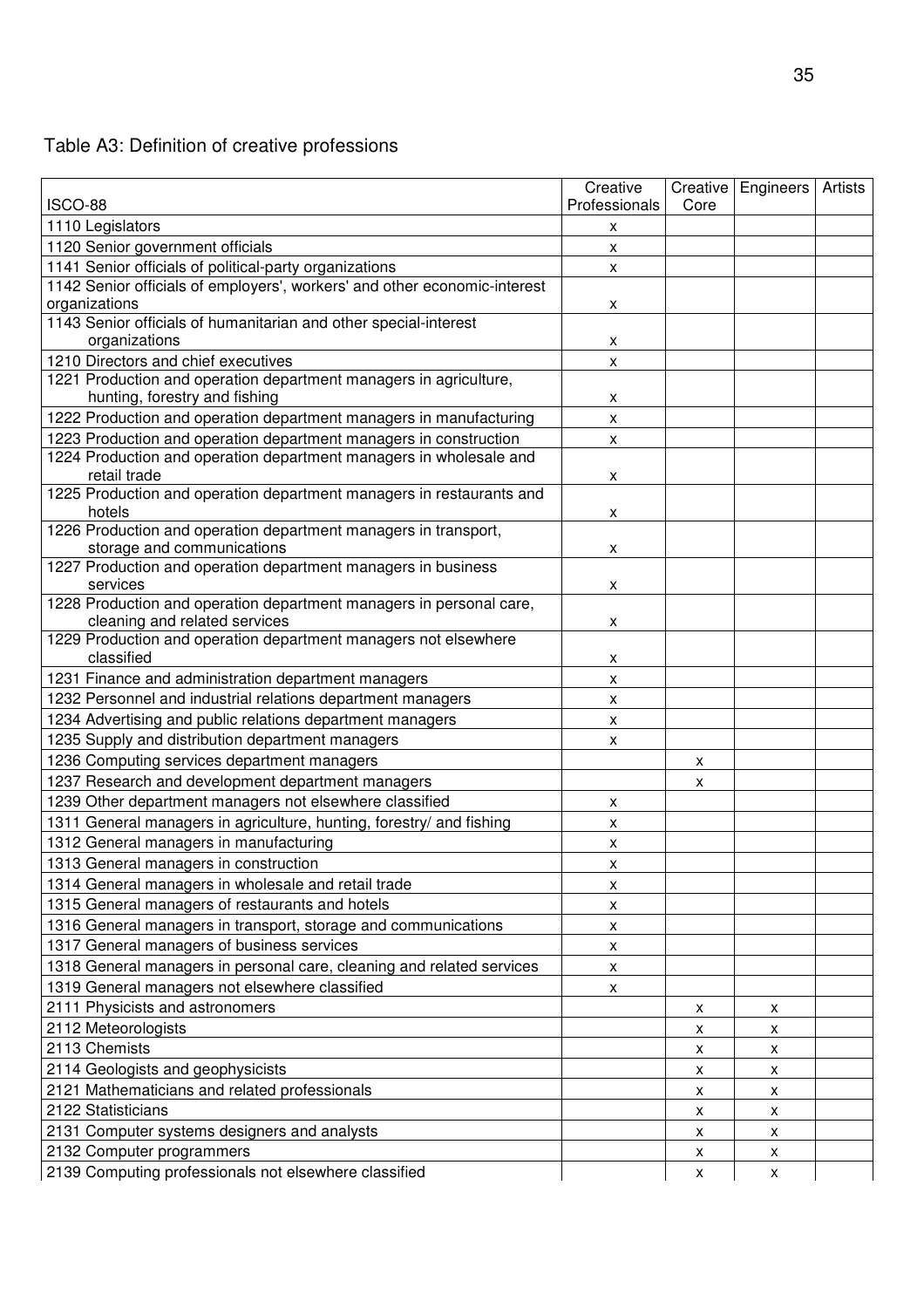# Table 3 (continued)

| 2141 Architects, town and traffic planners                                       |                           | X                  | х            |   |
|----------------------------------------------------------------------------------|---------------------------|--------------------|--------------|---|
| 2142 Civil engineers                                                             |                           | X                  | x            |   |
| 2143 Electrical engineers                                                        |                           | X                  | X            |   |
| 2144 Electronics and telecommunications engineers                                |                           | x                  | x            |   |
| 2145 Mechanical engineers                                                        |                           | x                  | x            |   |
| 2146 Chemical engineers                                                          |                           | X                  | x            |   |
| 2147 Mining engineers, metallurgists and related professionals                   |                           | X                  | x            |   |
| 2148 Cartographers and surveyors                                                 |                           | X                  | X            |   |
| 2149 Architects, engineers and related professionals not elsewhere<br>classified |                           | X                  | x            |   |
| 2211 Biologists, botanists, zoologists and related professionals                 |                           | $\pmb{\chi}$       | $\pmb{\chi}$ |   |
| 2212 Pharmacologists, pathologists and related professionals                     |                           | x                  | x            |   |
| 2213 Agronomists and related professionals                                       |                           | X                  | X            |   |
| 2221 Medical doctors                                                             | Х                         |                    |              |   |
| 2222 Dentists                                                                    | X                         |                    |              |   |
| 2223 Veterinarians                                                               | X                         |                    |              |   |
| 2224 Pharmacists                                                                 | X                         |                    |              |   |
| 2229 Health professionals (except nursing) not elsewhere classified              | $\pmb{\chi}$              |                    |              |   |
| 2230 Nursing and midwifery professionals                                         | X                         |                    |              |   |
| 2310 College, university and higher education teaching professionals             |                           | X                  |              |   |
| 2320 Secondary education teaching professionals                                  |                           | x                  |              |   |
| 2331 Primary education teaching professionals                                    |                           | $\pmb{\mathsf{x}}$ |              |   |
| 2332 Pre-primary education teaching professionals                                |                           | X                  |              |   |
| 2340 Special education teaching professionals                                    |                           | X                  |              |   |
| 2351 Education methods specialists                                               |                           | X                  |              |   |
| 2359 Other teaching professionals not elsewhere classified                       |                           | x                  |              |   |
| 2411 Accountants                                                                 | X                         |                    |              |   |
| 2412 Personnel and careers professionals                                         | $\pmb{\chi}$              |                    |              |   |
| 2419 Business professionals not elsewhere classified                             | X                         |                    |              |   |
| 2421 Lawyers                                                                     | X                         |                    |              |   |
| 2422 Judges                                                                      | $\boldsymbol{\mathsf{x}}$ |                    |              |   |
| 2429 Legal professionals not elsewhere classified                                | X                         |                    |              |   |
| 2431 Archivists and curators                                                     |                           | X                  |              |   |
| 2432 Librarians and related information professionals                            |                           | $\pmb{\mathsf{X}}$ |              |   |
| 2441 Economists                                                                  |                           | X                  |              |   |
| 2442 Sociologists, anthropologists and related professionals                     |                           | x                  |              |   |
| 2443 Philosophers, historians and political scientists                           |                           | X                  |              |   |
| 2445 Psychologists                                                               |                           | X                  |              |   |
| 2451 Authors, journalists and other writers                                      |                           | X                  |              | X |
| 2452 Sculptors, painters and related artists                                     |                           | X                  |              | X |
| 2453 Composers, musicians and singers                                            |                           | X                  |              | X |
| 2454 Choreographers and dancers                                                  |                           | X                  |              | X |
| 2455 Film, stage and related actors and directors                                |                           | X                  |              | X |
| 2470 Public service administrative professionals                                 | X                         |                    |              |   |
| 3111 Chemical and physical science technicians                                   | X                         |                    |              |   |
| 3112 Civil engineering technicians                                               | $\pmb{\mathsf{X}}$        |                    |              |   |
| 3113 Electrical engineering technicians                                          | X                         |                    |              |   |
| 3114 Electronics and telecommunications engineering technicians                  | $\pmb{\mathsf{X}}$        |                    |              |   |
| 3115 Mechanical engineering technicians                                          | $\pmb{\mathsf{X}}$        |                    |              |   |
|                                                                                  |                           |                    |              |   |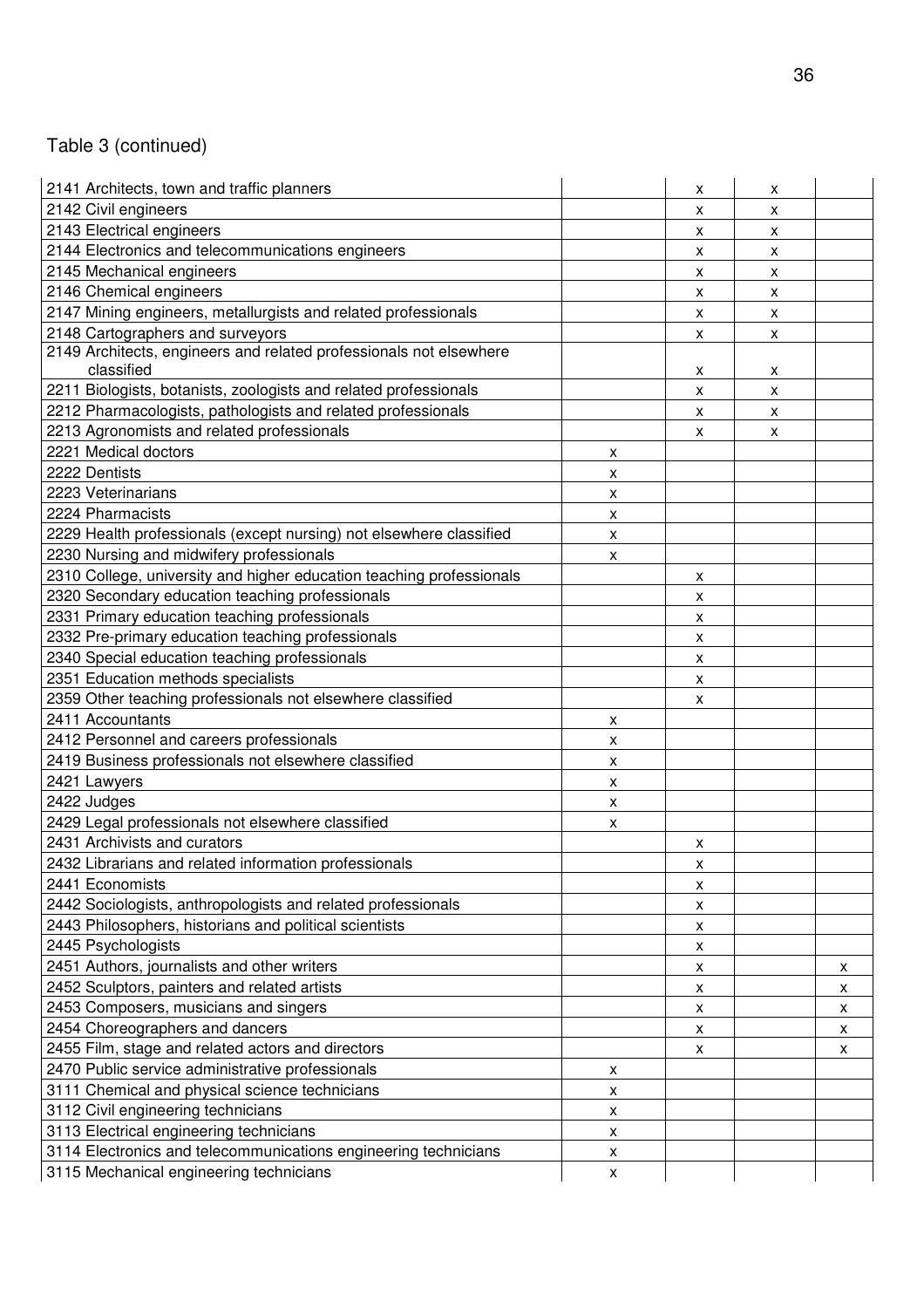# Table 3 (continued)

| 3116 Chemical engineering technicians                                                   | х                         |   |  |
|-----------------------------------------------------------------------------------------|---------------------------|---|--|
| 3117 Mining and metallurgical technicians                                               | X                         |   |  |
| 3118 Draft persons                                                                      | х                         |   |  |
| 3119 Physical and engineering science technicians not elsewhere<br>classified           |                           |   |  |
| 3131 Photographers and image and sound recording equipment<br>operators                 |                           | X |  |
| 3132 Broadcasting and telecommunications equipment operators                            | Χ                         |   |  |
| 3211 Life science technicians                                                           | X                         |   |  |
| 3212 Agronomy and forestry technicians                                                  | X                         |   |  |
| 3221 Medical assistants                                                                 | x                         |   |  |
| 3223 Dieticians and nutritionists                                                       | X                         |   |  |
| 3224 Optometrists and opticians                                                         | $\pmb{\chi}$              |   |  |
| 3225 Dental assistants                                                                  | X                         |   |  |
| 3226 Physiotherapists and related associate professionals                               | х                         |   |  |
| 3227 Veterinary assistants                                                              | X                         |   |  |
| 3228 Pharmaceutical assistants                                                          | $\pmb{\mathsf{X}}$        |   |  |
| 3229 Modern health associate professionals (except nursing) not<br>elsewhere classified | X                         |   |  |
| 3231 Nursing associate professionals                                                    | $\boldsymbol{\mathsf{x}}$ |   |  |
| 3232 Midwifery associate professionals                                                  | х                         |   |  |
| 3241 Traditional medicine practitioners                                                 | X                         |   |  |
| 3310 Primary education teaching associate professionals                                 |                           | X |  |
| 3320 Pre-primary education teaching associate professionals                             |                           | X |  |
| 3330 Special education teaching associate professionals                                 |                           | X |  |
| 3340 Other teaching associate professionals                                             |                           | X |  |
| 3411 Securities and finance dealers and brokers                                         | х                         |   |  |
| 3412 Insurance representatives                                                          | x                         |   |  |
| 3413 Estate agents                                                                      | X                         |   |  |
| 3416 Buyers                                                                             | X                         |   |  |
| 3417 Appraisers, valuers and auctioneers                                                | X                         |   |  |
| 3419 Finance and sales associate professionals not elsewhere classified                 | X                         |   |  |
| 3432 Legal and related business associate professionals                                 | X                         |   |  |
| 3434 Statistical, mathematical and related associate professionals                      |                           | X |  |
| 3471 Decorators and commercial designers                                                |                           | X |  |
| 3472 Radio, television and other announcers                                             |                           | X |  |
| 3473 Street, night-club and related musicians, singers and dancers                      |                           | X |  |
| 3474 Clowns, magicians, acrobats and related associate professionals                    |                           | X |  |
| 3475 Athletes, sportspersons and related associate professionals                        | X                         |   |  |
| 7312 Musical instrument makers and tuners                                               | X                         |   |  |
| 7313 Jewelry and precious-metal workers                                                 |                           | X |  |
| 7324 Glass, ceramics and related decorative painters                                    |                           | Χ |  |
| 7331 Handicraft workers in wood and related materials                                   | X                         |   |  |
| 7332 Handicraft workers in textile, leather and related materials                       | X                         |   |  |
| 7433 Tailors, dressmakers and hatters                                                   |                           | X |  |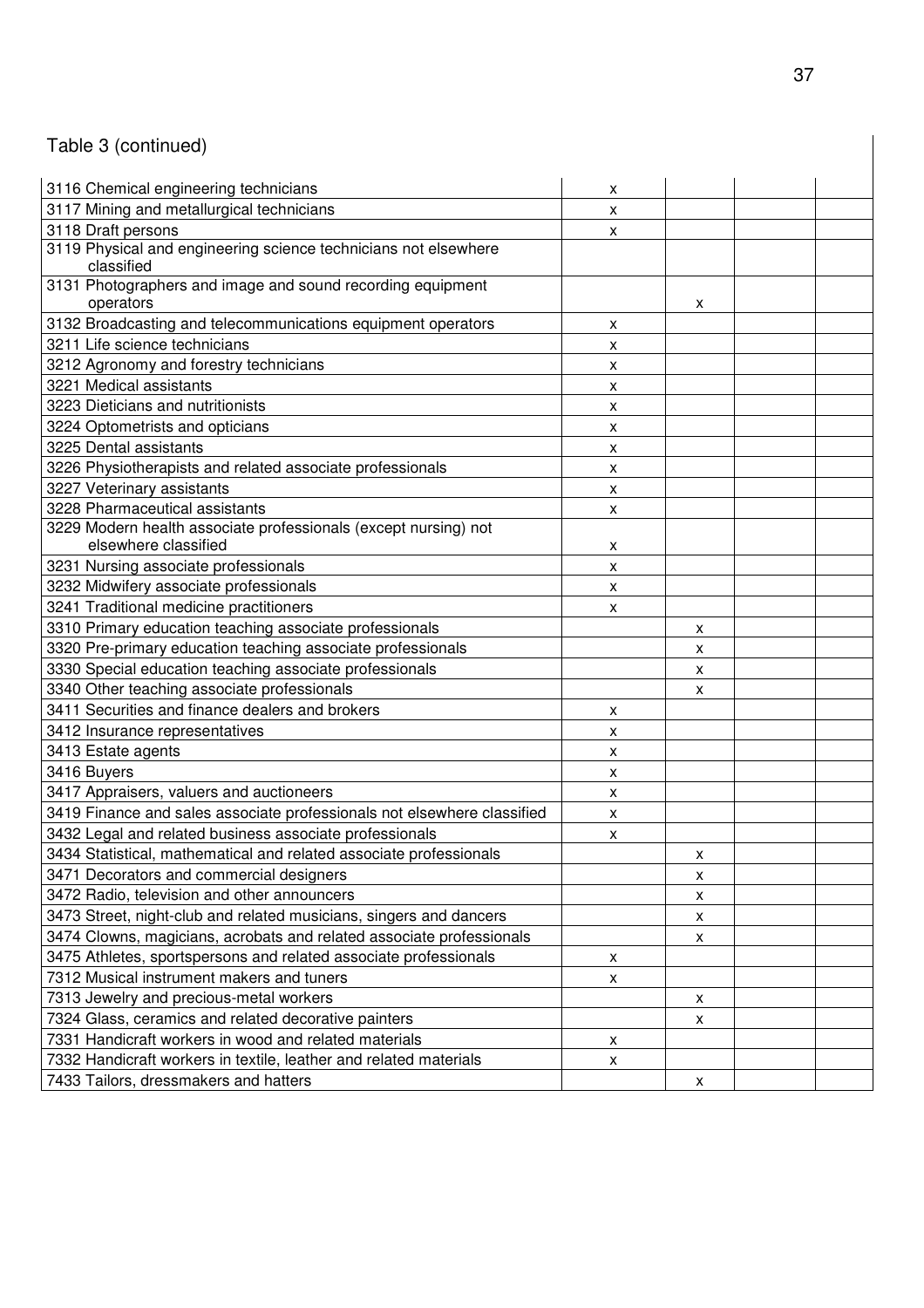#### Table A4: Correlation matrix

|   |                                                              |               | 2                | 3              | 4                      | 5                                         | 6                |                                                    | 8                | 9                     | 10               | 11                   | 12                                                                              | 13               | 14                     | 15               | 16                           | 17    | 18    | 19    | 20    | 21    | 22    |
|---|--------------------------------------------------------------|---------------|------------------|----------------|------------------------|-------------------------------------------|------------------|----------------------------------------------------|------------------|-----------------------|------------------|----------------------|---------------------------------------------------------------------------------|------------------|------------------------|------------------|------------------------------|-------|-------|-------|-------|-------|-------|
|   | Self-employment                                              | 1.000         |                  |                |                        |                                           |                  |                                                    |                  |                       |                  |                      |                                                                                 |                  |                        |                  |                              |       |       |       |       |       |       |
| 2 | Start-up rate                                                | 0.024         | 1.000            |                |                        |                                           |                  |                                                    |                  |                       |                  |                      |                                                                                 |                  |                        |                  |                              |       |       |       |       |       |       |
| 3 | Unemployment rate                                            | 0.001         | $-0.418$ 1.000   |                |                        |                                           |                  |                                                    |                  |                       |                  |                      |                                                                                 |                  |                        |                  |                              |       |       |       |       |       |       |
| 4 | Population density                                           |               | $0.025$ 0.402    | 0.156          | 1.000                  |                                           |                  |                                                    |                  |                       |                  |                      |                                                                                 |                  |                        |                  |                              |       |       |       |       |       |       |
| 5 | Years of education                                           | 0.158         | 0.026            | 0.085          | 0.094                  | 1.000                                     |                  |                                                    |                  |                       |                  |                      |                                                                                 |                  |                        |                  |                              |       |       |       |       |       |       |
| 6 | Experienced full-time<br>employment<br>Experienced part-time | 0.133         | $-0.038$ 0.078   |                |                        | 0.012 -0.019 1.000                        |                  |                                                    |                  |                       |                  |                      |                                                                                 |                  |                        |                  |                              |       |       |       |       |       |       |
| 7 | employment                                                   |               | $-0.052$ 0.056   |                |                        | $-0.077$ $-0.000$ $-0.061$ $-0.297$ 1.000 |                  |                                                    |                  |                       |                  |                      |                                                                                 |                  |                        |                  |                              |       |       |       |       |       |       |
| 8 | Experienced unemployment<br>Either parent has been self-     | 0.003         |                  | $-0.079$ 0.114 |                        | $-0.006$ $-0.113$ $-0.061$ 0.026          |                  |                                                    | 1.000            |                       |                  |                      |                                                                                 |                  |                        |                  |                              |       |       |       |       |       |       |
| 9 | employed                                                     | 0.093         | 0.068            |                |                        | $-0.066$ 0.052 0.102 0.002                |                  | 0.008                                              | $-0.051$ 1.000   |                       |                  |                      |                                                                                 |                  |                        |                  |                              |       |       |       |       |       |       |
|   | 10 Married                                                   | 0.049         | -0.012           |                | $-0.036 - 0.039$ 0.035 |                                           | 0.324            | 0.149                                              |                  | $-0.037 -0.002$ 1.000 |                  |                      |                                                                                 |                  |                        |                  |                              |       |       |       |       |       |       |
|   | 11 Political interests                                       | 0.127         | 0.065            |                | $-0.002$ 0.075 0.288   |                                           | 0.186            | -0.059                                             | -0.081 0.070     |                       | 0.077            | 1.000                |                                                                                 |                  |                        |                  |                              |       |       |       |       |       |       |
|   | 12 Attends social gatherings                                 |               | $-0.017$ 0.112   | $-0.153$ 0.042 |                        | $-0.013 - 0.253$                          |                  | $-0.027$                                           | $-0.060$ 0.038   |                       | $-0.198$         | $-0.017$ 1.000       |                                                                                 |                  |                        |                  |                              |       |       |       |       |       |       |
|   | 13 Male                                                      | 0.097         | -0.005           | $-0.021$ 0.006 |                        | 0.038                                     | 0.306            | -0.431                                             | $-0.048$ 0.007   |                       | 0.029            | 0.222                | $-0.018$                                                                        | 1.000            |                        |                  |                              |       |       |       |       |       |       |
|   | 14 German citizenship                                        | 0.007         | $-0.059$ $0.112$ |                | $-0.018$ 0.110         |                                           | 0.072            | 0.047                                              | $-0.049$ 0.025   |                       | $-0.030$         | 0.065                | $-0.073$                                                                        | -0.026           | 1.000                  |                  |                              |       |       |       |       |       |       |
|   | 15 Age                                                       | $0.142$ 0.017 |                  | 0.024          | 0.026                  | 0.096                                     | 0.771            | 0.240                                              | 0.038            | 0.030                 | 0.448            | 0.200                | $-0.295$ 0.030                                                                  |                  | 0.091                  | 1.000            |                              |       |       |       |       |       |       |
|   | 16 Hardworking                                               | 0.074         | $-0.041$         | 0.060          | $-0.016$               | $-0.081$ 0.061                            |                  | $-0.015$ 0.026                                     |                  | $-0.013$ 0.024        |                  | 0.008                | $-0.023$ $0.018$                                                                |                  | $-0.019$ $0.038$       |                  | 1.000                        |       |       |       |       |       |       |
|   | 17 Imaginative                                               | 0.054         | 0.036            | 0.009          | 0.047                  | 0.058                                     | $-0.055$ 0.001   |                                                    | $-0.003$ 0.029   |                       | $-0.072$ 0.076   |                      | 0.074                                                                           | $-0.042$ 0.012   |                        | $-0.051$ 0.066   |                              | 1.000 |       |       |       |       |       |
|   | 18 Original                                                  | 0.101         | 0.009            | 0.027          | 0.031                  | 0.087                                     | 0.023            | $-0.062$                                           | $-0.045$ 0.029   |                       | $-0.003$ 0.122   |                      | 0.049                                                                           | 0.071            | 0.009                  | $-0.012$ $0.096$ |                              | 0.407 | 1.000 |       |       |       |       |
|   | 19 Communicative                                             | 0.063         | 0.019            | 0.027          | 0.029                  | 0.005                                     | $-0.019$ $0.065$ |                                                    | $-0.016$ 0.022   |                       | $-0.015$ 0.055   |                      | 0.085                                                                           |                  | $-0.153 - 0.009$ 0.011 |                  | 0.152                        | 0.274 | 0.342 | 1.000 |       |       |       |
|   | 20 Values artistic activities                                | 0.107         | 0.042            | 0.037          | 0.054                  | 0.151                                     | 0.007            | 0.084                                              | $-0.003$ $0.042$ |                       | $-0.009$ $0.114$ |                      | 0.040                                                                           | $-0.156$ 0.005   |                        | 0.100            | 0.025                        | 0.331 | 0.310 | 0.212 | 1.000 |       |       |
|   | 21 Attends cultural events                                   | 0.088         | 0.075            | $-0.018$ 0.071 |                        | 0.237                                     | $-0.000$ $0.065$ |                                                    | $-0.075$ 0.052   |                       | $-0.047$ 0.168   |                      | 0.123                                                                           | $-0.040$ $0.013$ |                        | 0.077            | $-0.053$ 0.086               |       | 0.105 | 0.079 | 0.228 | 1.000 |       |
|   | 22 Artistic activities<br>Occupation specific                | $0.013$ 0.008 |                  |                |                        |                                           |                  | $-0.017$ 0.014 0.124 $-0.083$ 0.042 $-0.017$ 0.025 |                  |                       |                  | $-0.045$ 0.056 0.103 |                                                                                 | $-0.075$ 0.027   |                        |                  | $-0.036 - 0.078$ 0.116 0.107 |       |       | 0.032 | 0.271 | 0.223 | 1.000 |
|   | probabilities                                                | 0.563         | 0.022            |                |                        |                                           |                  |                                                    |                  |                       |                  |                      | 0.002 0.012 0.261 0.092 -0.082 -0.033 0.096 0.022 0.144 0.001 0.128 0.033 0.087 |                  |                        |                  | 0.034 0.057 0.096 0.050      |       |       |       | 0.090 | 0.089 | 0.041 |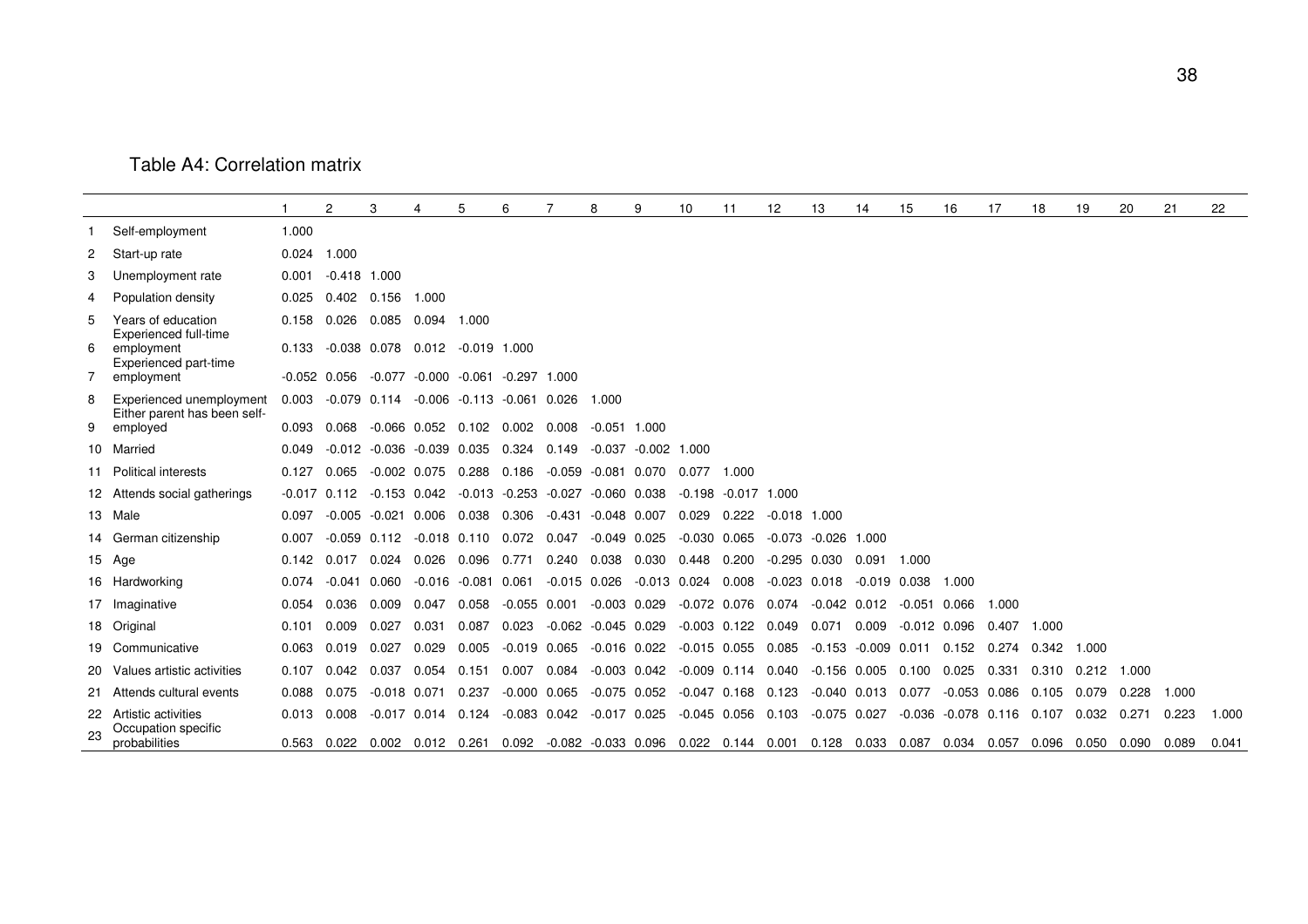|                          | Creative<br>core | Creative<br>professionals | Creative Non-<br>core | creative   | Creative<br>professionals | Non-<br>creative |
|--------------------------|------------------|---------------------------|-----------------------|------------|---------------------------|------------------|
| Personal creativity      |                  |                           |                       |            |                           |                  |
| Imaginative              | 5.096            | 4.933***                  | 5.096                 | 4.792***   | 4.933                     | 4.792***         |
| Original, new ideas      | 5.087            | 4.895***                  | 5.087                 | $4.651***$ | 4.895                     | $4.651***$       |
| Communicative, talkative | 5.492            | 5.725***                  | 5.492                 | 5.547      | 5.725                     | $5.547***$       |
| Cultural creativity      |                  |                           |                       |            |                           |                  |
|                          |                  |                           |                       |            |                           |                  |
| Artistic experience      | 4.613            | 4.193***                  | 4.613                 | 4.613***   | 4.193                     | 4.613***         |
| Attends cultural events  | .271             | $.213***$                 | .271                  | $.115***$  | .213                      | $.115***$        |
| Artistic activities      | .277             | $.174***$                 | .277                  | $.142***$  | .174                      | $.142***$        |
| Number of observations   | 1,131            | 1,828                     | 1,131                 | 5,256      | 1,828                     | 5,256            |

| Table A5: Group comparison of measures of creativity: mean characteristics and t-test |
|---------------------------------------------------------------------------------------|
| of equal means                                                                        |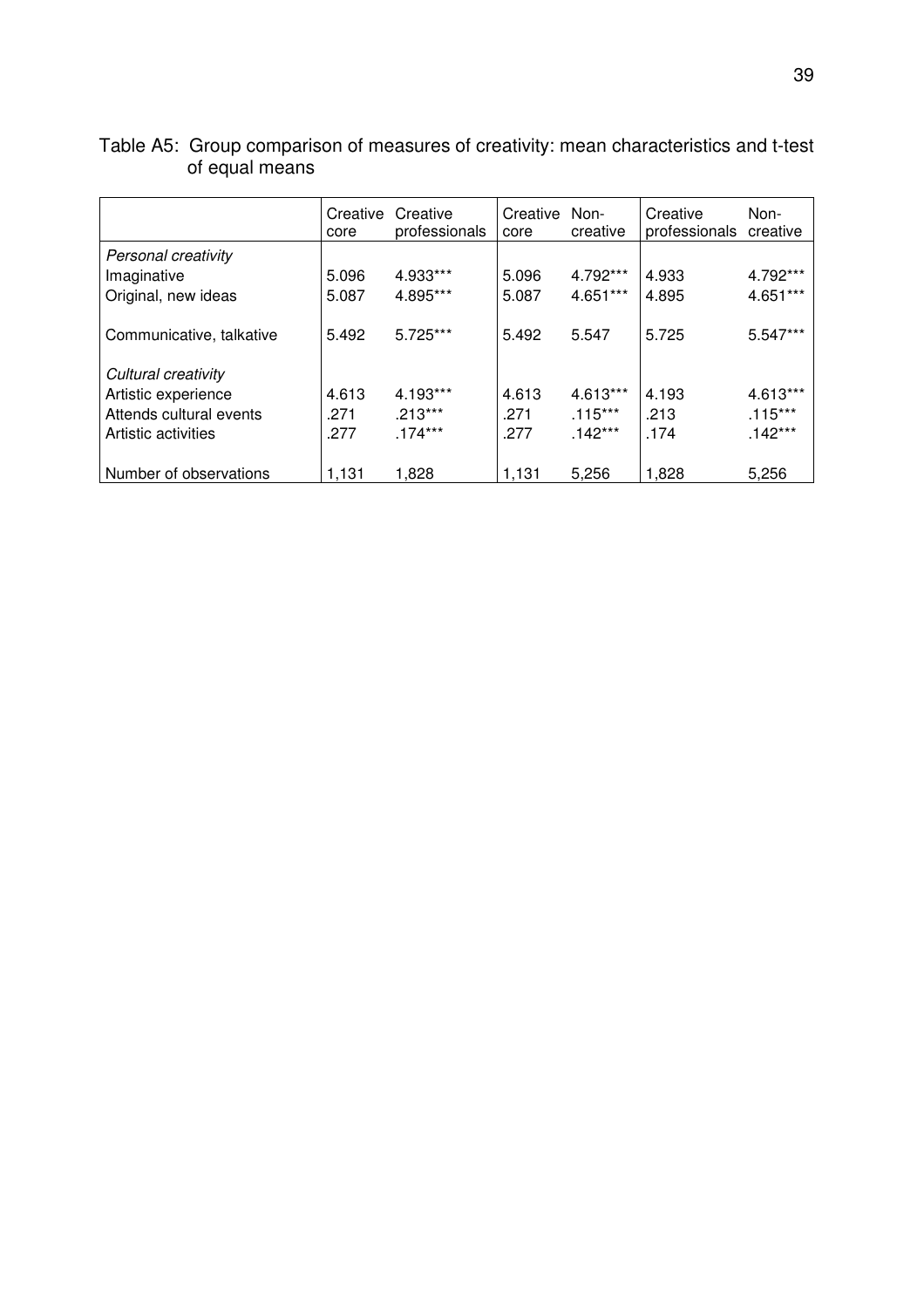|                                                         | (1) Creative core |            |                   | (2) Creative<br>professionals | (3) Non-creatives |           |  |
|---------------------------------------------------------|-------------------|------------|-------------------|-------------------------------|-------------------|-----------|--|
|                                                         | Self-             |            | Self-             |                               |                   | Self-     |  |
| Variable                                                | Employed employed |            | Employed employed |                               | Employed          | employed  |  |
| Entrepreneurial environment                             |                   |            |                   |                               |                   |           |  |
| Start-up rate                                           | .042              | $.043**$   | .042              | .043                          | .042              | .041      |  |
| Unemployment rate                                       | .091              | .087       | .086              | .084                          | .087              | $.092**$  |  |
| Population density                                      | 564.952           | 771.747*** | 556.052           | 537.461                       | 490.608           | 497.133   |  |
| Human capital                                           |                   |            |                   |                               |                   |           |  |
| Years of education                                      | 15.05             | 15.386     | 13.432            | 14.165***                     | 11.627            | 12.252*** |  |
| Experience full-time employment                         | 15.472            | 18.128***  | 15.012            | 19.85***                      | 14.373            | 19.413*** |  |
| Experience part-time employment                         | 2.243             | 2.867*     | 2.227             | 1.654**                       | 2.964             | 1.606***  |  |
| Experience unemployment                                 | .257              | .505***    | .259              | .304                          | .561              | .685      |  |
| Social capital                                          |                   |            |                   |                               |                   |           |  |
| Either parent has been self-employed                    | .117              | .115       | .094              | .200***                       | .073              | $.155***$ |  |
| Married                                                 | .655              | .652       | .610              | .682***                       | .590              | .686***   |  |
| <b>Political interests</b>                              | .500              | .652***    | .437              | .527***                       | .271              | .448***   |  |
| Attends social gatherings                               | .42               | .464       | .425              | .392                          | .431              | $.381*$   |  |
| Socio-demographic variables                             |                   |            |                   |                               |                   |           |  |
| Male                                                    | .572              | $.663**$   | .505              | .653***                       | .503              | .681***   |  |
| German citizenship                                      | .972              | $.945*$    | .970              | .972                          | .936              | .932      |  |
| Age                                                     | 42.928            | 46.844***  | 40.894            | 46.184***                     | 40.222            | 44.344*** |  |
| Hardworking                                             | 5.84              | 6.065***   | 5.988             | $6.274***$                    | 6.034             | 6.334***  |  |
| Personal creativity                                     |                   |            |                   |                               |                   |           |  |
| Imaginative                                             | 5.035             | 5.419***   | 4.895             | 5.054**                       | 4.781             | 4.954**   |  |
| Original, new ideas                                     | 5.043             | 5.32***    | 4.832             | 5.104***                      | 4.622             | 5.095***  |  |
| Communicative, talkative                                | 5.474             | 5.585      | 5.662             | 5.932***                      | 5.534             | 5.754***  |  |
| Cultural creativity                                     |                   |            |                   |                               |                   |           |  |
| Values artistic experience                              | 4.497             | 5.215***   | 4.127             | 4.405***                      | 3.848             | 4.485***  |  |
| Attends cultural events                                 | .255              | $.347**$   | .192              | .283***                       | .114              | $.148*$   |  |
| Own artistic activities                                 | .274              | .297       | .182              | .148                          | .141              | .157      |  |
| Profession-specific probabilities of<br>self-employment | .1343             | .2952***   | .130              | .568***                       | .051              | .220***   |  |
| Number of observations                                  | 950               | 181        | 1,404             | 424                           | 4,933             | 323       |  |

Table A6: Determinants of self-employment in classes of professions: mean characteristics and t-test of equal means (SOEP 2005)